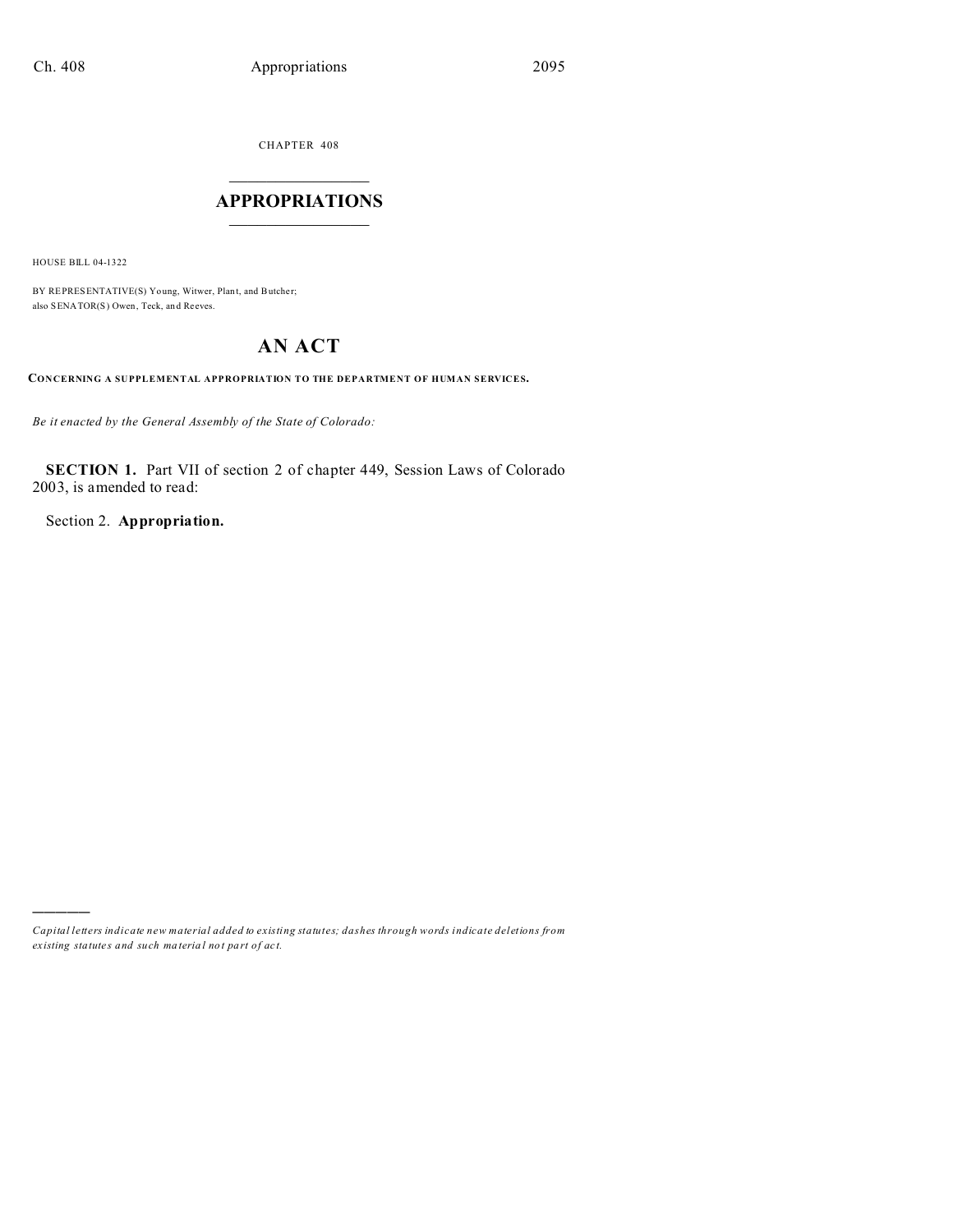# Appropriations

|          |       |             | APPROPRIATION FROM |              |               |              |  |
|----------|-------|-------------|--------------------|--------------|---------------|--------------|--|
| ITEM &   | TOTAL | GENERAL     | GENERAL            | CASH         | CASH          | FEDERAL      |  |
| SUBTOTAL |       | <b>FUND</b> | <b>FUND</b>        | <b>FUNDS</b> | <b>FUNDS</b>  | <b>FUNDS</b> |  |
|          |       |             | <b>EXEMPT</b>      |              | <b>EXEMPT</b> |              |  |
|          |       |             |                    |              |               |              |  |

**PART VII**

**DEPARTMENT OF H UM AN SERVICES**

| (1) EXECUTIVE DIRECTOR'S       |              |  |  |  |  |
|--------------------------------|--------------|--|--|--|--|
| $O$ <b>FFICE</b> <sup>54</sup> |              |  |  |  |  |
| (A) General                    |              |  |  |  |  |
| Administration                 |              |  |  |  |  |
| Personal Services              | 1,133,317    |  |  |  |  |
|                                | $(15.4$ FTE) |  |  |  |  |
| Health, Life, and Dental       | 8,978,490    |  |  |  |  |
| Short-term Disability          | 331,751      |  |  |  |  |
| Salary Survey and Senior       |              |  |  |  |  |
| <b>Executive Service</b>       | 9,549,215    |  |  |  |  |
| Shift Differential             | 1,766,727    |  |  |  |  |
| Workers' Compensation          | 4,053,236    |  |  |  |  |
| Operating Expenses             | 471,877      |  |  |  |  |
| Legal Services for 18,685      |              |  |  |  |  |
| hours                          | 1,085,215    |  |  |  |  |
| Administrative Law Judge       |              |  |  |  |  |
| Services                       | 585.734      |  |  |  |  |
|                                | 544,730      |  |  |  |  |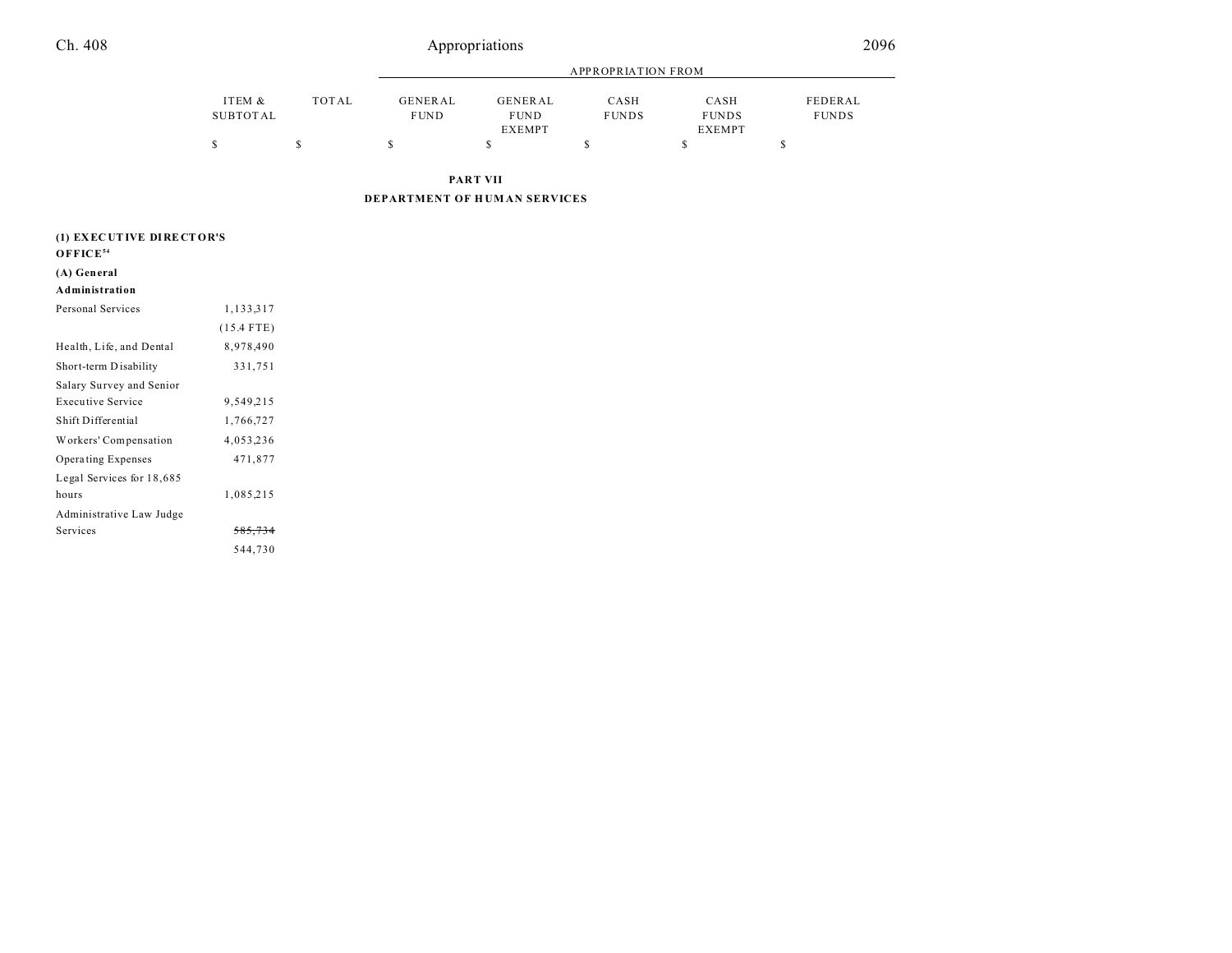| Payment to Risk         |            |               |             |                     |                     |
|-------------------------|------------|---------------|-------------|---------------------|---------------------|
| Management and Property |            |               |             |                     |                     |
| Funds                   | 2,471,751  |               |             |                     |                     |
|                         | 2,361,432  |               |             |                     |                     |
| <b>Staff Training</b>   | 50,835     |               |             |                     |                     |
| Injury Prevention       |            |               |             |                     |                     |
| $Program^{55}$          | 105,970    |               |             |                     |                     |
|                         | 30,584,118 | 18,071,424(M) | 306,463     | $8,565,485^{\circ}$ | $3,640,746^\circ$   |
|                         | 30,432,795 | 17,975,115(M) | $304,002^a$ | 8,539,008           | $3,614,670^{\circ}$ |

<sup>a</sup> Of this amount, it is estimated that \$143,640 shall be from patient fees collected by the Mental Health Institutes and <del>\$162,823</del> \$160,362 shall be from various sources of cash funds.

<sup>b</sup> Of this amount, it is estimated that <del>\$7,081,871(T)</del> \$7,073,663(T) shall be from Medicaid funds appropriated to the Department of Health Care Policy and Financing, \$30 5,23 3 shall be from patient cash collected by the Mental Health Institutes, \$32 ,000 (T) SHALL BE FROM MONEYS IN THE CONFERENCES AND TRAINING FUND, \$2,983(T) shall be from the Department of Health Care Policy and Financing, and \$1,175,398 \$1,125,129 shall be from various sources of exempt cash funds.

c Of this amount, it is estimated that \$707,332 shall be from the Temporary Assistance to Needy Families Block Grant, \$630,953 shall be from Section 110 vocational rehabilitation funds, \$28 0,00 0 shall be from Child Care Development Funds, \$2 61,0 97 shall be from federal cost allocation recoveries, \$24 0,44 3 shall be from the Substance Abuse Prevention and Treatment Block Grant, and  $\frac{1}{520,921}$  \$1,494,845 shall be from various sources of federal funds.

## **(B) Special Purpose**

| Office of Performance |              |              |                      |                     |                      |
|-----------------------|--------------|--------------|----------------------|---------------------|----------------------|
| Improvement           | 6,404,244    | 2,554,842    | 253,846 <sup>a</sup> | $1,188,960^{\circ}$ | 2,406,596°           |
|                       | $(90.0$ FTE) |              |                      |                     |                      |
| Administrative Review |              |              |                      |                     |                      |
| Unit                  | 1,665,381    | 1,000,064(M) |                      |                     | 665,317 <sup>d</sup> |
|                       | $(20.0$ FTE) |              |                      |                     |                      |
| Juvenile Parole Board | 176,509      | 176,509      |                      |                     |                      |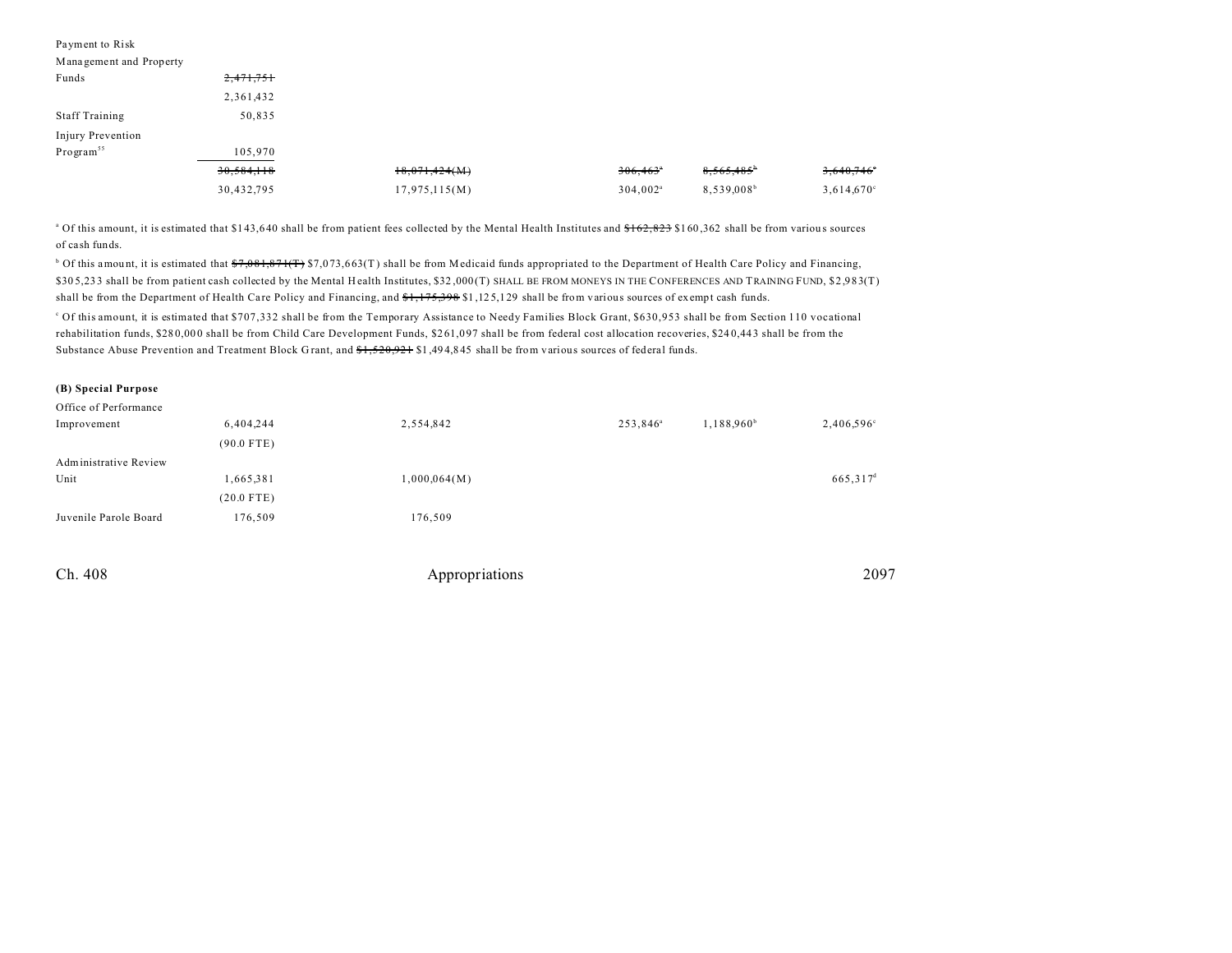| Ch. 408                                                   |                           |              |                        | Appropriations                          |                       |                                       | 2098                    |  |
|-----------------------------------------------------------|---------------------------|--------------|------------------------|-----------------------------------------|-----------------------|---------------------------------------|-------------------------|--|
|                                                           |                           |              |                        | <b>APPROPRIATION FROM</b>               |                       |                                       |                         |  |
|                                                           | ITEM &<br><b>SUBTOTAL</b> | <b>TOTAL</b> | GENERAL<br><b>FUND</b> | GENERAL<br><b>FUND</b><br><b>EXEMPT</b> | CASH<br><b>FUNDS</b>  | CASH<br><b>FUNDS</b><br><b>EXEMPT</b> | FEDERAL<br><b>FUNDS</b> |  |
|                                                           | \$                        | \$           | \$                     | \$                                      | \$                    | \$                                    | \$                      |  |
|                                                           | $(2.2$ FTE)               |              |                        |                                         |                       |                                       |                         |  |
| Developmental Disabilities                                |                           |              |                        |                                         |                       |                                       |                         |  |
| Council                                                   | 816,123                   |              |                        |                                         |                       |                                       | $816,123^{\circ}$       |  |
|                                                           | $(6.0$ FTE)               |              |                        |                                         |                       |                                       |                         |  |
| Health Insurance Portability<br>and Accountability Act of |                           |              |                        |                                         |                       |                                       |                         |  |
| $1996^{56,57}$                                            | 71,464                    |              |                        |                                         | $14,293$ <sup>f</sup> | $57,171(T)^{g}$                       |                         |  |
|                                                           |                           |              |                        |                                         |                       | $(1.0$ FTE)                           |                         |  |
|                                                           | 9,133,721                 |              |                        |                                         |                       |                                       |                         |  |

<sup>a</sup> It is estimated that this amount shall be from various sources of cash funds.

b Of this amount it is estimated that \$947 ,595 (T) shall be from Medicaid funds appropriated in the Department of Health Care Policy and Financing, \$12 5,00 0 shall be from patient cash collected by the M ental Health Institutes, \$32,000 (T) shall be from moneys in the Conferences and Training Fund and \$84,365 \$116,365 shall be from various sources of exempt cash funds.

c Of this amount, it is estima ted that \$ 1,4 79 ,55 0 shall be from federa l cost a lloca tion recoveries, and \$ 92 7,0 46 shall be from various sources fo federal funds.

<sup>d</sup> This amount shall be from Title IV-E of the Social Security Act.

e This amount shall be from Title I of the Developmental Disabilities Assistance and Bill of Rights Act 2000.

f This amount is estimated to be cash funds from the State Veterans Nursing H omes.

<sup>g</sup> This amount is to be Medicaid cash funds transferred from the Department of Health Care Policy and Financing.

39,717,839

39,566,516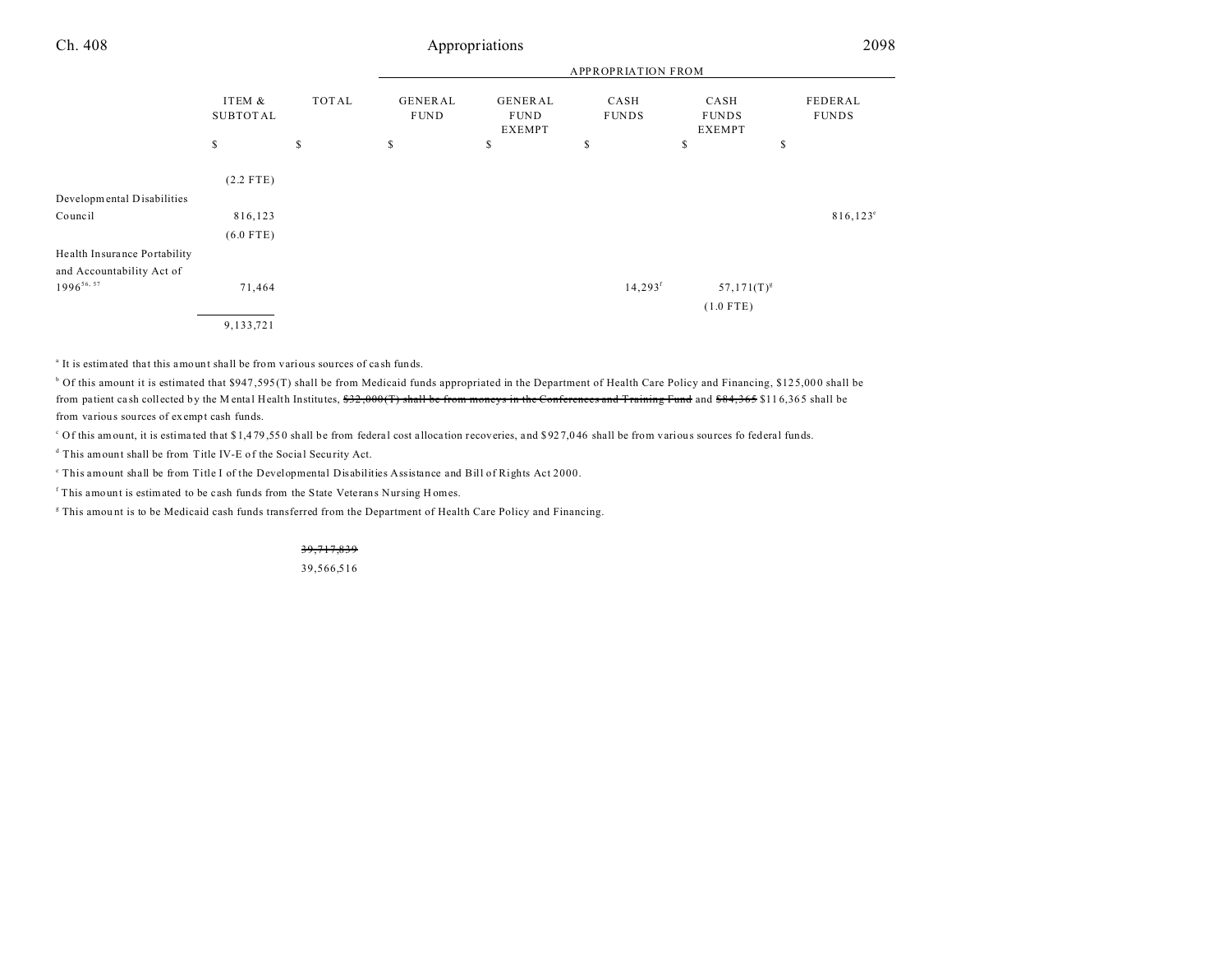| (2) OFFICE OF INFORMATION TECHNOLOGY SERVICES <sup>8, 58</sup> |              |           |                 |                      |                  |
|----------------------------------------------------------------|--------------|-----------|-----------------|----------------------|------------------|
| Personal Services                                              | 5,638,605    | 4,055,620 | $22,432^a$      | $511,330^b$          | $1,049,223$ °    |
|                                                                | $(82.2$ FTE) |           |                 |                      |                  |
| Operating Expenses <sup>59</sup>                               | 349,239      | 271,117   |                 | $16,040(T)^d$        | $62,082^{\circ}$ |
| Purchase of Services from                                      |              |           |                 |                      |                  |
| Computer Center                                                | 4,148,900    | 1,810,548 | $5,624^{\circ}$ | $2,834$ <sup>f</sup> | 2,329,894        |
|                                                                | 5,662,427    | 2,471,040 | $7,675^{\circ}$ | $3,868$ <sup>f</sup> | 3,179,844°       |
| Pueblo Data Entry Center                                       | 37,337       | 36,371    |                 |                      | $966^\circ$      |
| Telecommunication                                              |              |           |                 |                      |                  |
| Systems Lease Payments                                         | 153,326      | 50,976    |                 | $102,350(T)^d$       |                  |
| Microcomputer Lease                                            |              |           |                 |                      |                  |
| Payments $^{\rm 59, \ 60}$                                     | 726,192      | 592,570   |                 | 67,406 <sup>g</sup>  | $66,216^{\circ}$ |
| Colorado Trails <sup>61</sup>                                  | 9,583,224    | 5,173,968 |                 |                      | 4,409,256°       |
|                                                                | $(23.0$ FTE) |           |                 |                      |                  |
| Client-Oriented                                                |              |           |                 |                      |                  |
| <b>Information Network</b>                                     | 1,229,409    | 555,993   | $3,363^h$       | $116, 232(T)^{i}$    | 553,821°         |
|                                                                | $(14.0$ FTE) |           |                 |                      |                  |
| County Financial                                               |              |           |                 |                      |                  |
| Management System                                              | 1,515,842    | 781,835   |                 |                      | 734,007°         |
| Food Stamp Information                                         |              |           |                 |                      |                  |
| System                                                         | 922,278      | 462,851   |                 |                      | 459,427°         |
|                                                                | $(10.4$ FTE) |           |                 |                      |                  |
| Health Information                                             |              |           |                 |                      |                  |
| Management System                                              | 207,090      | 207,090   |                 |                      |                  |
| Client Index Project                                           | 156,116      | 89,634    |                 |                      | 66,482°          |

Ch. 408 2099 Appropriations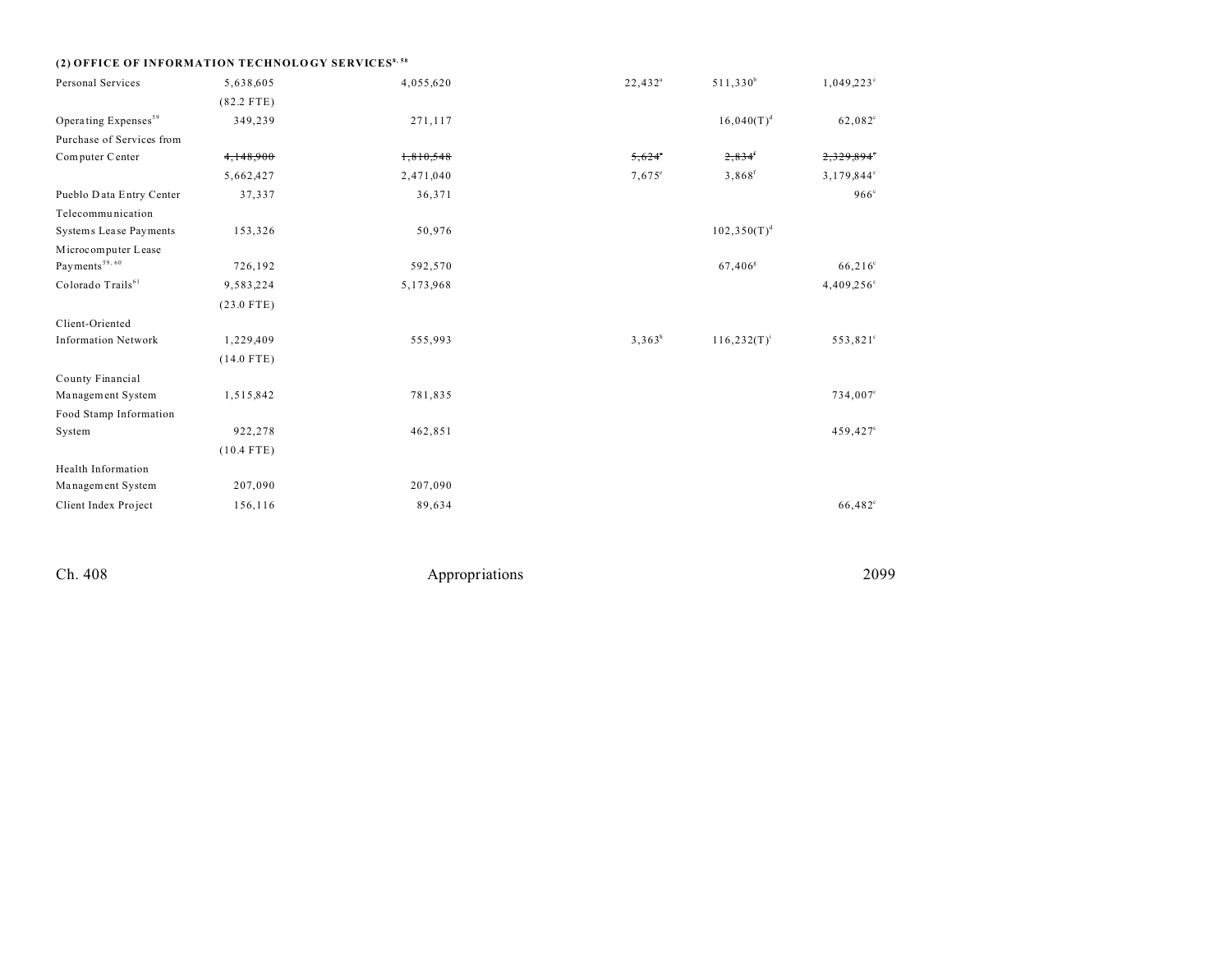|                         |                           |              |                               |                                                | <b>APPROPRIATION FROM</b> |                                |                                |
|-------------------------|---------------------------|--------------|-------------------------------|------------------------------------------------|---------------------------|--------------------------------|--------------------------------|
|                         | ITEM &<br><b>SUBTOTAL</b> | <b>TOTAL</b> | <b>GENERAL</b><br><b>FUND</b> | <b>GENERAL</b><br><b>FUND</b><br><b>EXEMPT</b> | CASH<br><b>FUNDS</b>      | CASH<br><b>FUNDS</b><br>EXEMPT | <b>FEDERAL</b><br><b>FUNDS</b> |
|                         | \$                        | \$           | \$                            | \$                                             | \$                        | \$<br>\$                       |                                |
| National Aging Program  |                           |              |                               |                                                |                           |                                |                                |
| Information System      | 93,114                    |              | 16,282                        |                                                | $7,372^{j}$               |                                | $69,460^{\circ}$               |
| Colorado Benefits       |                           |              |                               |                                                |                           |                                |                                |
| Management System       |                           |              |                               |                                                |                           |                                |                                |
| $(CBMS)^{43}$           | 15,267,749                |              | 2,396,274                     |                                                | 1,225,237 <sup>h</sup>    | $5,299,435$ (T) <sup>*</sup>   | 6,346,803 <sup>1</sup>         |
|                         | 19,375,046                |              |                               |                                                |                           | $9,406,732(T)^k$               |                                |
|                         | $(21.5$ FTE)              |              |                               |                                                |                           |                                |                                |
| Multiuse Network        |                           |              |                               |                                                |                           |                                |                                |
| Payments                | 2,335,624                 |              | 1,424,731                     |                                                | $23,356$ <sup>"</sup>     | 186,850                        | $700,687$ <sup>*</sup>         |
|                         | 1,922,499                 |              | 1,172,727                     |                                                | $19,222^m$                | $153,800^n$                    | $576,750^{\circ}$              |
| Communications Services | 45,856                    |              | 24,946                        |                                                | 89 <sup>j</sup>           | $19,764^\circ$                 | $1,057$ °                      |
|                         | 41,183                    |              | 22,404                        |                                                | 80 <sup>j</sup>           | $17,750^{\circ}$               | $949^\circ$                    |
|                         |                           | 42,409,901   |                               |                                                |                           |                                |                                |
|                         |                           | 47,612,927   |                               |                                                |                           |                                |                                |

<sup>a</sup> This amount shall be from patient fees from the Mental Health Institutes.

b Of this amount, is estimated that \$266,785(T), including \$209,481 Medicaid cash funds, shall be from the Department of Health Care Policy and Financing, \$110,109 shall be from patient revenu es collect by the Mental H ealth Institutes, and \$1 34 ,43 6 sha ll be from various sou rces of cash funds exempt.

Of these amounts, \$2,033,932 IT IS ESTIMATED THAT \$4,079,018 shall be from Temporary Assistance to Needy Families (TANF) funds, \$364,000 IT IS ESTIMATED THAT \$792,422 shall be from Child Care Development Funds, and it is estimated that \$4,060,184 \$1,946,004 shall be from federal Title IV-E revenues, \$1,829,427 \$2,301,484 shall be from Food Stamp funds, \$119,383 \$123,052 shall be from federal Alcohol and Drug Abuse block grant funds, \$69,460 shall be from Title III Older Americans Act funds, and  $\frac{2,026,192}{2}$  \$1,917,043 shall be from various sources.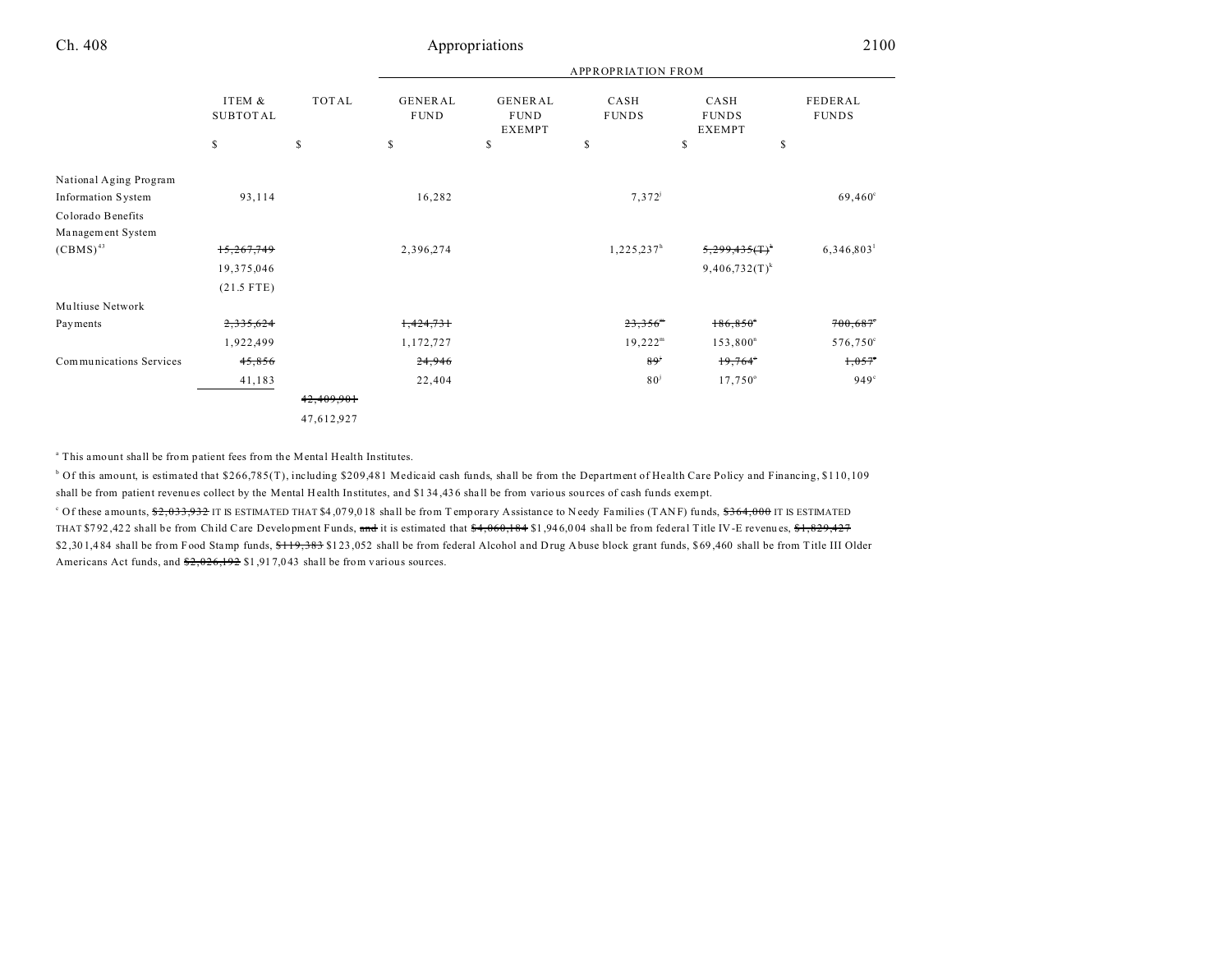It is anticipated that these amounts shall be from Medicaid funds appropriated to the Department of Health Care Policy and Financing.

<sup>e</sup> Of this amount, it is estimated that <del>\$3,538</del> \$4,835 shall be from patient fees from the Mental Health Institutes and <del>\$2,086</del> \$2,840 shall be from the <del>Child Abuse</del> Registry. CENTRAL REGISTRY FUND ESTABLISHED PURSUANT TO SECTION 19-3-313 (14), C.R.S. OR FROM THE RECORDS AND REPORTS FUND ESTABLISHED PURSUANT TO SECTION 19-1-307 (2.5), C.R.S.

<sup>f</sup> Of this amount, it is estimated that  $\frac{22.576(f)}{2.576(f)}$  \$3,515(T) shall be from Medicaid funds appropriated to the Department of Health Care Policy and Financing and <del>\$258</del> \$353 shall be from various sources of cash exempt funds.

g Of this amount, it is estimated that \$59,988(T) shall be Medicaid funds from the Department of Health Care Policy and Financing and \$7,418 shall be from various sources of ca sh exempt funds.

<sup>h</sup> It is anticipated that these amounts shall be from the Old Age Pension Fund created pursuant to Article XXIV of the State Constitution.

It is anticipated that this amount shall be from the Department of Health Care Policy and Financing.

j This amount shall be from various cash fund sou rces.

k This amou nt shall be transferred from the Department of Health Care Policy and Financing and shall include \$4,107,297 PERSONAL RESPONSIBILITY AND WORK OPPORTUNITY RECONCILIATION ACT MONEYS, \$3,923,811 Medicaid cash funds, \$827,512 from the Children's Basic Health program, and \$548,112 from state medical programs.

<sup>1</sup> Of this amount, \$4,358,942 shall be from Temporary Assistance to FOR Needy Families (TANF) funds, and it is estimated that \$1,987,861 shall be from Food Stamp funds.

m This amount shall be from various sources of ca sh funds.

<sup>n</sup> Of this amount, it is estimated that <del>\$110,241(T)</del> \$90,742(T) shall be Medicaid funds appropriated to the Department of Health Care Policy and Financing and <del>\$76,609</del>

\$6 3,0 58 shall be from various cash exempt sou rces.

<sup>o</sup> This amount shall be from various cash exempt sources.

## **(3) OFFICE OF OPERATIONS<sup>62</sup>**

| Personal Services      | 21.228.365           |
|------------------------|----------------------|
|                        | $(472.4$ FTE)        |
| Operating Expenses     | 2.292.146            |
| Vehicle Lease Payments | <del>1.057.941</del> |
|                        | 979,433              |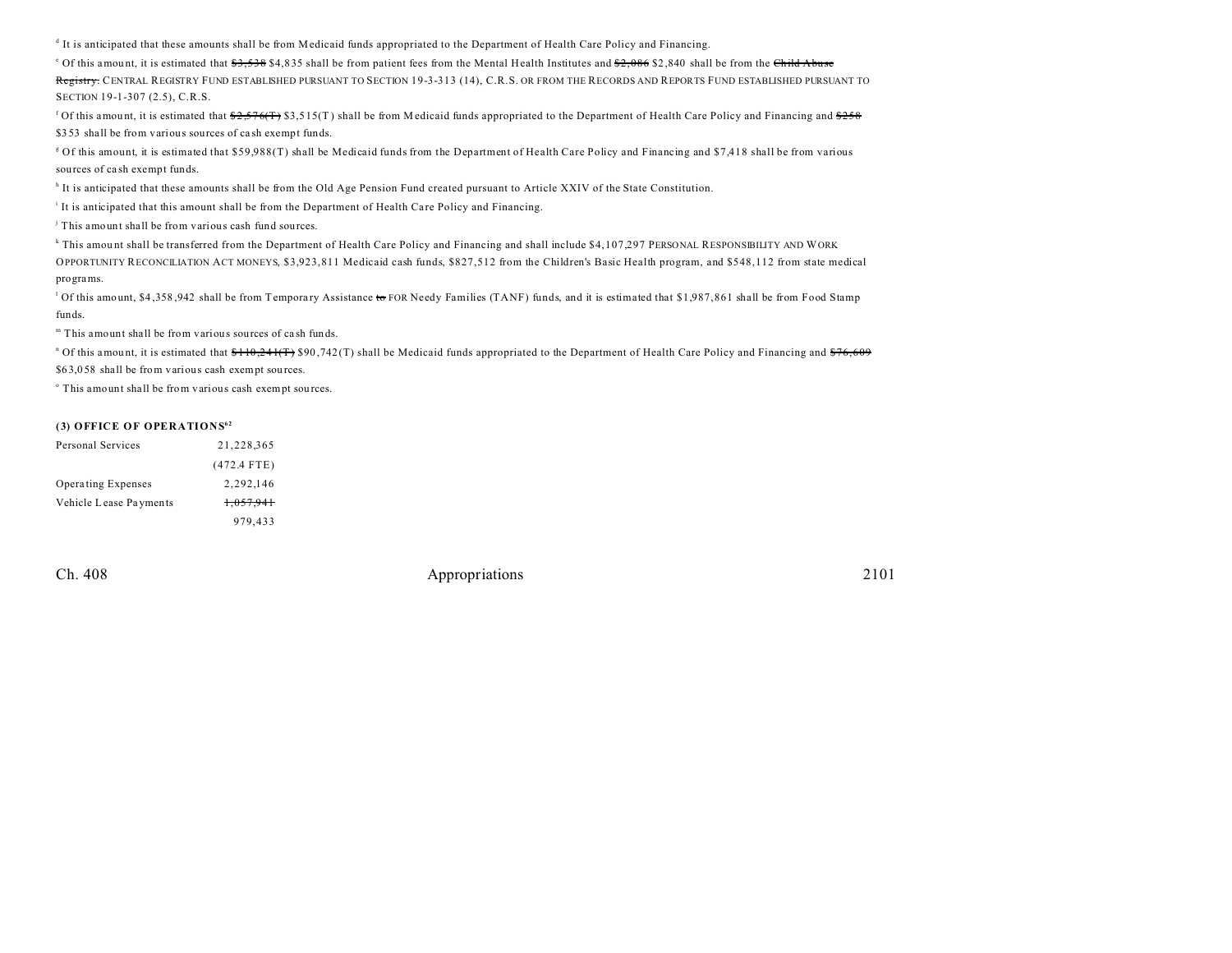|                            |                           |              |                        |                                         | <b>APPROPRIATION FROM</b> |                                       |                         |
|----------------------------|---------------------------|--------------|------------------------|-----------------------------------------|---------------------------|---------------------------------------|-------------------------|
|                            | ITEM &<br><b>SUBTOTAL</b> | <b>TOTAL</b> | GENERAL<br><b>FUND</b> | GENERAL<br><b>FUND</b><br><b>EXEMPT</b> | CASH<br><b>FUNDS</b>      | CASH<br><b>FUNDS</b><br><b>EXEMPT</b> | FEDERAL<br><b>FUNDS</b> |
|                            | \$                        | \$           | \$                     | \$                                      | \$                        | \$                                    | \$                      |
| Leased Space <sup>63</sup> | 3,263,212                 |              |                        |                                         |                           |                                       |                         |
| Capitol Complex Leased     |                           |              |                        |                                         |                           |                                       |                         |
| Space                      | 907,387                   |              |                        |                                         |                           |                                       |                         |
|                            | 969,886                   |              |                        |                                         |                           |                                       |                         |
| Utilities <sup>64</sup>    | 4,439,804                 |              |                        |                                         |                           |                                       |                         |
|                            | 4,908,485                 |              |                        |                                         |                           |                                       |                         |
| Utility Recovery Fund      | 551,560                   |              |                        |                                         |                           |                                       |                         |
| Buildings and Grounds      |                           |              |                        |                                         |                           |                                       |                         |
| Rental                     | 888,886                   |              |                        |                                         |                           |                                       |                         |
|                            | $(6.5$ FTE)               |              |                        |                                         |                           |                                       |                         |
| State Garage Fund          | 542,354                   |              |                        |                                         |                           |                                       |                         |
|                            | $(2.1$ FTE)               |              |                        |                                         |                           |                                       |                         |
|                            |                           | 35,171,655   | 17,516,912(M)          |                                         | 716,561                   | 13,368,636                            | 3,569,546               |
|                            |                           | 35,624,327   | 17,856,948(M)          |                                         | 716,408 <sup>a</sup>      | 13,452,654 <sup>b</sup>               | $3,598,317^{\circ}$     |

<sup>a</sup> Of this amount, it is estimated that \$410,366 shall be from patient cash collected by the Mental Health Institutes, \$223,014 shall be from the Buildings and Grounds Fund, and  $\frac{$83,181}{$83,028}$  shall be from various sources of cash funds.

<sup>b</sup> Of this amount, it is estimated that  $f(3,293,750)$   $f(5,390,823)$  shall be from Medicaid funds appropriated to the Department of Health Care Policy and Financing, \$4 ,06 5,0 83 shall be from patient cash collected by the Mental H ealth Institutes inclu ding \$ 2,9 15 ,61 9(T ) from r evenu e earned from Mental H ealth Community Ca pitation, \$1 ,07 8,2 81 (T) shall be from the Department of Corrections, \$ 55 1,5 60 shall be from the Utility Recovery Fund, \$54 2,3 54 shall be from moneys in the State Garage Fund collected from other state agencies, \$665,872 shall be from reserves in the Buildings and Grounds Fund, and \$1,171,736 \$1,158,681 shall be from various sources of exempt cash funds.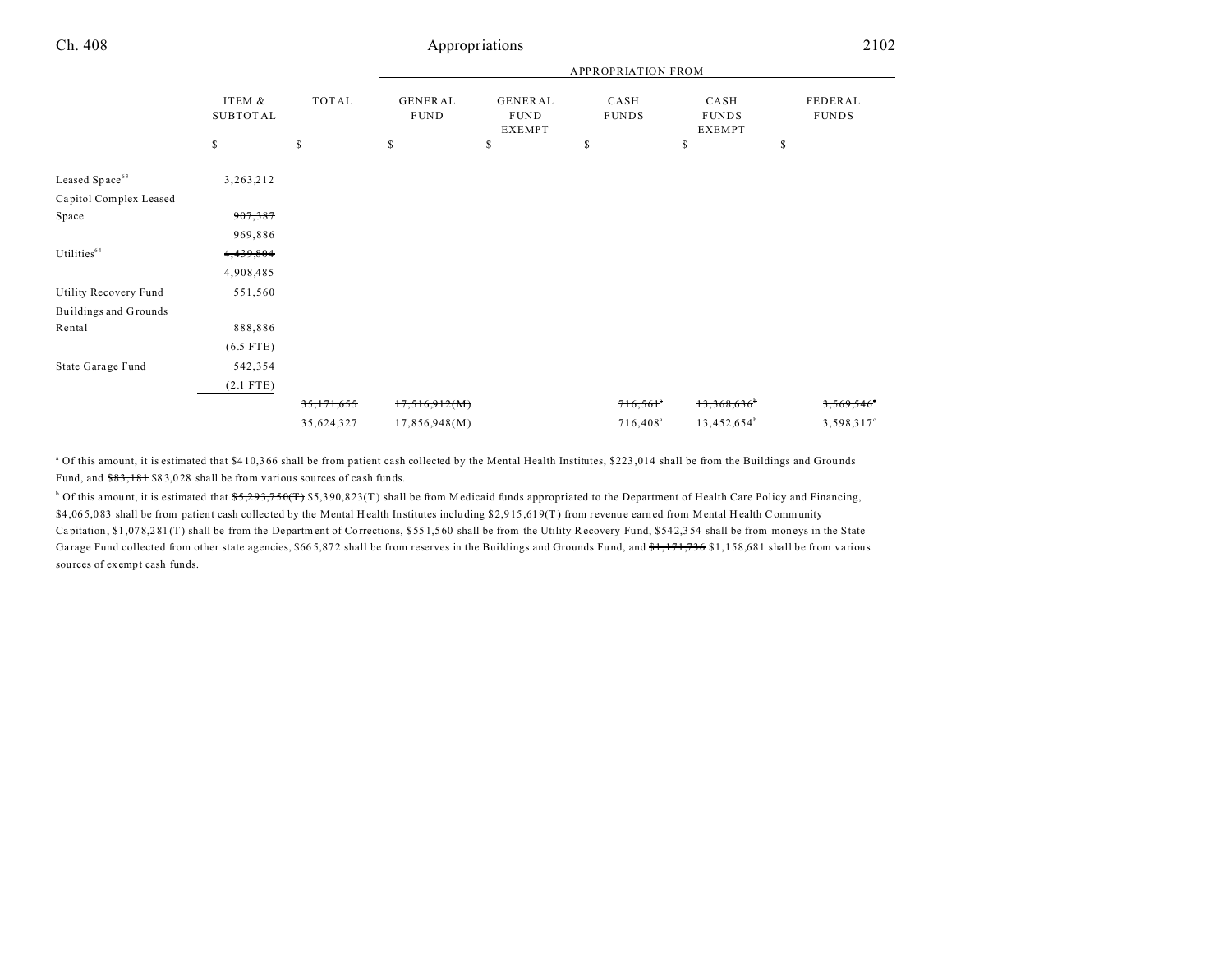<sup>c</sup> Of this amount, it is estimated that \$1,067,441 shall be from Section 110 vocational rehabilitation funds, \$759,107 shall be from the Social Security Administration for disability determination services, \$186,480 shall be from the Substance Abuse Prevention and Treatment Block G rant, \$11 2,89 5 shall be from the Temporary Assistance to Needy Families Block Grant, and  $1,443,623$  \$1,472,394 shall be from various sources of federal funds.

## **(4) COUNTY ADMINISTRATION64a**

| County Administration <sup>64a</sup> | 42,826,789 |            | 12,905,186(M) | 17,242,235 <sup>a</sup>  | $12,679,368^b$ |
|--------------------------------------|------------|------------|---------------|--------------------------|----------------|
| County Contingency                   |            |            |               |                          |                |
| Payments pursuant to                 |            |            |               |                          |                |
| Section                              |            |            |               |                          |                |
| $26 - 1 - 126$ , C.R.S.              | 14,759,095 |            | 14,759,095    |                          |                |
| County Share of Offsetting           |            |            |               |                          |                |
| Revenues <sup>65</sup>               | 5,359,743  |            |               | 5,359,743°               |                |
| County Incentive                     |            |            |               |                          |                |
| Payments <sup>66</sup>               | 4,040,942  |            |               | $4,040.942$ <sup>d</sup> |                |
|                                      |            | 66,986,569 |               |                          |                |

<sup>a</sup> Of this amount, \$8,617,356(L) shall be from local funds and \$8,624,879(T) shall be from Medicaid funds appropriated to the Department of Health Care Policy and Financing.

<sup>b</sup> Of this amount, it is estimated that \$1,969,370 shall be from the Title XX Social Services Block Grant and \$10,709,998 shall be from various sources of federal funds.

This amount shall be from the counties' share of offsetting cash funds exempt revenues, including retained child support collections, retained fraud refunds, state revenue intercepts, and other refunds.

<sup>d</sup> This amount shall be from the State's share of retained child support collections and fraud refunds.

## **(5) DIVISION OF CHILD WELFARE67, 68**

| Administration <sup>69</sup> | 1,751,129    | 1,055,475(M) | 636,408 <sup>b</sup><br>$59,246(T)^{a}$ |
|------------------------------|--------------|--------------|-----------------------------------------|
|                              | $(19.0$ FTE) |              |                                         |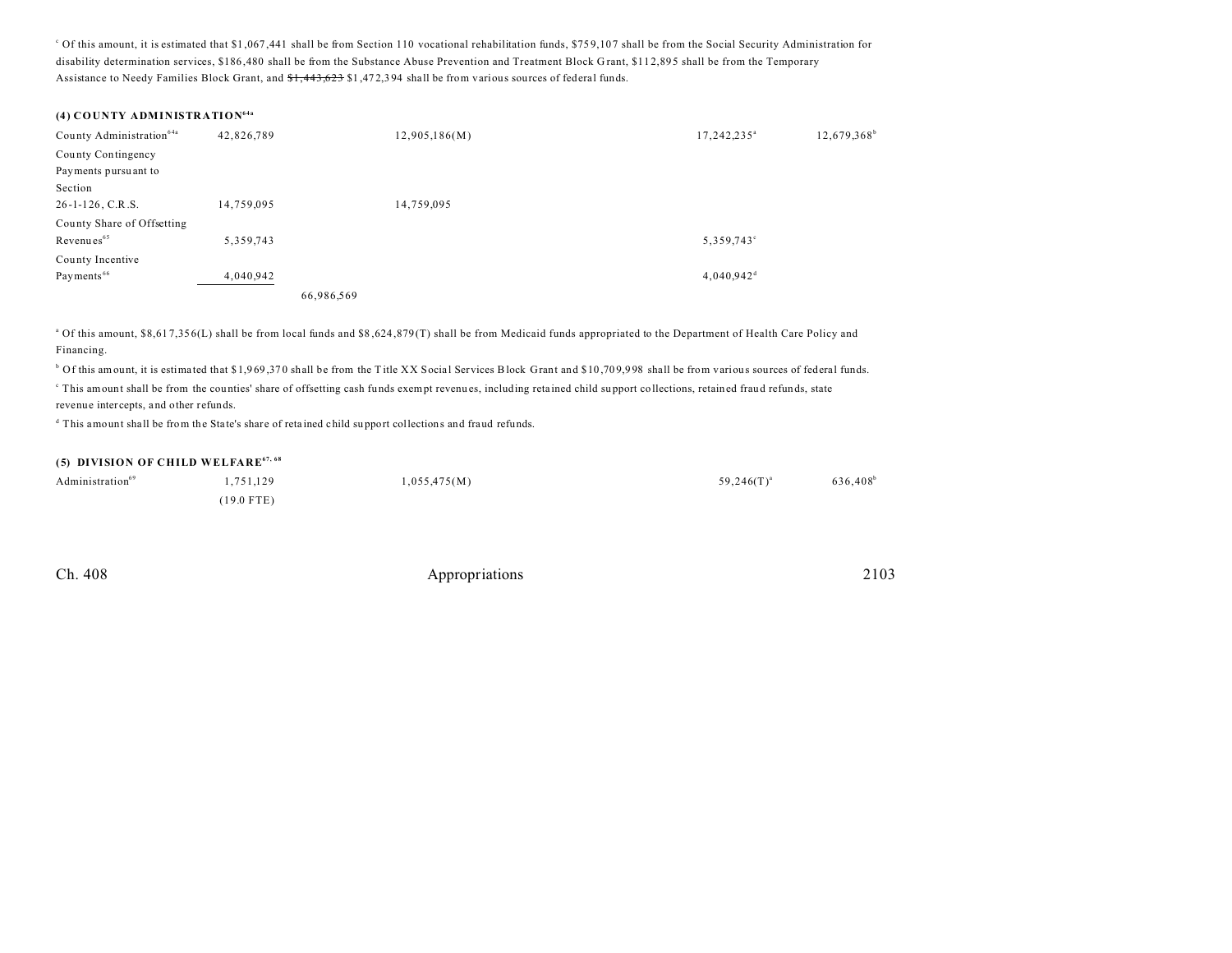|                                          |                           |              | <b>APPROPRIATION FROM</b>     |                                                |                      |                                       |                                 |  |
|------------------------------------------|---------------------------|--------------|-------------------------------|------------------------------------------------|----------------------|---------------------------------------|---------------------------------|--|
|                                          | ITEM &<br><b>SUBTOTAL</b> | <b>TOTAL</b> | <b>GENERAL</b><br><b>FUND</b> | <b>GENERAL</b><br><b>FUND</b><br><b>EXEMPT</b> | CASH<br><b>FUNDS</b> | CASH<br><b>FUNDS</b><br><b>EXEMPT</b> | <b>FEDERAL</b><br>$\rm FUND\,S$ |  |
|                                          | \$                        | \$           | $\mathbb S$                   | \$                                             | \$                   | \$<br>\$                              |                                 |  |
| Child Welfare Staff                      |                           |              |                               |                                                |                      |                                       |                                 |  |
| Training                                 | 788,774                   |              | 454,869(M)                    |                                                |                      | $37,230(L)^c$                         | $296,675$ <sup>d</sup>          |  |
|                                          |                           |              | 266,586(M)                    |                                                |                      |                                       | 484,958 <sup>d</sup>            |  |
| Foster and Adoptive Parent               |                           |              |                               |                                                |                      |                                       |                                 |  |
| Recruitment, Training, and               |                           |              |                               |                                                |                      |                                       |                                 |  |
| $\mbox{Support}^{70}$                    | 324,607                   |              | 259,685(M)                    |                                                |                      |                                       | $64,922^b$                      |  |
|                                          | $(1.0$ FTE)               |              |                               |                                                |                      |                                       |                                 |  |
| Child Welfare Services <sup>71, 72</sup> | 297,146,824               |              | 94,428,808                    |                                                |                      | 123,603,070 <sup>c</sup>              | 79,114,946 <sup>t</sup>         |  |
|                                          |                           |              | 94,400,471                    |                                                |                      |                                       | 79,143,283 <sup>f</sup>         |  |
| <b>CONTINGENCY FEE</b>                   |                           |              |                               |                                                |                      |                                       |                                 |  |
| PAYMENT FOR FEDERAL                      |                           |              |                               |                                                |                      |                                       |                                 |  |
| REVENUE MAXIMIZATION                     |                           |              |                               |                                                |                      |                                       |                                 |  |
| <b>PROJECT</b>                           | 28,337                    |              | 28,337                        |                                                |                      |                                       |                                 |  |
| Family and Children's                    |                           |              |                               |                                                |                      |                                       |                                 |  |
| Programs <sup>73</sup>                   | 44,742,811                |              | 36,858,990                    |                                                |                      | $3,844,067(L)$ <sup>c</sup>           | $4,039,754^b$                   |  |
|                                          | $(3.0$ FTE)               |              |                               |                                                |                      |                                       |                                 |  |
| Independent Living                       |                           |              |                               |                                                |                      |                                       |                                 |  |
| Program                                  | 1,785,766                 |              |                               |                                                |                      |                                       | 1,785,766 <sup>b</sup>          |  |
| Promoting Safe and Stable                |                           |              |                               |                                                |                      |                                       |                                 |  |
| Families Program                         | 4,189,087                 |              | 44,107(M)                     |                                                |                      | $1,003,165(L)^c$                      | $3,141,815$ <sup>g</sup>        |  |
|                                          | $(2.0$ FTE)               |              |                               |                                                |                      |                                       |                                 |  |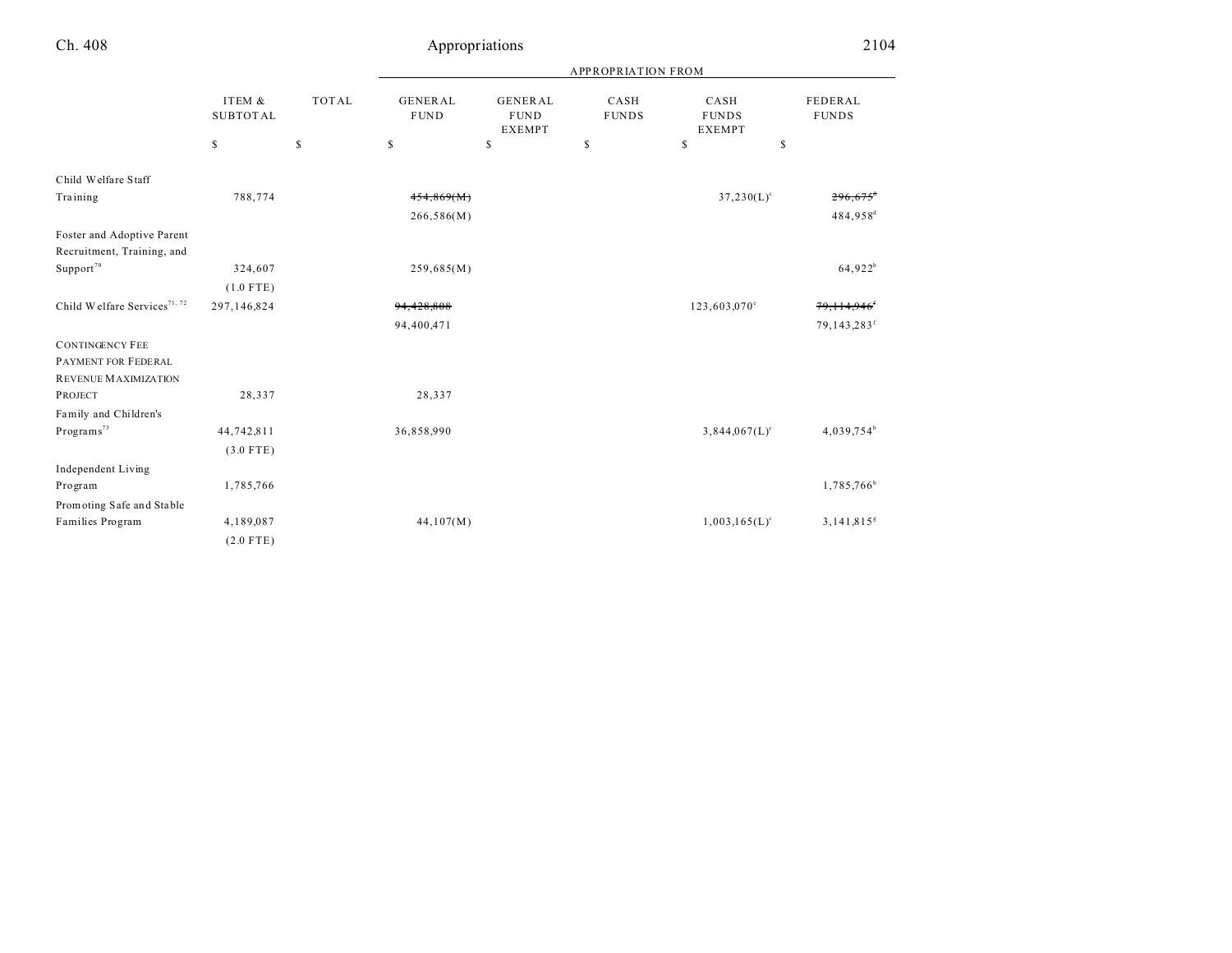| <b>Expedited Permanency</b> |           |               |           |                   |             |
|-----------------------------|-----------|---------------|-----------|-------------------|-------------|
| Planning Project            | 1,481,250 |               | 1,481,250 |                   |             |
| Child Abuse Grant           | 276,005   |               |           |                   | $276,005^h$ |
|                             |           |               |           |                   | $(3.0$ FTE) |
| Central Registry of Child   |           |               |           |                   |             |
| Protection                  | 650,219   |               |           | 650,219           |             |
|                             | 325,109   |               |           | $325,109^i$       |             |
|                             |           |               |           | $(9.0$ FTE)       |             |
|                             |           |               |           | $(4.5$ FTE)       |             |
| IMPLEMENTATION OF H.B.      |           |               |           |                   |             |
| 03-1211                     | 142,492   |               |           | $142,492^{\rm j}$ |             |
|                             |           |               |           | $(2.6$ FTE)       |             |
|                             |           | 353, 136, 472 |           |                   |             |
|                             |           | 352,982,191   |           |                   |             |
|                             |           |               |           |                   |             |

<sup>a</sup> This amount shall be from Medicaid funds appropriated to the Department of Health Care Policy and Financing.

<sup>b</sup> These amounts shall be from Title IV-E of the Social Security Act.

c These amounts shall be from local fu nds.

d Of this amount, \$255,716 shall be from the Title XX Social Services Block Grant and <del>\$40,959</del> \$229,242 shall be from Title IV-E of the Social Security Act.

of this amount, \$77,802,748(T) shall be from Medicaid funds appropriated to the Department of Health Care Policy and Financing and \$45,800,322(L) shall be from local funds.

<sup>f</sup> Of this amount, <del>\$52,553,432</del> \$52,581,769 shall be from Title IV-E of the Social Security Act, \$22,690,313 shall be from the Title XX Social Services Block Grant, and \$3 ,87 1,2 01 shall be from various sources of federal funds.

<sup>8</sup> This amount shall be from Title IV-B of the Social Security Act.

<sup>h</sup> This amount shall be from the National Center for Child Abuse.

i This amount shall be from the Central Registry Fund established pursuant to Section 19-3-313 (14), C.R.S.

j THIS AMOUNT SHALL BE FROM THE RECORDS AND REPORTS FUND ESTABLISHED PURSUANT TO SECTION 19-1-30 7 (2.5), C.R.S.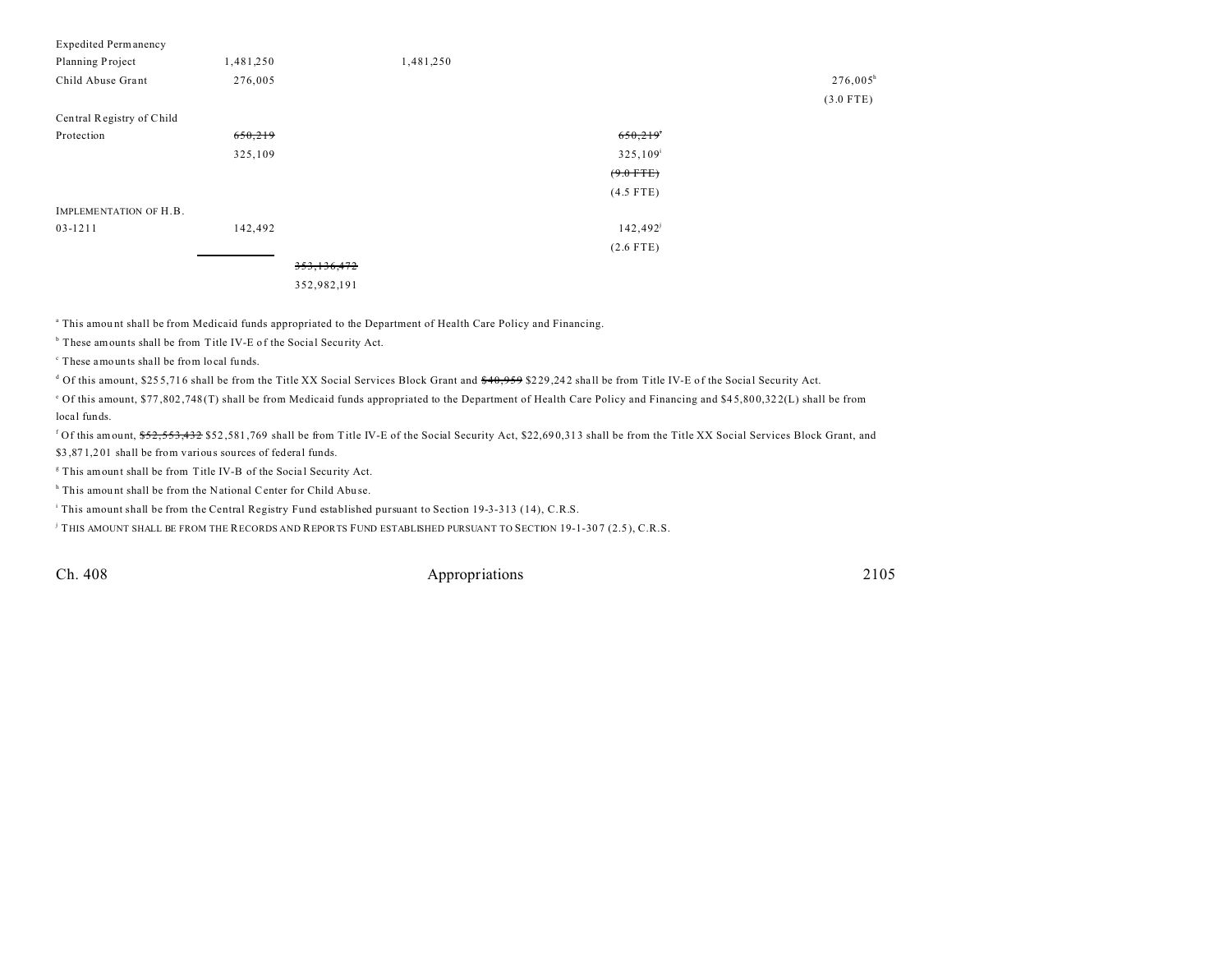| Ch. 408                      |                           |              |                               | Appropriations                                 |                        |                                       | 2106                    |  |
|------------------------------|---------------------------|--------------|-------------------------------|------------------------------------------------|------------------------|---------------------------------------|-------------------------|--|
|                              |                           |              |                               | <b>APPROPRIATION FROM</b>                      |                        |                                       |                         |  |
|                              | ITEM &<br><b>SUBTOTAL</b> | <b>TOTAL</b> | <b>GENERAL</b><br><b>FUND</b> | <b>GENERAL</b><br><b>FUND</b><br><b>EXEMPT</b> | CASH<br><b>FUNDS</b>   | CASH<br><b>FUNDS</b><br><b>EXEMPT</b> | FEDERAL<br><b>FUNDS</b> |  |
|                              | \$                        | $\mathbb S$  | $\mathbb S$                   | \$                                             | s                      | \$<br>\$                              |                         |  |
| (6) DIVISION OF CHILD CARE   |                           |              |                               |                                                |                        |                                       |                         |  |
| Child Care Licensing and     |                           |              |                               |                                                |                        |                                       |                         |  |
| Administration <sup>70</sup> | 5,889,937                 |              | 2,267,930(M)                  |                                                | $520,880$ <sup>*</sup> |                                       | $3,101,127^b$           |  |
|                              |                           |              | 2,071,930(M)                  |                                                | 575,880 <sup>a</sup>   | $141,000$ <sup>f</sup>                |                         |  |
|                              | $(62.0$ FTE)              |              |                               |                                                |                        |                                       |                         |  |
| Child Care Assistance        |                           |              |                               |                                                |                        |                                       |                         |  |
| Program <sup>74</sup>        | 71,336,427                |              | 15,549,911                    |                                                |                        | $8,042,488(L)^c$                      | 47,744,028 <sup>d</sup> |  |
| Child Care Grants            | 3,633,474                 |              |                               |                                                |                        |                                       | 3,633,474               |  |
|                              | 4,233,009                 |              |                               |                                                |                        |                                       | 4,233,009°              |  |
| Pilot Program for            |                           |              |                               |                                                |                        |                                       |                         |  |
| Community Consolidated       |                           |              |                               |                                                |                        |                                       |                         |  |
| Child Care Services          | 972,438                   |              |                               |                                                |                        |                                       | 972,438°                |  |
| Early Childhood              |                           |              |                               |                                                |                        |                                       |                         |  |
| Professional Loan            |                           |              |                               |                                                |                        |                                       |                         |  |
| Repayment Program            | 66,000                    |              |                               |                                                |                        |                                       | $66,000^{\circ}$        |  |
| School-readiness Child       |                           |              |                               |                                                |                        |                                       |                         |  |
| Care Subsidization Program   | 2,224,702                 |              |                               |                                                |                        |                                       | 2,224,702°              |  |
|                              |                           |              |                               |                                                |                        |                                       | $(0.5$ FTE)             |  |
|                              |                           | 84.122.978   |                               |                                                |                        |                                       |                         |  |

84,722,513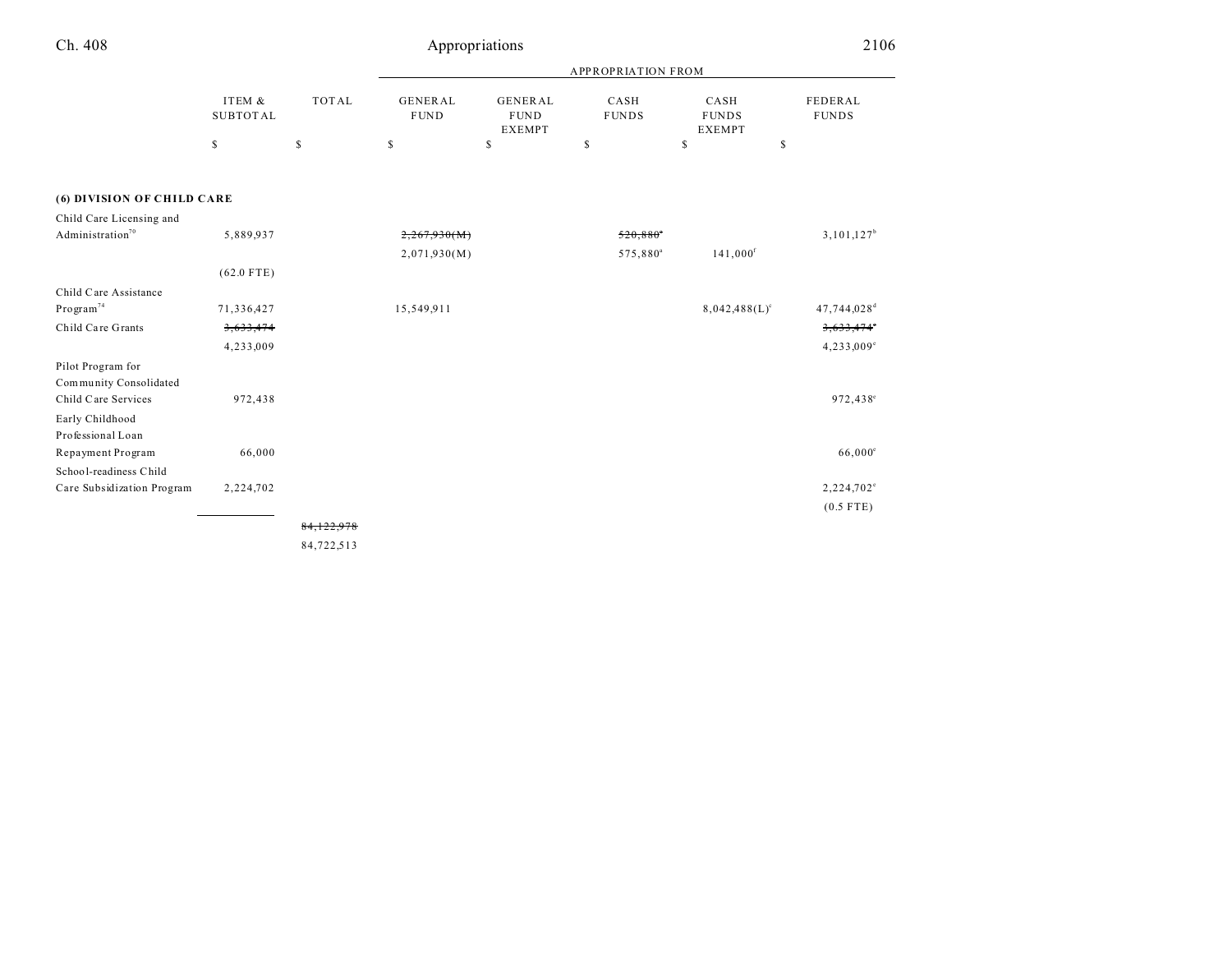<sup>a</sup> It is estimated that of this amount, \$509,920 \$564,920 shall be from the Child Care Licensing Cash Fund established pursuant to Section 26-6-105, C.R.S. and \$10,960 shall be from the Child Care Cash Fund established pursuant to Section 26-6-114, C.R.S.

<sup>b</sup> Of this amount, \$2,931,904 shall be from Child Care Development Funds and \$169,223 shall be from Title IV-E of the Social Security Act.

c This amount shall be from local fu nds.

d Of this amount, \$46,744,028 shall be from Child Care Development Funds and \$1,000,000 shall be from the Title XX Social Services Block Grant.

e These amounts shall be from Child Care Development Funds.

<sup>f</sup> THIS AMOUNT SHALL BE FROM RESERVES IN THE CHILD CARE LICENSING CASH FUND ESTABLISHED PURSUANT TO SECTION 26-6-105, C.R.S.

## **(7) OFFICE OF SELF SUFFICIENCY**

| (A) Administration |              |         |                        |
|--------------------|--------------|---------|------------------------|
| Personal Services  | 2,242,099    |         |                        |
|                    | $(30.8$ FTE) |         |                        |
|                    | $(30.2$ FTE) |         |                        |
| Operating Expenses | 121,589      |         |                        |
|                    | 2,363,688    | 300,758 | 2,062,930              |
|                    |              | 489,041 | 1,874,647 <sup>a</sup> |

<sup>a</sup>Of this amount, \$400,000 \$1,027,571 shall be from the Temporary Assistance for Needy Families Block Grant and \$1,662,930 \$847,076 shall be from various sources of federa l funds.

## **(B) Colorado Works Pr ogr am**

| County Block Grants <sup>75, 76</sup> | 158,736,682 | 97,871 | 26,474,804 <sup>a</sup> | 132,164,007 <sup>b</sup> |
|---------------------------------------|-------------|--------|-------------------------|--------------------------|
| Reimbursement to Counties             |             |        |                         |                          |
| for Prior Year Expenditures           |             |        |                         |                          |
| Due to Reduction in                   |             |        |                         |                          |
| Federal Maintenance of                |             |        |                         |                          |
| <b>Effort Requirement</b>             | 5,524,726   |        |                         | 5,524,726 <sup>b</sup>   |
|                                       |             |        |                         |                          |
|                                       |             |        |                         |                          |

| Ch. | 408 |  |
|-----|-----|--|
|-----|-----|--|

Appropriations 2107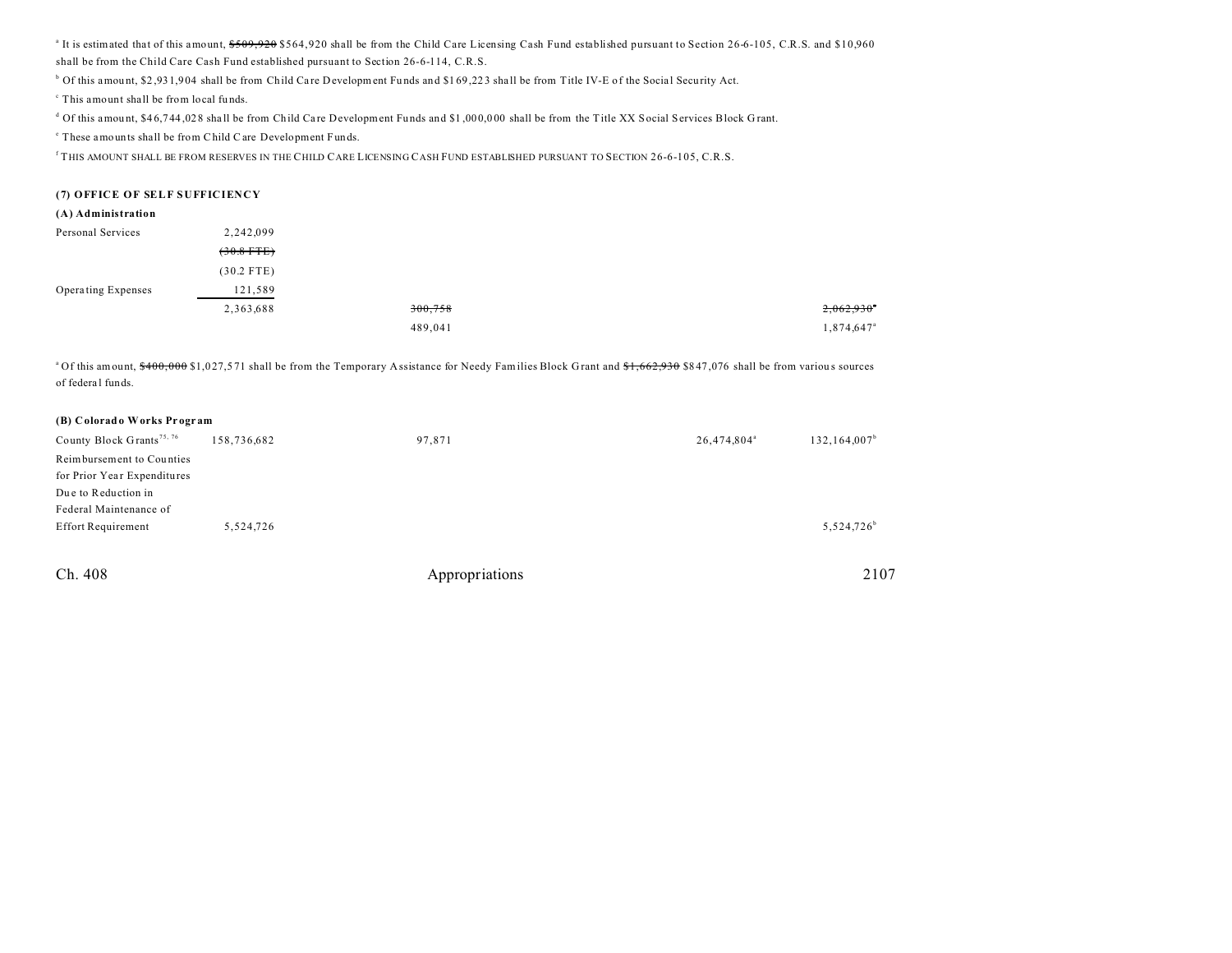|                                  |                           |               | <b>APPROPRIATION FROM</b>      |                                                |                      |                                       |                         |  |
|----------------------------------|---------------------------|---------------|--------------------------------|------------------------------------------------|----------------------|---------------------------------------|-------------------------|--|
|                                  | ITEM &<br><b>SUBTOTAL</b> | <b>TOTAL</b>  | <b>GENERAL</b><br>${\tt FUND}$ | <b>GENERAL</b><br><b>FUND</b><br><b>EXEMPT</b> | CASH<br><b>FUNDS</b> | CASH<br><b>FUNDS</b><br><b>EXEMPT</b> | FEDERAL<br><b>FUNDS</b> |  |
|                                  | $\mathbb{S}$              | $\mathsf{\$}$ | \$                             | \$                                             | S                    | \$                                    | \$                      |  |
| <b>FEDERAL BONUS RELATED</b>     |                           |               |                                |                                                |                      |                                       |                         |  |
| TO REDUCTION IN                  |                           |               |                                |                                                |                      |                                       |                         |  |
| <b>OUT-OF-WEDLOCK BIRTHS</b>     | 19,822,300                |               |                                |                                                |                      |                                       | $19,822,300^b$          |  |
| Case Management System           | 223,268                   |               |                                |                                                |                      |                                       | $223,268^b$             |  |
| Short-term Works                 |                           |               |                                |                                                |                      |                                       |                         |  |
| <b>Emergency Fund</b>            | 1,000,000                 |               |                                |                                                |                      |                                       | $1,000,000^{\circ}$     |  |
| County Reserve Accounts          | 14,666,218                |               |                                |                                                |                      |                                       | 14,666,218              |  |
|                                  | 14,666,828                |               |                                |                                                |                      |                                       | 14,666,828 <sup>b</sup> |  |
| County Training <sup>77</sup>    | 390,134                   |               |                                |                                                |                      |                                       | $390, 134^b$            |  |
| Domestic Violence                |                           |               |                                |                                                |                      |                                       |                         |  |
| Training                         | 122,788                   |               |                                |                                                |                      |                                       | $122,788^b$             |  |
|                                  |                           |               |                                |                                                |                      |                                       | $(1.0$ FTE)             |  |
| Domestic Abuse Program           | 1,165,000                 |               |                                |                                                |                      | 515,000°                              | $650,000^b$             |  |
|                                  |                           |               |                                |                                                |                      | $(2.0$ FTE)                           |                         |  |
| Community Resource               |                           |               |                                |                                                |                      |                                       |                         |  |
| Investment Liaison <sup>77</sup> | 83,665                    |               |                                |                                                |                      |                                       | 83,665 <sup>b</sup>     |  |
|                                  |                           |               |                                |                                                |                      |                                       | $(1.0$ FTE)             |  |
| Works Program Evaluation         | 500,000                   |               |                                |                                                |                      |                                       | $500,000^{\rm b}$       |  |
|                                  | 182, 412, 481             |               |                                |                                                |                      |                                       |                         |  |
|                                  | 202,235,391               |               |                                |                                                |                      |                                       |                         |  |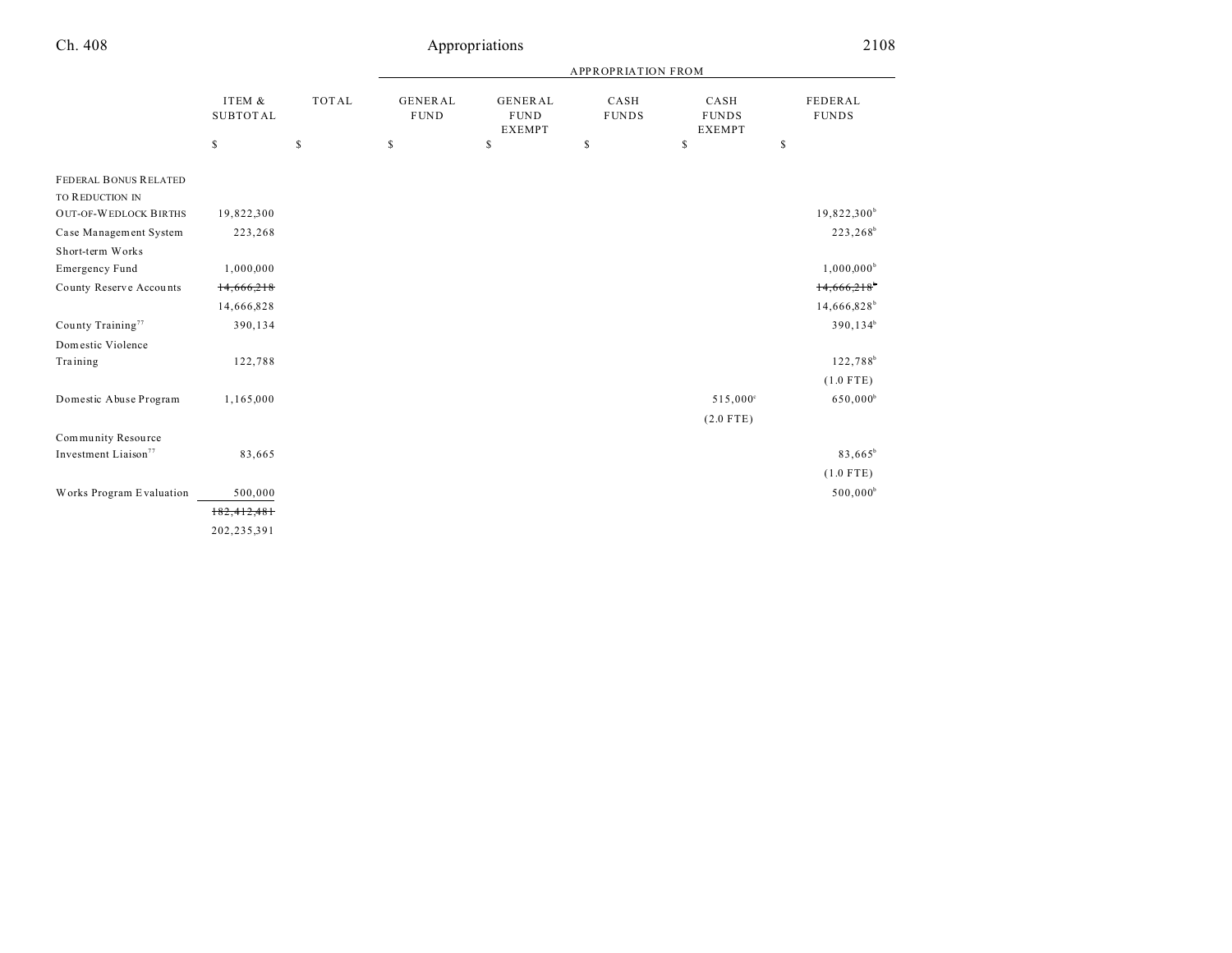<sup>a</sup> Of this amount, \$22,433,862(L) shall be from local funds and \$4,040,942 is estimated to be from the State's share of cash funds exempt revenues, including retained child support collections, retained frau d refunds, state revenue intercepts, and other r efunds. O f the amount appropria ted from local funds, \$5 ,35 9,7 43 is estimated to be from the local share of cash funds exempt revenues, inclu ding reta ined child su pport collections, frau d refu nds, sta te revenue intercepts, a nd other r efunds.

<sup>b</sup> These amounts shall be from the Temporary Assistance for Needy Families Block Grant.

This amount shall be from donations to the Colorado Domestic Abuse Program and from reserves in the Colorado Domestic Abuse Program Fund, established pursuant to Section 39-22-802, C.R.S.

### **(C) Special Purpose Welfare Programs**

| (1) Low Income Energy            |              |           |          |                   |                         |
|----------------------------------|--------------|-----------|----------|-------------------|-------------------------|
| Assistance Program <sup>78</sup> | 33, 103, 474 |           |          | $2,500,000^a$     | 30,603,474 <sup>b</sup> |
|                                  | $(4.6$ FTE)  |           |          |                   |                         |
| (2) Food Stamp Job Search        |              |           |          |                   |                         |
| Units                            |              |           |          |                   |                         |
| Program Costs                    | 1,991,983    | 146,803   |          | $409,382^{\circ}$ | 1,435,798 <sup>*</sup>  |
|                                  | 1,992,739    |           |          |                   | 1,436,554 <sup>d</sup>  |
|                                  | $(6.2$ FTE)  |           |          |                   |                         |
| <b>Supportive Services</b>       | 262,208      | 78,435    |          | $52,291^{\circ}$  | $131,482$ <sup>d</sup>  |
|                                  | 261,452      |           |          |                   | $130,726$ <sup>d</sup>  |
|                                  | 2,254,191    |           |          |                   |                         |
| (3) Food Distribution            |              |           |          |                   |                         |
| Program                          | 491,285      | 25,000    | 320,068° |                   | $146, 217$ <sup>d</sup> |
|                                  | $(6.5$ FTE)  |           |          |                   |                         |
| (4) Low-Income Telephone         |              |           |          |                   |                         |
| Assistance Program               | 85,694       |           |          | $85,694(T)^f$     |                         |
|                                  | $(0.9$ FTE)  |           |          |                   |                         |
| (5) Income Tax Offset            | 32,922       | 16,461(M) |          |                   | 16,461 <sup>g</sup>     |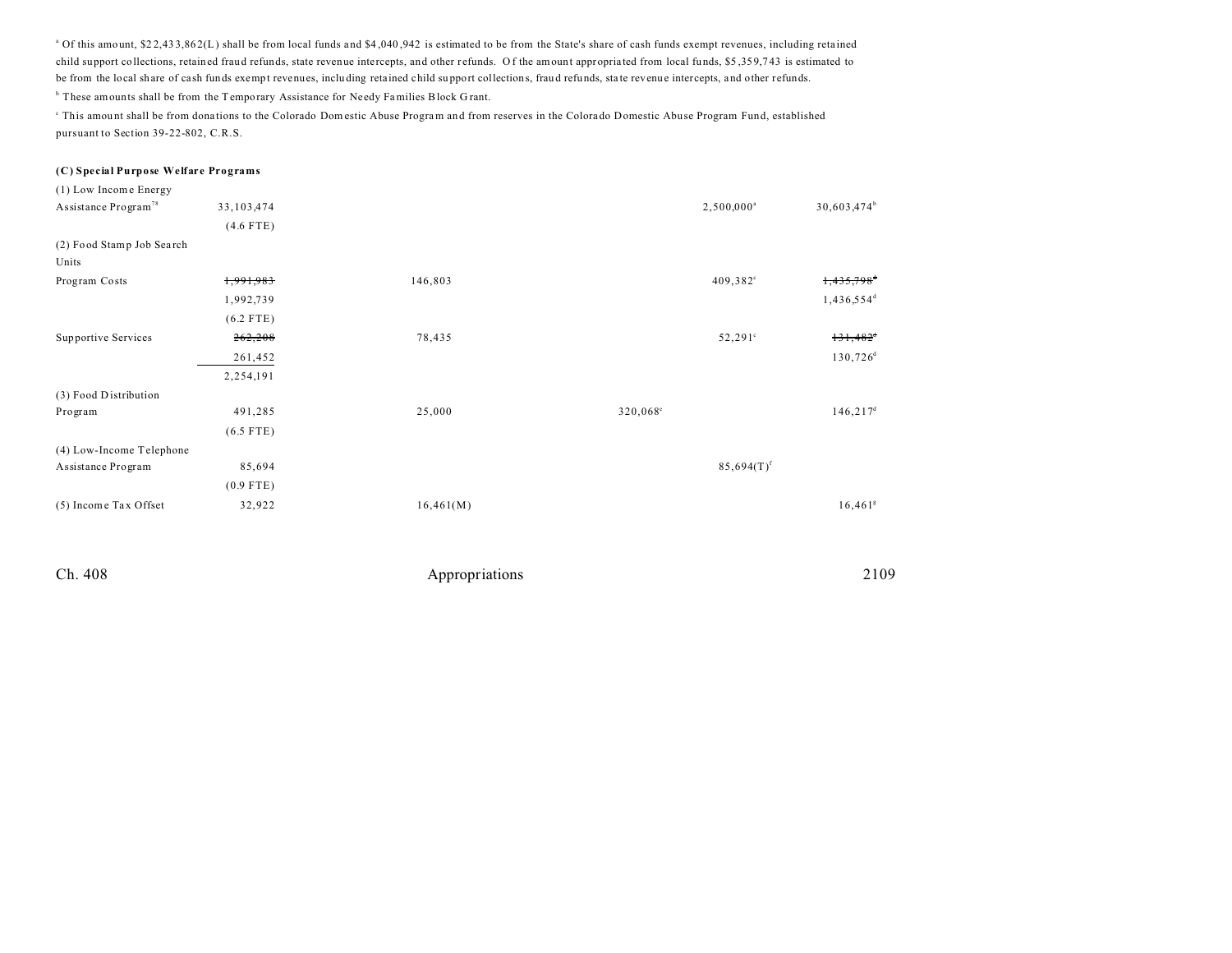|                         |                           |    | <b>APPROPRIATION FROM</b> |                        |                                         |                      |                                |                         |
|-------------------------|---------------------------|----|---------------------------|------------------------|-----------------------------------------|----------------------|--------------------------------|-------------------------|
|                         | ITEM &<br><b>SUBTOTAL</b> |    | <b>TOTAL</b>              | GENERAL<br><b>FUND</b> | GENERAL<br><b>FUND</b><br><b>EXEMPT</b> | CASH<br><b>FUNDS</b> | CASH<br><b>FUNDS</b><br>EXEMPT | FEDERAL<br><b>FUNDS</b> |
|                         | \$                        | \$ | \$                        | \$                     | \$                                      | \$                   | \$                             |                         |
| (6) Electronic Benefits |                           |    |                           |                        |                                         |                      |                                |                         |
| Transfer Service        | 2,825,466                 |    | 194,693                   |                        | 930,619                                 | 555,539(L)           | 1,144,615                      |                         |
|                         | 3,168,810                 |    | 328,519                   |                        | $741,682^h$                             | $633,762(L)^i$       | 1,464,847                      |                         |
|                         | $(5.0$ FTE)               |    |                           |                        |                                         |                      |                                |                         |
| (7) Refugee Assistance  | 3,805,252                 |    | 10,000                    |                        | 137,610                                 | $4,000(T)^{1}$       | 3,653,642                      |                         |
|                         | 3,643,642                 |    |                           |                        |                                         |                      | 3,643,642                      |                         |
|                         |                           |    |                           |                        |                                         |                      | $(11.0$ FTE)                   |                         |
|                         |                           |    |                           |                        |                                         |                      | $(10.0$ FTE)                   |                         |
| (8) SYSTEMATIC ALIEN    |                           |    |                           |                        |                                         |                      |                                |                         |
| <b>VERIFICATION FOR</b> |                           |    |                           |                        |                                         |                      |                                |                         |
| <b>ELIGIBILITY</b>      | 48,620                    |    | 10,000                    |                        |                                         | $28,620(T)^1$        | 10,000                         |                         |
|                         |                           |    |                           |                        |                                         |                      | $(1.0$ FTE)                    |                         |
|                         | 42,598,284                |    |                           |                        |                                         |                      |                                |                         |
|                         | 42,828,638                |    |                           |                        |                                         |                      |                                |                         |

<sup>a</sup> This amount shall be from the Colorado Energy Assistance Foundation.

 $^{\circ}$  Of this amount, \$29,103,474 shall be from the federal Office of Energy Assistance and \$1,500,000 shall be from the Temporary Assistance to Needy Families Block Grant.

<sup>c</sup> Of these amounts, \$261,673(L) shall be from county matching funds and \$200,000 shall be from in-kind donations.

<sup>d</sup> These amounts shall be from the U.S. Department of Agriculture.

e This amount shall be from recipient agencies.

<sup>f</sup> This amount shall be from the Department of Regulatory Agencies.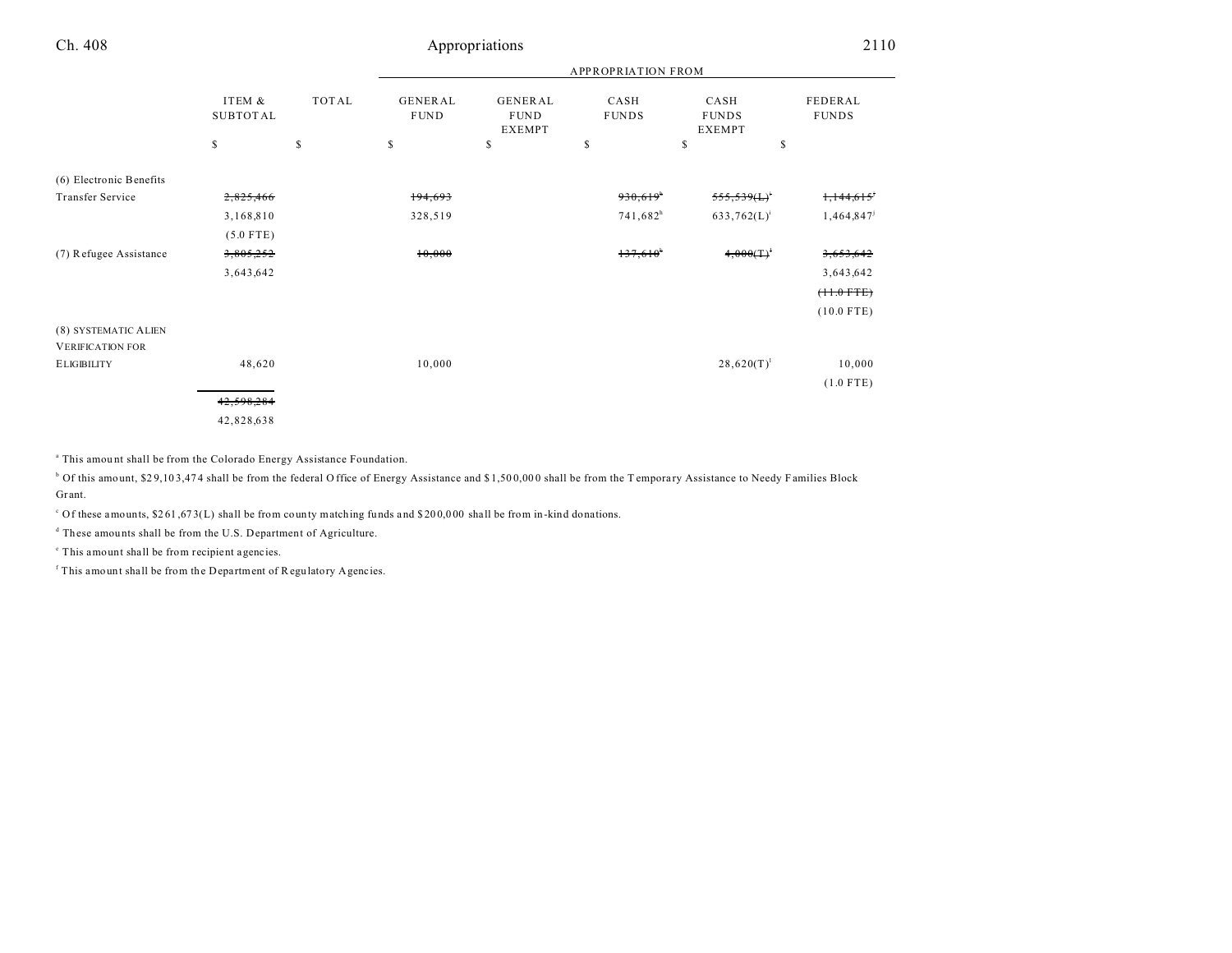<sup>g</sup> Of this amount, \$13,666 shall be from the Temporary Assistance for Needy Families Block Grant and \$2,795 shall be from various sources of federal funds.

<sup>h</sup> Of this amount, <del>\$589,176</del> \$488,088 shall be from the Electronic Benefits Transfer Service Fund and <del>\$341,443</del> \$253,594 shall be from the Old Age Pension Fund.

i This amount shall be from local fu nds.

 $\frac{1}{2}$  Of this amount, \$150,143 \$204,679 shall be from the Temporary Assistance to Needy Families Block Grant, \$35,000 \$35,575 shall be from Child Care Development Funds, and \$959,472 \$1 ,22 4,5 93 shall be from various sources of federal funds.

#### k This amount shall be from payments by county departments of socia l services.

<sup>1</sup> This amount shall be from the Department of Health Care Policy and Financing.

#### **(D) Child Support Enforcement**

| Automated Child Support   |              |              |             |                      |                     |
|---------------------------|--------------|--------------|-------------|----------------------|---------------------|
| Enforcement System        | 11,410,715   | 3,709,453(M) | $145,010^a$ | 281,489 <sup>b</sup> | 7,274,763°          |
|                           | $(37.9$ FTE) |              |             |                      |                     |
| Child Support Enforcement | 1,950,116    | 653,760      |             |                      | $1,296,356^{\circ}$ |
|                           | $(24.5$ FTE) |              |             |                      |                     |
|                           | 13,360,831   |              |             |                      |                     |

a This amou nt shall be from the State's share of revenues earned on funds in the Family Support Registry.

b This amou nt shall be from the federal government's share of revenues earned on funds in the Family Support Registry.

<sup>c</sup> These amounts shall be from Title IV-D of the Social Security Act.

## **(E) Disability Determination Services**<sup>44</sup>

| Program Costs | 16,808,500 | $1,165.967(T)^{a}$ | 15,642,533            |
|---------------|------------|--------------------|-----------------------|
|               |            | $(13.2$ FTE)       | $(133.5 \text{ FTE})$ |

<sup>a</sup> This amount shall be Medicaid funds appropriated to the Department of Health Care Policy and Financing.

257,543,784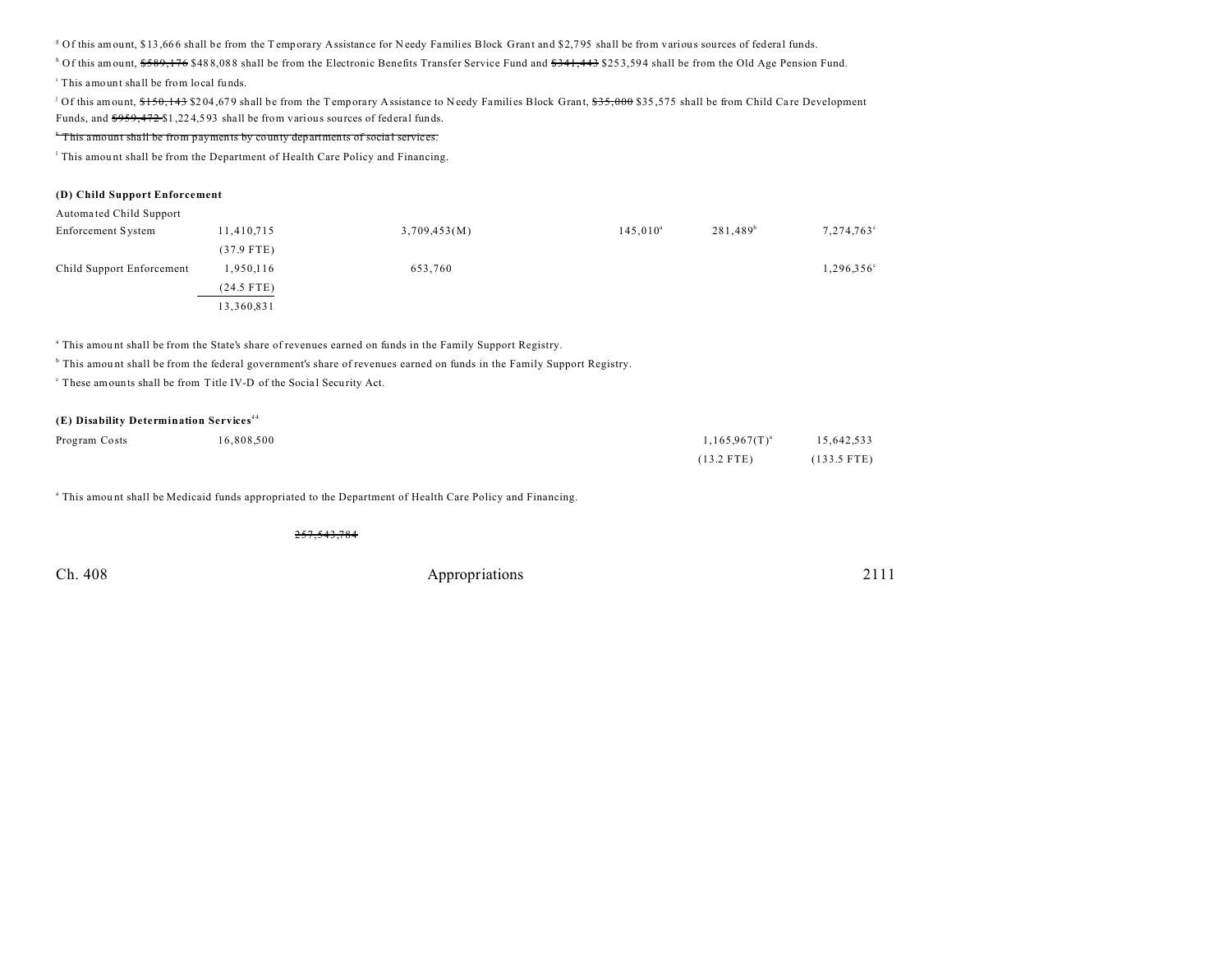| Ch. 408 | Appropriations | 2112 |
|---------|----------------|------|
| .       |                |      |
|         |                |      |

|          |       | APPROPRIATION FROM |               |              |               |              |  |
|----------|-------|--------------------|---------------|--------------|---------------|--------------|--|
|          |       |                    |               |              |               |              |  |
| ITEM &   | TOTAL | GENERAL            | GENERAL       | CASH         | CASH          | FEDERAL      |  |
| SUBTOTAL |       | <b>FUND</b>        | <b>FUND</b>   | <b>FUNDS</b> | <b>FUNDS</b>  | <b>FUNDS</b> |  |
|          |       |                    | <b>EXEMPT</b> |              | <b>EXEMPT</b> |              |  |
|          |       |                    |               |              |               |              |  |

277,597,048

## **(8) MEN TAL HEALTH AND ALCOHOL AND DRUG ABUSE SERVICES**

**(A) Administration**

| Personal Services           | 1,676,486    |         |                   |                        |
|-----------------------------|--------------|---------|-------------------|------------------------|
|                             | $(25.6$ FTE) |         |                   |                        |
| Operating Expenses          | 181,861      |         |                   |                        |
| Federal Programs and        |              |         |                   |                        |
| Grants                      | 1,673,493    |         |                   |                        |
|                             | $(3.0$ FTE)  |         |                   |                        |
| Supportive Housing and      |              |         |                   |                        |
| Homeless Program            | 15,610,975   |         |                   |                        |
|                             | $(12.5$ FTE) |         |                   |                        |
| Capitation External Quality |              |         |                   |                        |
| Review                      | 352,807      |         |                   |                        |
| H.B.02-1281 TRAUMATIC       |              |         |                   |                        |
| <b>BRAIN INJURY PROGRAM</b> | 274,020      |         |                   |                        |
|                             | $(0.3$ FTE)  |         |                   |                        |
|                             | 19,495,622   | 422,445 |                   | 1,404,992 <sup>a</sup> |
|                             | 19,769,642   |         | $274,020^{\circ}$ |                        |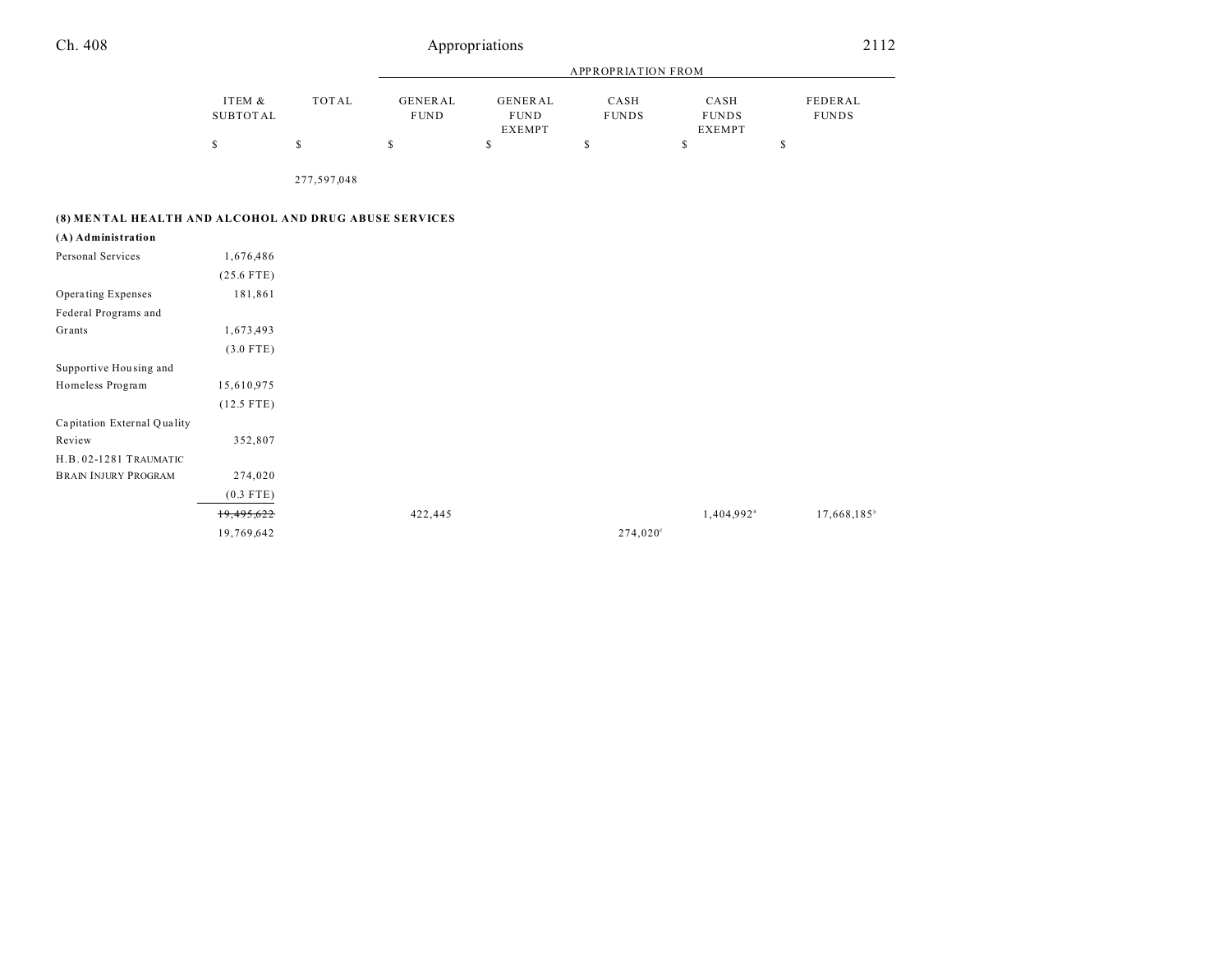<sup>a</sup> Of this amount, \$1,316,654(T) shall be from Medicaid funds appropriated to the Department of Health Care Policy and Financing, and \$88,338 shall be from patient revenues earned by the Mental Health Institutes.

<sup>b</sup> Of this amount, \$15,610,975 shall be from the U.S. Department of Housing and Urban D evelopment, \$259,766 shall be from the Mental H ealth Services Block Grant, \$1 30 ,29 9 shall be from the Substance Abuse Prevention and T reatment Block Grant, and \$1,6 67 ,14 5 shall be from variou s sources of federal funds.

 $^\circ$  This amount shall be from the Traumatic Brain Injury Trust Fund, created pursuant to Section 26-1-309 (1), C.R.S.

| (B) Mental Health Community Programs <sup>79, 80</sup> |             |                    |
|--------------------------------------------------------|-------------|--------------------|
| (1) MEDICAID MENTAL HEALTH                             |             |                    |
| <b>PROGRAM</b>                                         |             |                    |
| (a) MEDICAID MENTAL HEALTH                             |             |                    |
| CAPITATION <sup>80a</sup>                              |             |                    |
| Mental Health Capitation <sup>#1</sup>                 |             |                    |
| <b>CAPITATION BASE</b>                                 |             |                    |
| PAYMENTS FOR 336,999                                   |             |                    |
| <b>ESTIMATED MEDICAID</b>                              |             |                    |
| ELIGIBLE CLIENTS80b                                    | 144,501,252 | 144.501.252(1)     |
|                                                        | 131,377,205 | $131,377,205(T)^a$ |
| <b>MENTAL HEALTH INSTITUTE</b>                         |             |                    |
| <b>RATE REFINANCE</b>                                  |             |                    |
| <b>ADJUSTMENT</b>                                      | 2,827,880   | $2,827,880(T)^{a}$ |
| <b>ALTERNATIVES TO</b>                                 |             |                    |
| <b>INPATIENT</b>                                       |             |                    |
| HOSPITALIZATION AT THE                                 |             |                    |
| <b>MENTAL HEALTH INSTITUTE</b>                         |             |                    |
| <b>AT PUEBLO</b>                                       | 839,039     | $839,039(T)^{a}$   |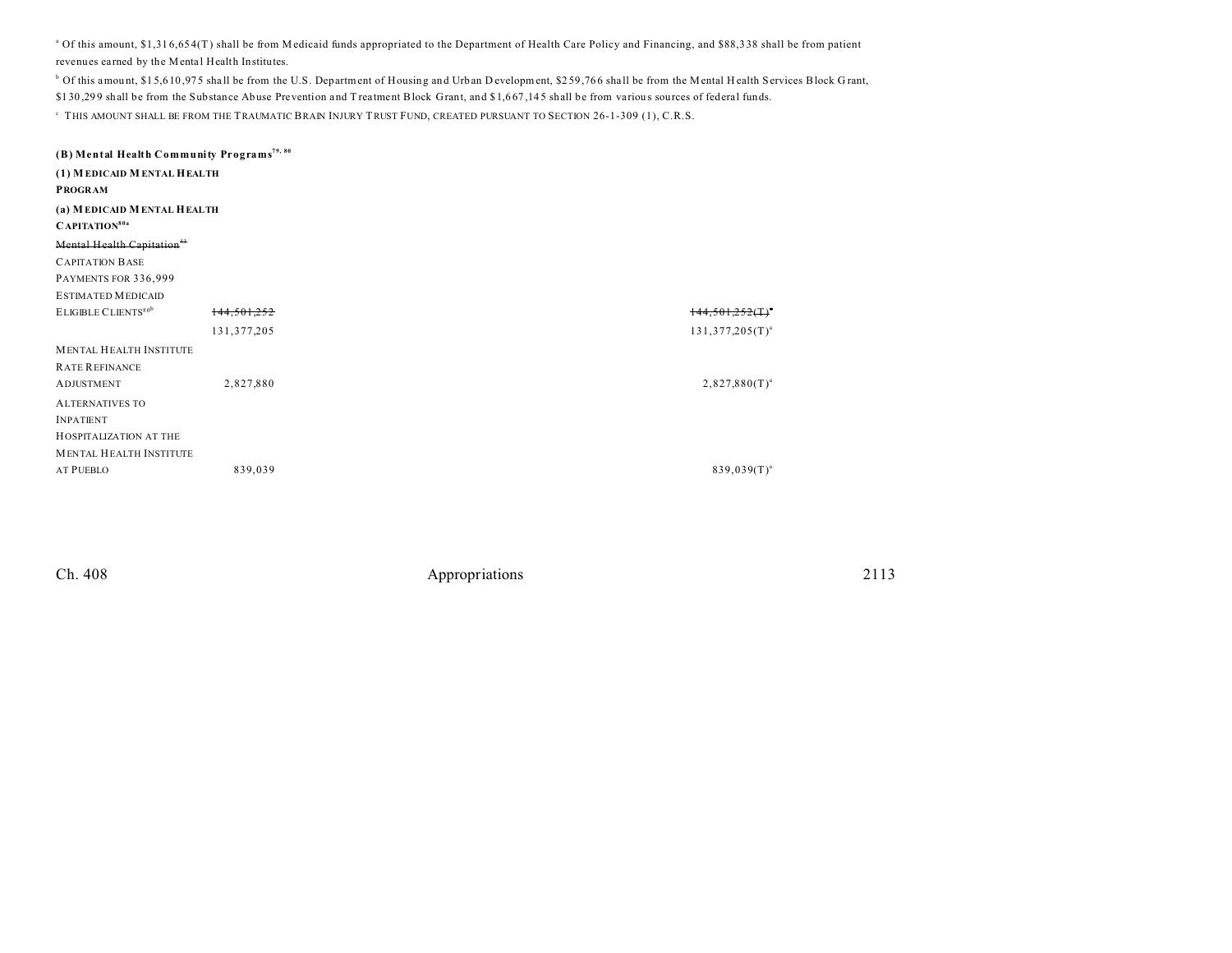|                                |                    |             | <b>APPROPRIATION FROM</b>     |                                         |                      |                                       |                                |
|--------------------------------|--------------------|-------------|-------------------------------|-----------------------------------------|----------------------|---------------------------------------|--------------------------------|
|                                | ITEM &<br>SUBTOTAL | TOTAL       | <b>GENERAL</b><br><b>FUND</b> | GENERAL<br><b>FUND</b><br><b>EXEMPT</b> | CASH<br><b>FUNDS</b> | CASH<br><b>FUNDS</b><br><b>EXEMPT</b> | <b>FEDERAL</b><br><b>FUNDS</b> |
|                                | \$                 | $\mathbb S$ | $\mathbb{S}$                  | \$                                      | S                    | \$                                    | \$                             |
| <b>ALTERNATIVES TO</b>         |                    |             |                               |                                         |                      |                                       |                                |
| <b>INPATIENT</b>               |                    |             |                               |                                         |                      |                                       |                                |
| HOSPITALIZATION AT THE         |                    |             |                               |                                         |                      |                                       |                                |
| <b>MENTAL HEALTH INSTITUTE</b> |                    |             |                               |                                         |                      |                                       |                                |
| AT FORT LOGAN                  | 427,680            |             |                               |                                         |                      | $427,680(T)^{a}$                      |                                |
| <b>ALTERNATIVES TO THE</b>     |                    |             |                               |                                         |                      |                                       |                                |
| <b>FORT LOGAN AFTERCARE</b>    |                    |             |                               |                                         |                      |                                       |                                |
| PROGRAM                        | 305,743            |             |                               |                                         |                      | $305,743(T)^{a}$                      |                                |
|                                | 135,777,547        |             |                               |                                         |                      |                                       |                                |

a THESE AMOUNTS SHALL BE FROM MEDICAID FUNDS APPROPRIATED TO THE DEPARTMENT OF HEALTH CARE POLICY AND FINANCING.

| (b) OTHER MEDICAID MENTAL HEALTH |           |                    |
|----------------------------------|-----------|--------------------|
| <b>PAYMENTS</b>                  |           |                    |
| Medicaid Mental Health           |           |                    |
| Fee for Service Payments         | 2,724,423 | $2,724,423(T)^{a}$ |
| Medicaid Mental Health           |           |                    |
| Services for Breast and          |           |                    |
| Cervical Cancer Patients         | 71.175    | $71,175(T)^{a}$    |
| Medicaid Mental Health           |           |                    |
| Child Placement Agency           |           |                    |
| Program                          | 7,440,901 | $7,440,901(T)^{b}$ |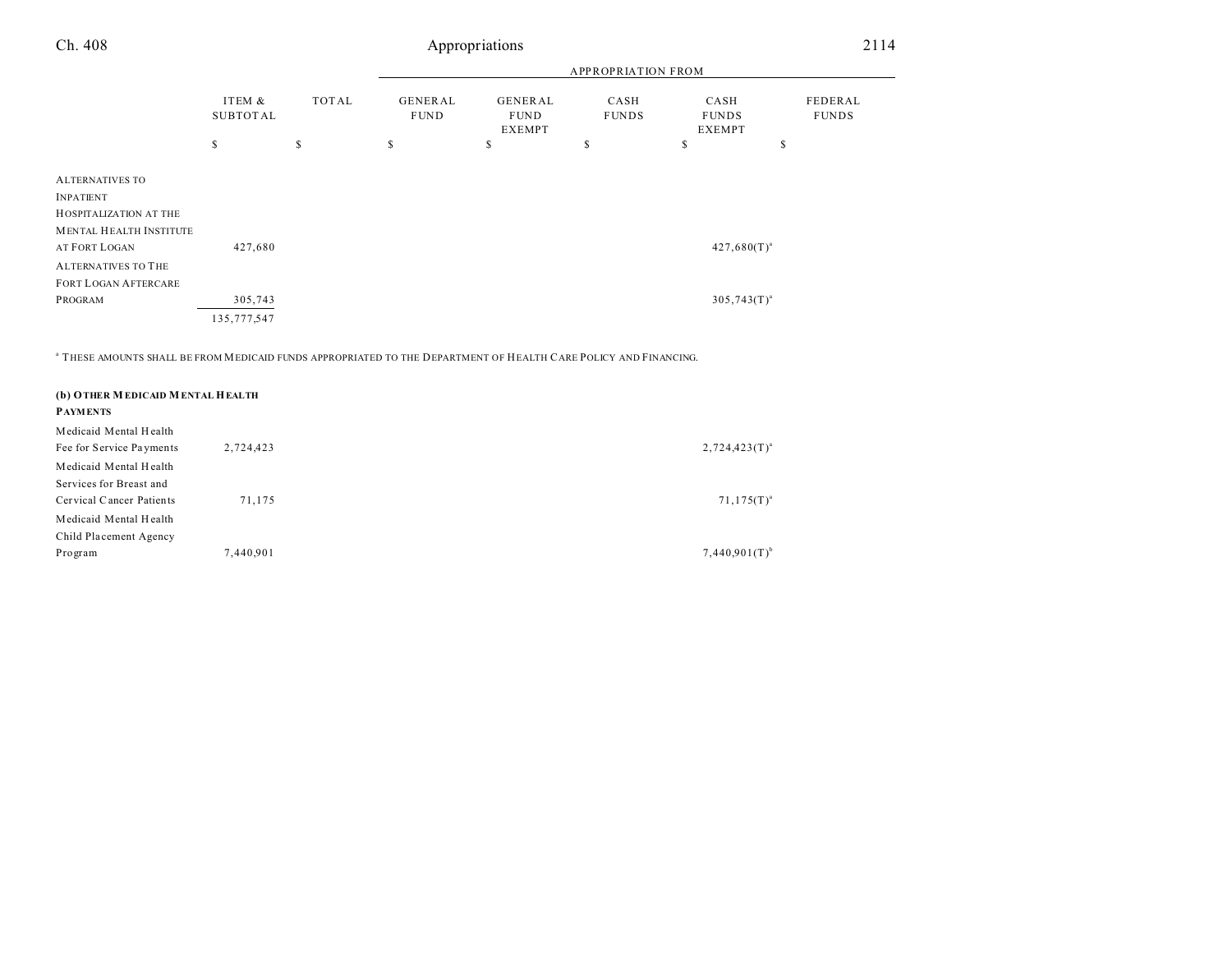<sup>a</sup> THESE AMOUNTS SHALL BE FROM MEDICAID FUNDS APPROPRIATED TO THE DEPARTMENT OF HEALTH CARE POLICY AND FINANCING.

 $^{\circ}$  THIS AMOUNT IS SHOWN FOR INFORMATIONAL PURPOSES ONLY AND REFLECTS TOTAL ESTIMATED EXPENDITURES WHICH ORIGINATE AS  $50$ PERCENT GENERAL FUND APPROPRIATED TO THE DIVISION OF CHILD WELFARE IN THE DEPARTMENT OF HUMAN SERVICES AND 50 PERCENT FEDERAL FUNDS TRANSFERRED FROM THE DEPARTMENT OF HEALTH CARE POLICY AND FINANCING.

 $^\circ$  THIS AMOUNT IS SHOWN FOR INFORMATIONAL PURPOSES ONLY AND REFLECTS AN ESTIMATE OF THE PORTION OF THE MEDICAL SERVICES PREMIUMS LINE ITEM IN THE DEPARTMENT OF HEALTH CARE POLICY AND FINANCING THAT IS USED TO PURCHASE ANTI-PSYCHOTIC PHARMACEUTICALS.

## **(2) M ENTAL HEALTH SERVICES FOR THE**

## **M EDICALLY INDIGENT**

Services for Target 8,476

INDIGENT MENTALLY ILL Clients AT AN AVERAGE

| CHEIRS AT AN AVERAU |  |  |  |
|---------------------|--|--|--|
|                     |  |  |  |

| <b>COST OF \$2,300</b>       | 21,729,245 | 14,069,799  | $2,235,259$ <sup>d</sup><br>5,424,187 |
|------------------------------|------------|-------------|---------------------------------------|
|                              | 19,493,986 |             | $5,424,187^b$                         |
| Goebel Lawsuit               |            |             |                                       |
| Settlement <sup>81, 82</sup> | 18,662,254 | 6,380,624   | $12,281,630(T)^t$                     |
|                              |            | $(2.0$ FTE) |                                       |
| Assertive Community          |            |             |                                       |
| <b>Treatment Programs</b>    | 1,213,600  | 606,800     | $606,800(L)^{s}$                      |
|                              |            |             | $606,800(L)^{a}$                      |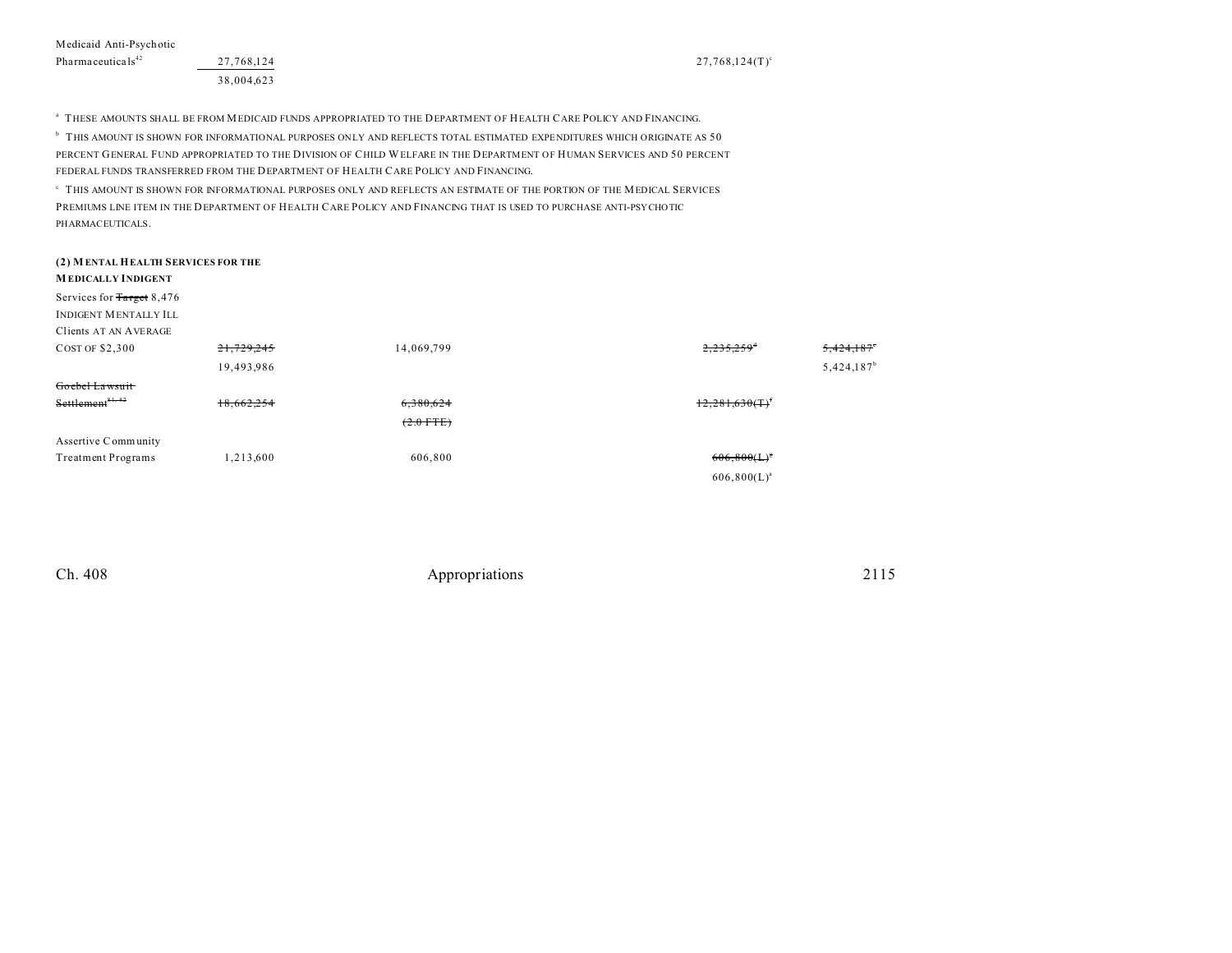|                                                                                   |                            |              | APPROPRIATION FROM            |                                         |                      |                                       |                         |  |
|-----------------------------------------------------------------------------------|----------------------------|--------------|-------------------------------|-----------------------------------------|----------------------|---------------------------------------|-------------------------|--|
|                                                                                   | ITEM &<br>${\tt SUBTOTAL}$ | <b>TOTAL</b> | <b>GENERAL</b><br><b>FUND</b> | GENERAL<br><b>FUND</b><br><b>EXEMPT</b> | CASH<br><b>FUNDS</b> | CASH<br><b>FUNDS</b><br><b>EXEMPT</b> | FEDERAL<br><b>FUNDS</b> |  |
|                                                                                   | \$                         | \$           | $\mathbb{S}$                  | \$                                      | \$                   | \$                                    | \$                      |  |
| Alternatives to Inpatient<br>Hospitalization at the<br>Mental Health Institute at |                            |              |                               |                                         |                      |                                       |                         |  |
| Pueblo                                                                            | 1,747,182                  |              | 908,143                       |                                         |                      |                                       |                         |  |
|                                                                                   | 908,143                    |              |                               |                                         |                      |                                       |                         |  |
| Alternatives to Inpatient<br>Hospitalization at the<br>Mental Health Institute at |                            |              |                               |                                         |                      |                                       |                         |  |
| Fort Logan                                                                        | 1,188,000                  |              | 760,320                       |                                         |                      |                                       |                         |  |
|                                                                                   | 760,320                    |              |                               |                                         |                      |                                       |                         |  |
| Community-based                                                                   |                            |              |                               |                                         |                      |                                       |                         |  |
| Alternative ALTERNATIVES<br>to the Fort Logan Aftercare                           |                            |              |                               |                                         |                      |                                       |                         |  |
| Program                                                                           | 489,468                    |              | 183,725                       |                                         |                      |                                       |                         |  |
|                                                                                   | 183,725                    |              |                               |                                         |                      |                                       |                         |  |
| Juvenile Mental Health                                                            |                            |              |                               |                                         |                      |                                       |                         |  |
| Pilot (H.B. 00-1034)                                                              | 350,400                    |              | 175,200                       |                                         |                      | $175,200(L)^{5}$                      |                         |  |
|                                                                                   |                            |              |                               |                                         |                      | $175,200(L)^a$                        |                         |  |
| Alternatives to Inpatient                                                         |                            |              |                               |                                         |                      |                                       |                         |  |
| Hospitalization for Y outh                                                        | 246,282                    |              | 246,282                       |                                         |                      |                                       |                         |  |
|                                                                                   | 23,156,456                 |              |                               |                                         |                      |                                       |                         |  |

a THIS AMOUNT SHALL BE FROM LOCAL MATCHING FUNDS.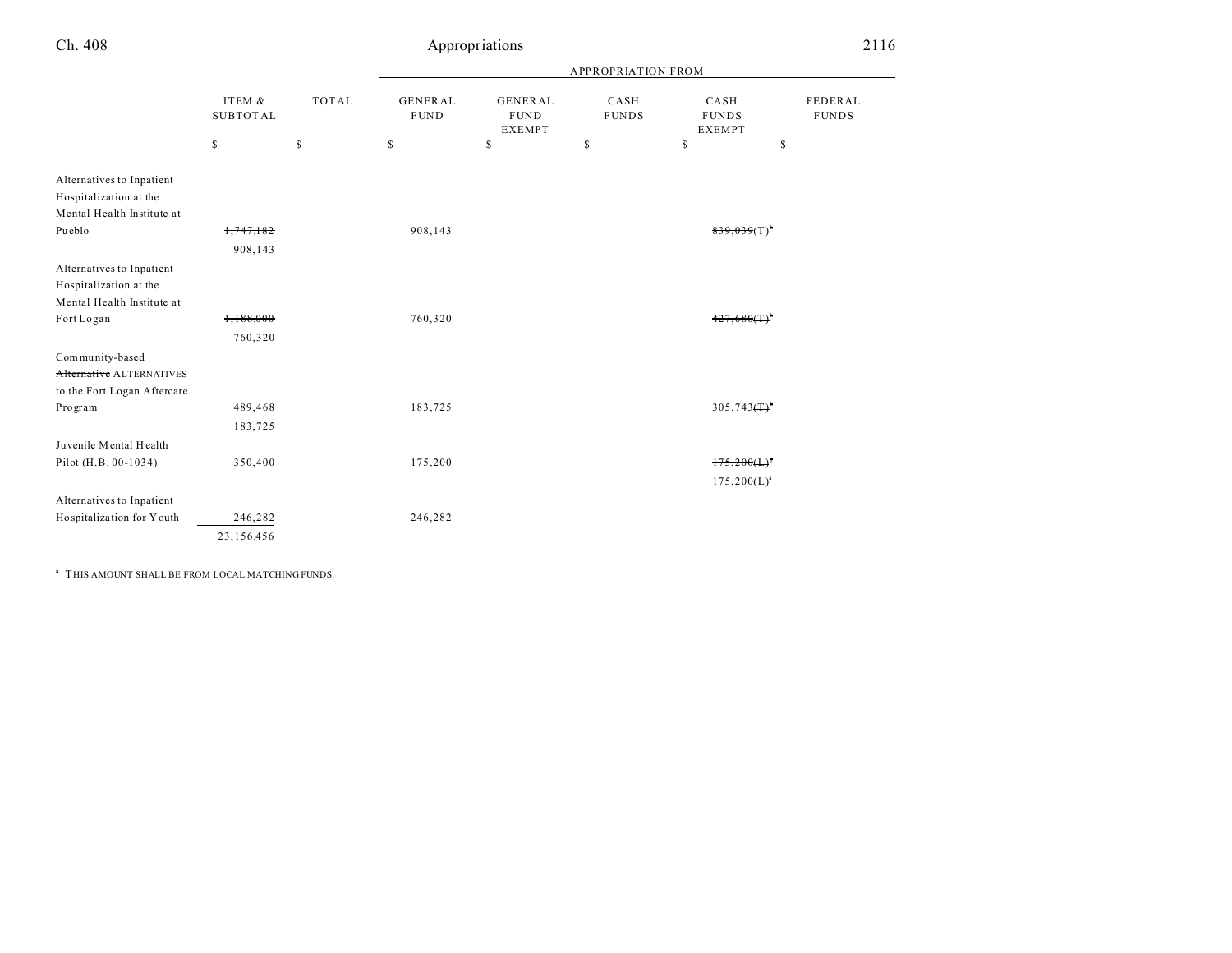<sup>b</sup> OF THIS AMOUNT, IT IS ESTIMATED THAT \$4,935,547 SHALL BE FROM THE MENTAL HEALTH SERVICES BLOCK GRANT AND \$488,640 SHALL BE FROM THE HOMELESS PREVENTION BLOCK GRANT.

#### **(3) GOEBEL LAWSUIT**

| <b>GOEBEL LAWSUIT</b>        |            |             |                     |
|------------------------------|------------|-------------|---------------------|
| SETTLEMENT <sup>81, 82</sup> | 18,838,316 | 6,556,686   | $12,281,630(T)^{a}$ |
|                              |            | $(2.0$ FTE) |                     |
|                              | . <i>.</i> |             |                     |

228,132,306

<sup>a</sup> These amounts OF THIS AMOUNT, \$12,119,721 shall be from Medicaid funds appropriated to the Department of Health Care Policy and Financing. FINANCING, AND \$161,909 SHALL BE FROM THE DIVISION OF VOCATIONAL REHABILITATION.

 $\cdot$  This amount is shown for informational purposes only and reflects total estimated expenditures which originate as 50 percent General Fund appropriated to the Division of Child Welfare in the Department of Human Services and 50 percent federal funds transferred from the Department of Health Care Policy and Financing. <sup>\*</sup> This amount is shown for informational purposes only and reflects an estimate of the portion of the Medical Services Premiums line item in the Department of Health Ca re Policy and Financing that is used to purcha se anti-psychotic pharmaceuticals.

<sup>d</sup> Of this amount, \$1,68 8,20 1(T) shall be from the Division of Vocational Rehabilitation and \$547 ,058 (L) shall be from local matching funds to provide a 33 percent ma tch for General Fund appropriations for purcha se of pharmaceuticals.

\* Of this amount, it is estimated that \$4,935,547 shall be from the Mental Health Services Block Grant and \$488,640 shall be from the Homeless Prevention Block Grant.

<sup>f</sup> Of this amount, \$16 1,90 9 shall be from the Division of Vocational Rehabilitation and \$12 ,119 ,721 is shown for informational purposes only and reflects the portion of the M ental Health Capitation line item estimated to be used for services to the Goebel plaintiff class.

<sup>*s*</sup> This amount shall be from local matching funds.

<sup>h</sup> This amount is shown for informational purposes only and reflects the portion of the Mental Health Capitation line item that is estimated to be used for this purpose.

**(C) Mental Health Institutes7, 80, 83, 84, 85**

Personal Services 68,763,406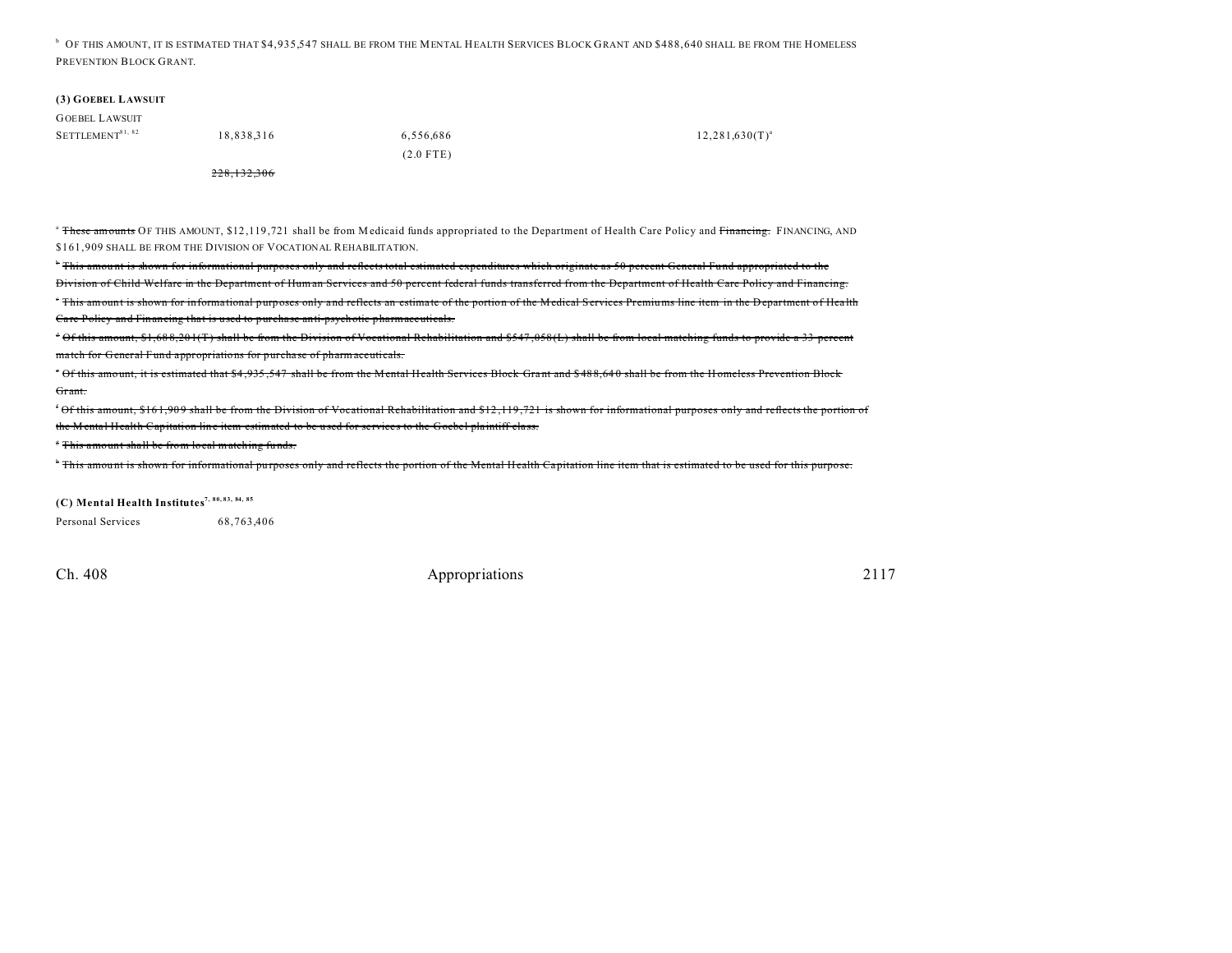|                                 |                           |       | <b>APPROPRIATION FROM</b> |                                         |                      |                                       |                         |
|---------------------------------|---------------------------|-------|---------------------------|-----------------------------------------|----------------------|---------------------------------------|-------------------------|
|                                 | ITEM &<br><b>SUBTOTAL</b> | TOTAL | GENERAL<br><b>FUND</b>    | GENERAL<br><b>FUND</b><br><b>EXEMPT</b> | CASH<br><b>FUNDS</b> | CASH<br><b>FUNDS</b><br><b>EXEMPT</b> | FEDERAL<br><b>FUNDS</b> |
|                                 | \$                        | \$    | \$                        | \$                                      | \$                   | \$                                    | \$                      |
|                                 | $(1,184.3$ FTE)           |       |                           |                                         |                      |                                       |                         |
| Operating Expenses              | 7,746,236                 |       |                           |                                         |                      |                                       |                         |
| General Hospital Personal       |                           |       |                           |                                         |                      |                                       |                         |
| Services                        | 2,689,178                 |       |                           |                                         |                      |                                       |                         |
|                                 | $(36.0$ FTE)              |       |                           |                                         |                      |                                       |                         |
| General Hospital Operating      |                           |       |                           |                                         |                      |                                       |                         |
| Expenses                        | 322,658                   |       |                           |                                         |                      |                                       |                         |
|                                 |                           |       |                           |                                         |                      |                                       |                         |
| <b>Educational Programs</b>     | 629,124                   |       |                           |                                         |                      |                                       |                         |
|                                 | $(15.0$ FTE)              |       |                           |                                         |                      |                                       |                         |
| <b>Indirect Cost Assessment</b> | 214,279                   |       |                           |                                         |                      |                                       |                         |
|                                 | 80, 364, 881              |       | 60,862,274                |                                         | $2,181,358^a$        | $17,321,249^b$                        |                         |
|                                 |                           |       |                           |                                         |                      |                                       |                         |

a Of this amount, \$1,8 39 ,98 4 shall be from patient revenues and \$34 1,3 74 shall be from school districts a nd counties for the operation of residential treatment centers.  $\alpha$  Of this amount, \$13,790,072 shall be from patient revenues, \$3,021,325(T) shall be from the Department of Corrections, \$297,852(T) shall be from the Department of Education, \$12,0 00(T ) shall be from Regional Centers, and \$20 0,00 0 shall be from gifts, grants, and donations for operation of the CIRCLE program. For informational purposes only, of the patient revenues, \$6,076,381 (T) is estimated to be from revenue earned from Mental Health Community Capitation, \$3,179,962 is estimated to be from federal and other sources of patient revenues, \$1,207 ,899 (T) is estimated to be from the Division of Youth Corrections and the Department of Health Care Policy and Financing for the operation of Residential Treatment Centers, and \$3,325,830(T) is estimated to be from Medicaid funds appropriated to the Depa rtment of H ealth Care Policy and Financing.

**(D) Alcohol and Drug Abuse Division4**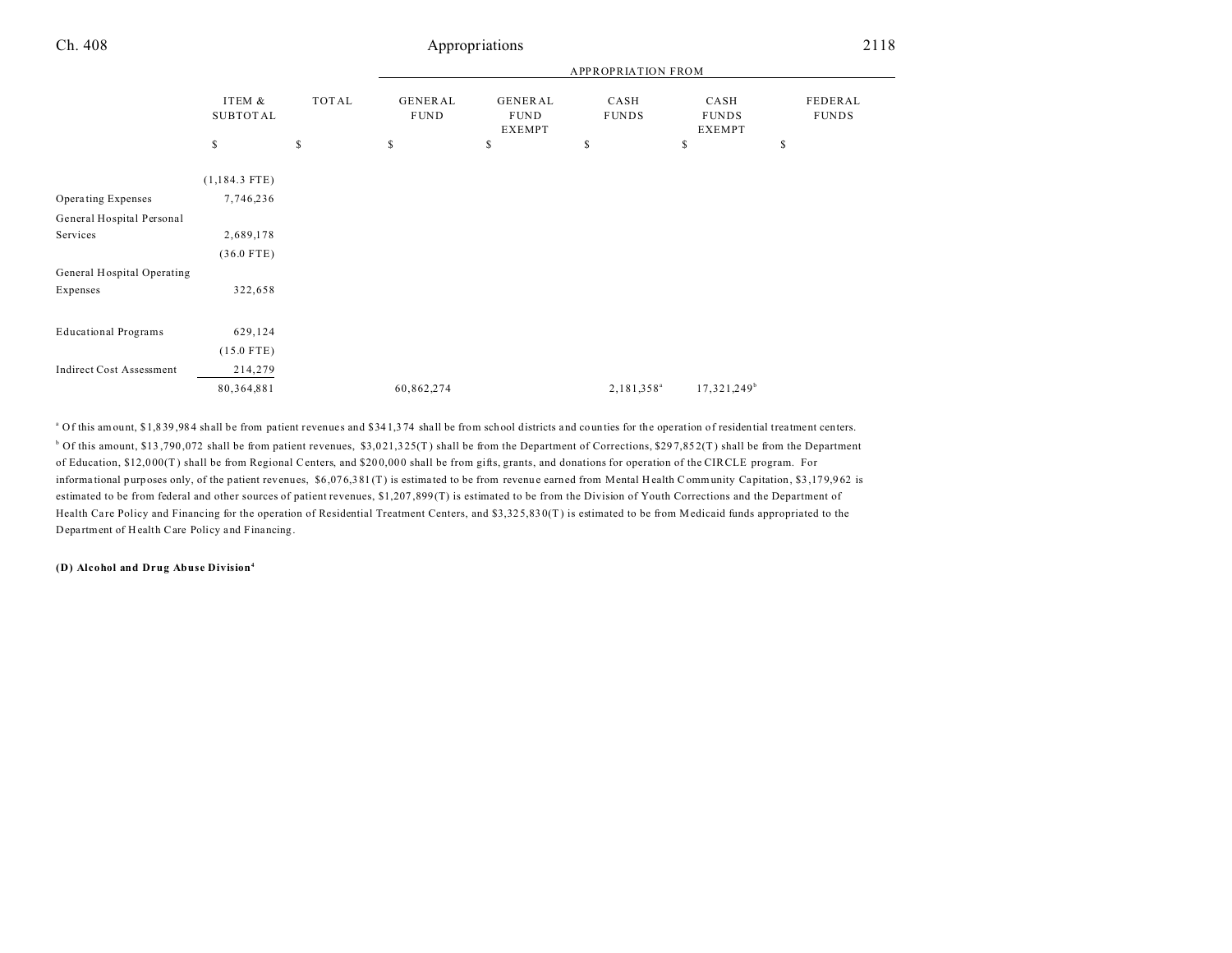| (1) Administration       |              |                  |             |  |
|--------------------------|--------------|------------------|-------------|--|
| Personal Services        | 1,708,802    |                  |             |  |
|                          | $(27.0$ FTE) |                  |             |  |
| Operating Expenses       | 224,942      |                  |             |  |
| Other Federal Grants     | 126,500      |                  |             |  |
| Indirect Cost Assessment | 243,723      |                  |             |  |
|                          | 2,303,967    | $52,949^{\circ}$ | $451,777^b$ |  |
|                          |              |                  |             |  |

<sup>a</sup> Of this amount, it is estimated that \$27,774 shall be from the Law Enforcement Assistance Fund, pursuant to Section 43-4-402 (2), C.R.S., \$15,000 shall be from the Persistent Drunk Driver Cash Fund, pursuant to Section 42-3-130.5, C.R.S., \$5,000 shall be from the Addiction Counselor Training Fund, pursuant to Section 25-1-211, C.R.S., and \$5,175 shall be from the Controlled Substances Program Fund, pursuant to Section 12-22-306, C.R.S.

<sup>b</sup> Of this amount, \$440,993 (T) shall be transferred from the Judicial Department for the Alcohol and Drug Driving Safety Program and \$10,784 shall be from reserves in the Law Enforcement Assista nce Fund, pu rsuant to Section 43 -4-402 (2), C.R.S.

c Of this amount, it is estimated that \$1,672,741 shall be from the Substance Abuse Prevention and Treatment Block Grant and \$126,500 shall be from various federal substance abuse and trea tment grants.

| (2) Community Programs  |            |           |                     |                   |                      |
|-------------------------|------------|-----------|---------------------|-------------------|----------------------|
| (a) Treatment Services  |            |           |                     |                   |                      |
| Treatment and Detox     |            |           |                     |                   |                      |
| Contracts <sup>86</sup> | 20,297,327 | 8,541,782 | $1,002,616^{\circ}$ | $500,000^{\rm b}$ | $10,252.929^{\circ}$ |
| Case Management for     |            |           |                     |                   |                      |
| Chronic Detox Clients   | 369,166    | 2,283     |                     |                   | $366,883^{\circ}$    |
|                         | 20,666,493 |           |                     |                   |                      |

<sup>a</sup> Of this amount, \$752,616 shall be from the Drug Offender Surcharge Fund, pursuant to Section 18-19-103, C.R.S., and \$250,000 shall be from the Persistent Drunk Driver Cash Fund, pursuant to Section 42-3-130.5, C.R.S.

b This amount shall be from reserves in the Persistent Drunk Driver Cash Fund, pursuant to Section 42-3-130.5, C.R.S.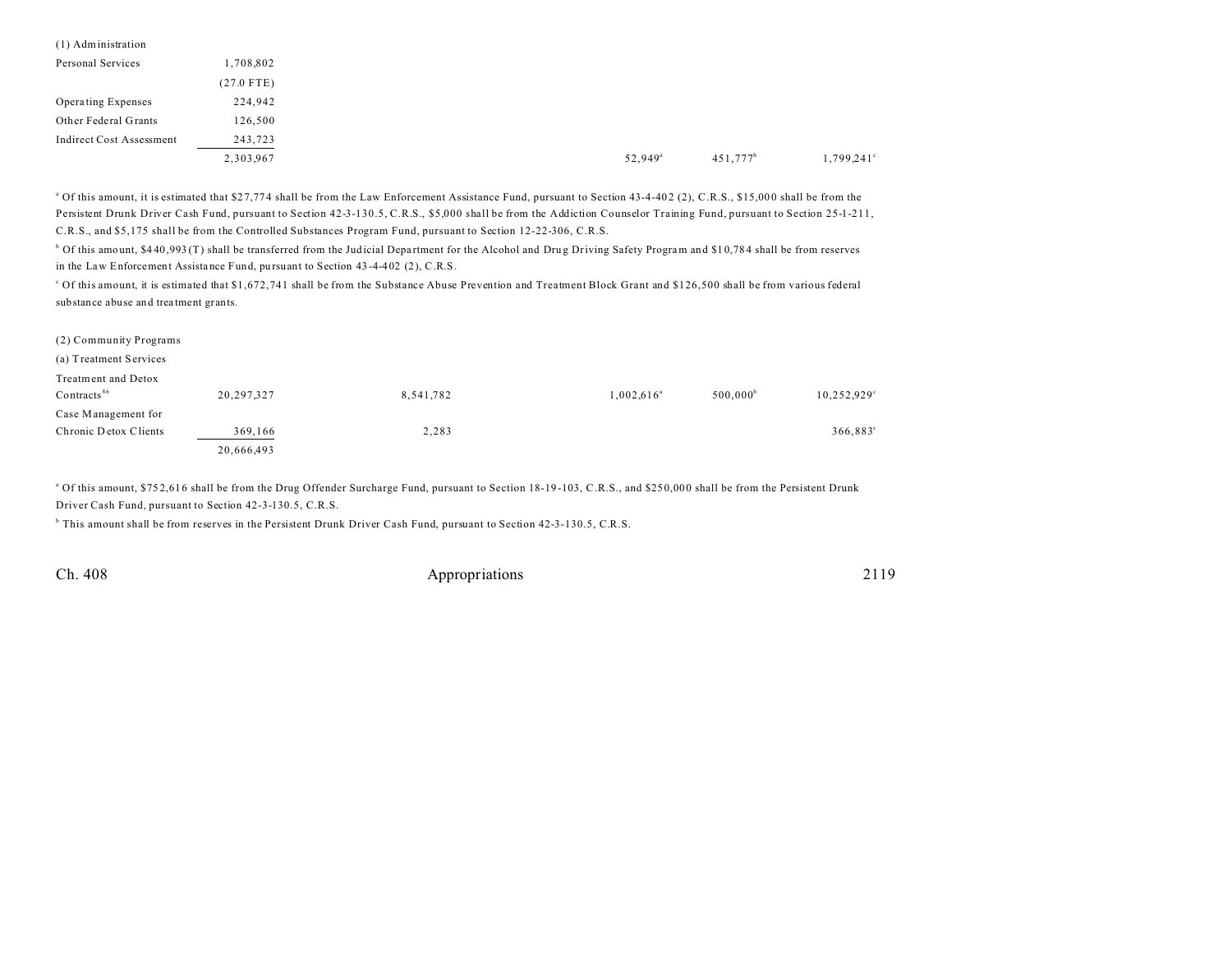| Ch. 408 | Appropriations | 2120 |
|---------|----------------|------|
|         |                |      |

|          |       | APPROPRIATION FROM |               |              |               |              |
|----------|-------|--------------------|---------------|--------------|---------------|--------------|
| ITEM &   | TOTAL | GENERAL            | GENERAL       | CASH         | CASH          | FEDERAL      |
| SUBTOTAL |       | <b>FUND</b>        | <b>FUND</b>   | <b>FUNDS</b> | <b>FUNDS</b>  | <b>FUNDS</b> |
|          |       |                    | <b>EXEMPT</b> |              | <b>EXEMPT</b> |              |
|          |       |                    |               |              |               |              |

These amounts shall be from the Substance Abuse Prevention and Treatment Block Grant.

| (b) Other Community Programs |           |                   |                  |                      |
|------------------------------|-----------|-------------------|------------------|----------------------|
| High Risk Pregnant           |           |                   |                  |                      |
| Women Program                | 312,804   |                   | 312,804(T)       |                      |
|                              | 557,208   |                   | $557,208(T)^{a}$ |                      |
| Prevention Contracts         | 3,831,230 | $5,000^{\rm b}$   |                  | $3,826,230^{\circ}$  |
| Persistent Drunk Driver      |           |                   |                  |                      |
| Programs                     | 218,590   | $218,590^{\rm d}$ |                  |                      |
| Law Enforcement              |           |                   |                  |                      |
| Assistance Fund Contracts    | 250,000   | $250,000^{\circ}$ |                  |                      |
| Federal Grants               | 921,291   |                   | $195,500(T)^f$   | 725,791 <sup>s</sup> |
|                              | 5,533,915 |                   |                  |                      |
|                              | 5,778,319 |                   |                  |                      |

<sup>a</sup> This amount shall be from Medicaid funds appropriated to the Department of Health Care Policy and Financing.

<sup>b</sup> This amount shall be from the Tobacco Use Prevention Fund, pursuant to Section 24-35-507, C.R.S.

It is anticipated that this amount shall be from the Substance Abuse Prevention and Treatment Block Grant.

d This amount shall be from the Persistent Drunk Driver Cash Fund, pursuant to Section 42-3-130.5, C.R.S.

This amount shall be from the Law Enforcement Assistance Fund, pursuant to Section 43-4-402 (2), C.R.S. If cash revenues from this source are insufficient to cover

this appropriation, reserves in the Law Enforcement Assistance Fund may be used to cover the balance of the appropriation.

f This amou nt reflects federal funds estimated to be transferred from the Department of Public Safety.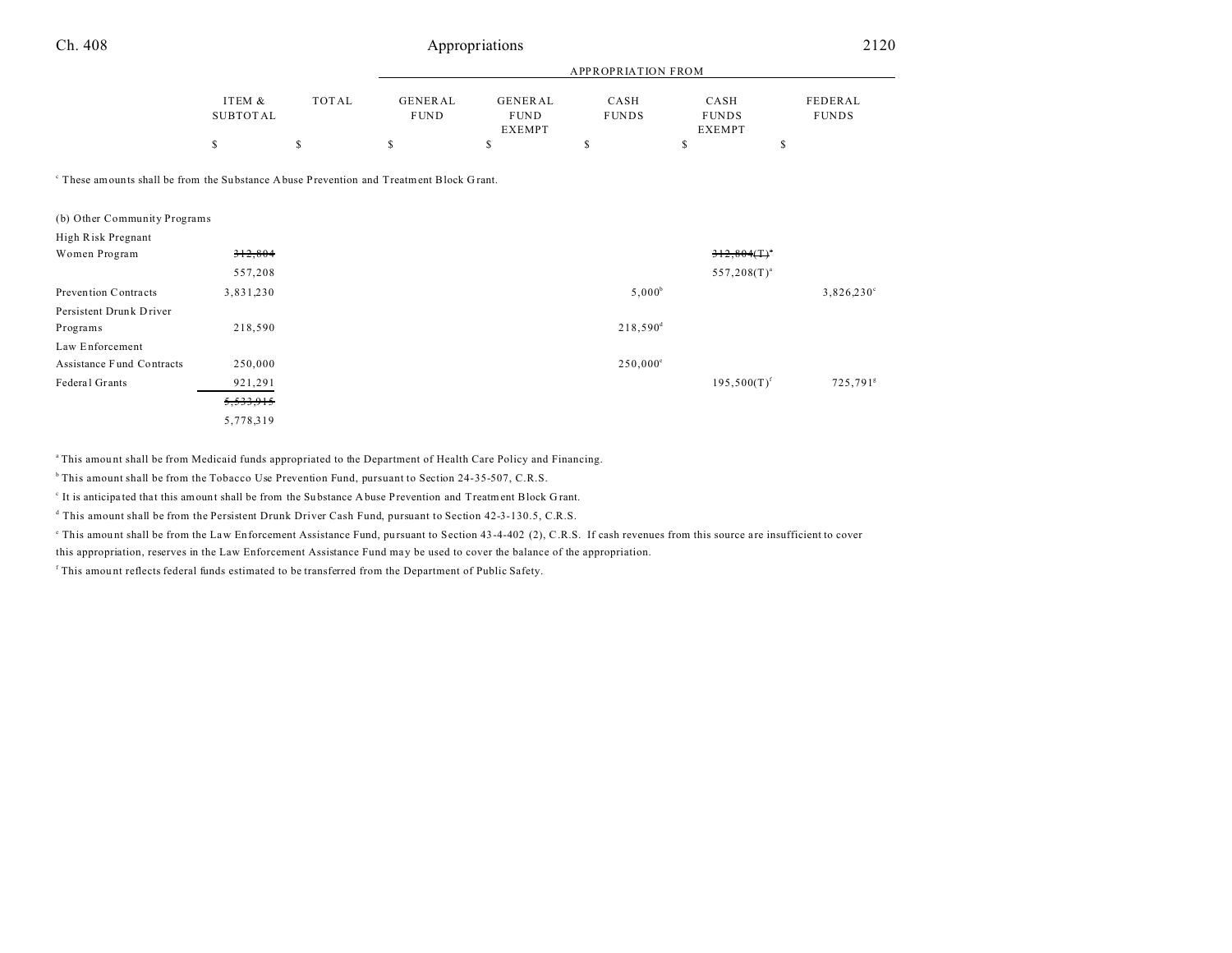<sup>g</sup> This amount includes estimated receipts for various federal substance abuse prevention and treatment grants.

| (c) Balance of Substance |           |         |                        |
|--------------------------|-----------|---------|------------------------|
| Abuse Block Grant        |           |         |                        |
| Programs                 | 6,074,162 | 238,770 | 5,835,392 <sup>a</sup> |

<sup>a</sup> It is anticipated that this amount shall be from the Substance Abuse Prevention and Treatment Block Grant.

## 362,571,346

350,734,406

## **(9) SERVICES FOR PEOPLE WITH DISABILITIES**

## **(A) De velopmental**

| <b>Disability Services</b> |  |
|----------------------------|--|
|----------------------------|--|

| (1) Community Services                     |              |            |                            |
|--------------------------------------------|--------------|------------|----------------------------|
| Personal Services                          | 2,268,582    | 225,675    | $2,042.907(T)^{a}$         |
|                                            | $(30.0$ FTE) |            |                            |
| Operating Expenses                         | 147,532      |            | $147,532(T)^{a}$           |
| Adult Program Costs <sup>87, 88, 88a</sup> | 257,447,979  | 10,870,486 | $246,577,493$ <sup>*</sup> |
|                                            | 256,910,533  | 10,865,801 | 246,044,732 <sup>b</sup>   |
| FEDERALLY-MATCHED                          |              |            |                            |
| <b>LOCAL PROGRAM COSTS</b>                 | 15,566,354   |            | $15,566,354(T)^d$          |
| Preventive Dental Hygiene                  | 60,483       | 56,990     | $3,493(L)$ <sup>c</sup>    |
|                                            | 259,924,576  |            |                            |
|                                            | 274,953,484  |            |                            |

a These amou nts shall be from Medicaid cash funds appropriated to the Department of Health Care Policy and Financing.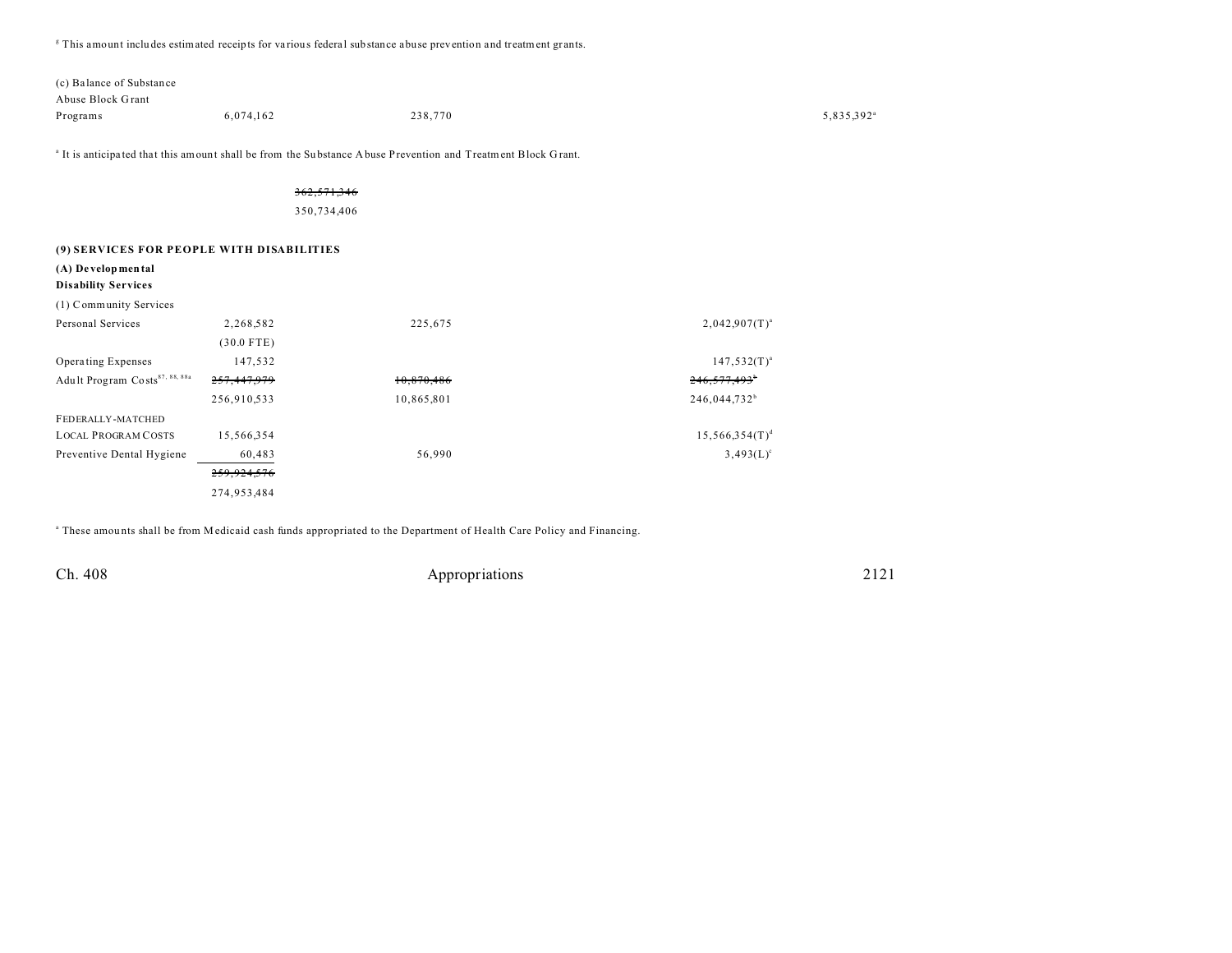|          |       |             | APPROPRIATION FROM |              |               |              |  |
|----------|-------|-------------|--------------------|--------------|---------------|--------------|--|
| ITEM &   | TOTAL | GENERAL     | <b>GENERAL</b>     | CASH         | CASH          | FEDERAL      |  |
| SUBTOTAL |       | <b>FUND</b> | <b>FUND</b>        | <b>FUNDS</b> | <b>FUNDS</b>  | <b>FUNDS</b> |  |
|          |       |             | <b>EXEMPT</b>      |              | <b>EXEMPT</b> |              |  |
| S        |       |             |                    |              |               |              |  |

<sup>b</sup> Of this amount, \$<del>216,552,852(T)</del> \$216,304,776(T) shall be from M edicaid funds appropriated to the Department of Health Care Policy and Financing, \$<del>22,585,388</del> \$22,438,149 shall be from client cash sources,  $\frac{6,947,939(L)}{6,810,493(L)}$  \$6,810,493(L) shall be from local matching funds, and \$491,314(T) shall be from the Division of Vocational Rehabilitation.

c This amount shall be from local fu nds.

d THIS AMOUNT SHALL BE FROM MEDICAID CASH FUNDS APPROPRIATED TO THE DEPARTMENT OF HEALTH CARE POLICY AND FINANCING THAT ORIGINATE AS LOCAL CASH FUNDS EXEMPT AND FEDERAL FUNDS. IT IS ANTICIPATED THAT TOTAL EXPENDITURES MAY BE HIGHER BASED ON ENHANCED FEDERAL MEDICAID MATCH RATES EFFECTIVE IN FY 2003-04.

| (2) Regional Centers <sup>88b</sup> |               |
|-------------------------------------|---------------|
| Personal Services                   | 38,458,160    |
|                                     | $(891.3$ FTE) |
| Operating Expenses                  | 2,085,249     |
| Capital Outlay - Patient            |               |
| Needs                               | 80,249        |
| Leased Space                        | 238,684       |
| Resident Incentive                  |               |
| Allowance                           | 138,176       |
| Purchase of Services                | 262,112       |
|                                     | 41,262,630    |
|                                     |               |

a This amount shall be from client ca sh revenues.

 $38,886,488(T)$ <sup>b</sup>

 $38,865,264(T)$ <sup>b</sup>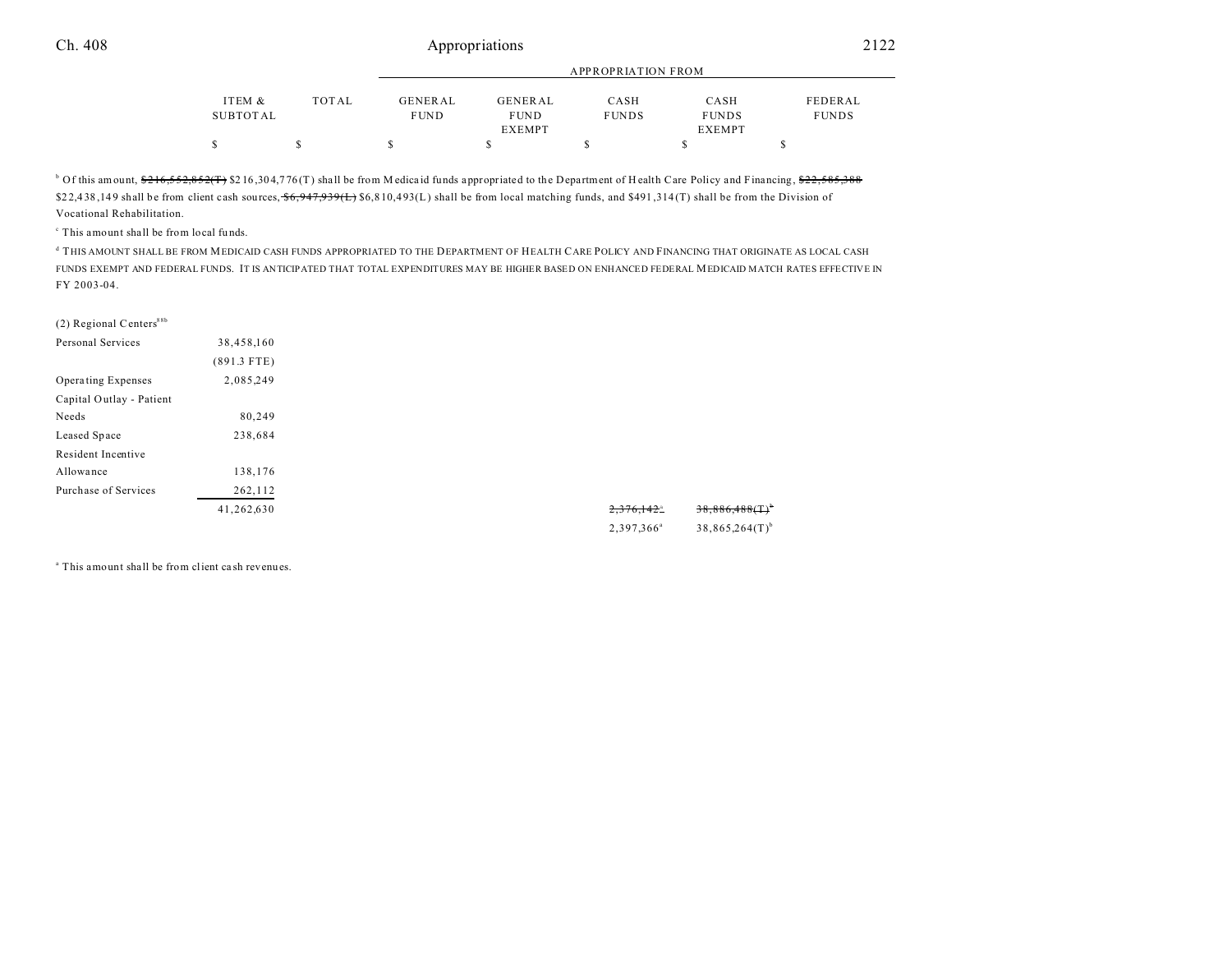<sup>b</sup> This amount shall be from Medicaid funds appropriated to the Department of Health Care Policy and Financing.

| (3) Services for Children and Families <sup>88a, 89</sup> |              |           |                          |
|-----------------------------------------------------------|--------------|-----------|--------------------------|
| Administration                                            | 62.049       | 20,401    | $41,648(T)^{a}$          |
|                                                           | $(1.0$ FTE)  |           |                          |
| Program Funding                                           | 14, 333, 749 | 9,948,363 | $4,385,386$ <sup>6</sup> |
|                                                           | 14, 363, 264 |           | 4,414.901 <sup>b</sup>   |
|                                                           | 14,395,798   |           |                          |
|                                                           | 14,425,313   |           |                          |

a This amou nt shall be from Medicaid cash funds appropriated in the Department of Health Care Policy and Financing.

<sup>b</sup> Of this amount, \$3,703,667(T) shall be from Medicaid funds appropriated to the Department of Health Care Policy and Financing and <del>\$681,719(L)</del> \$711,234(L) shall be from local funds.

| (4) Work Therapy Program |             |                      |             |
|--------------------------|-------------|----------------------|-------------|
| Program Costs            | 767.895     | 627.739 <sup>a</sup> | $140.156^b$ |
|                          | $(1.5$ FTE) |                      |             |

<sup>a</sup> This amount shall be from the Work Therapy Cash Fund.

<sup>b</sup> Of this amount, \$115,156 shall be from Work Therapy Cash Fund reserves and \$25,000 shall be from various sources of cash funds exempt.

| (B) Division of Vocational Rehabilitation |               |              |                         |
|-------------------------------------------|---------------|--------------|-------------------------|
| Rehabilitation Programs -                 |               |              |                         |
| General Fund Match                        | 14.958.508    | 3,078,031(M) | 11,880,477 <sup>a</sup> |
|                                           | $(224.7$ FTE) |              |                         |

| Ch. 408 | Appropriations | 2123 |
|---------|----------------|------|
|         |                |      |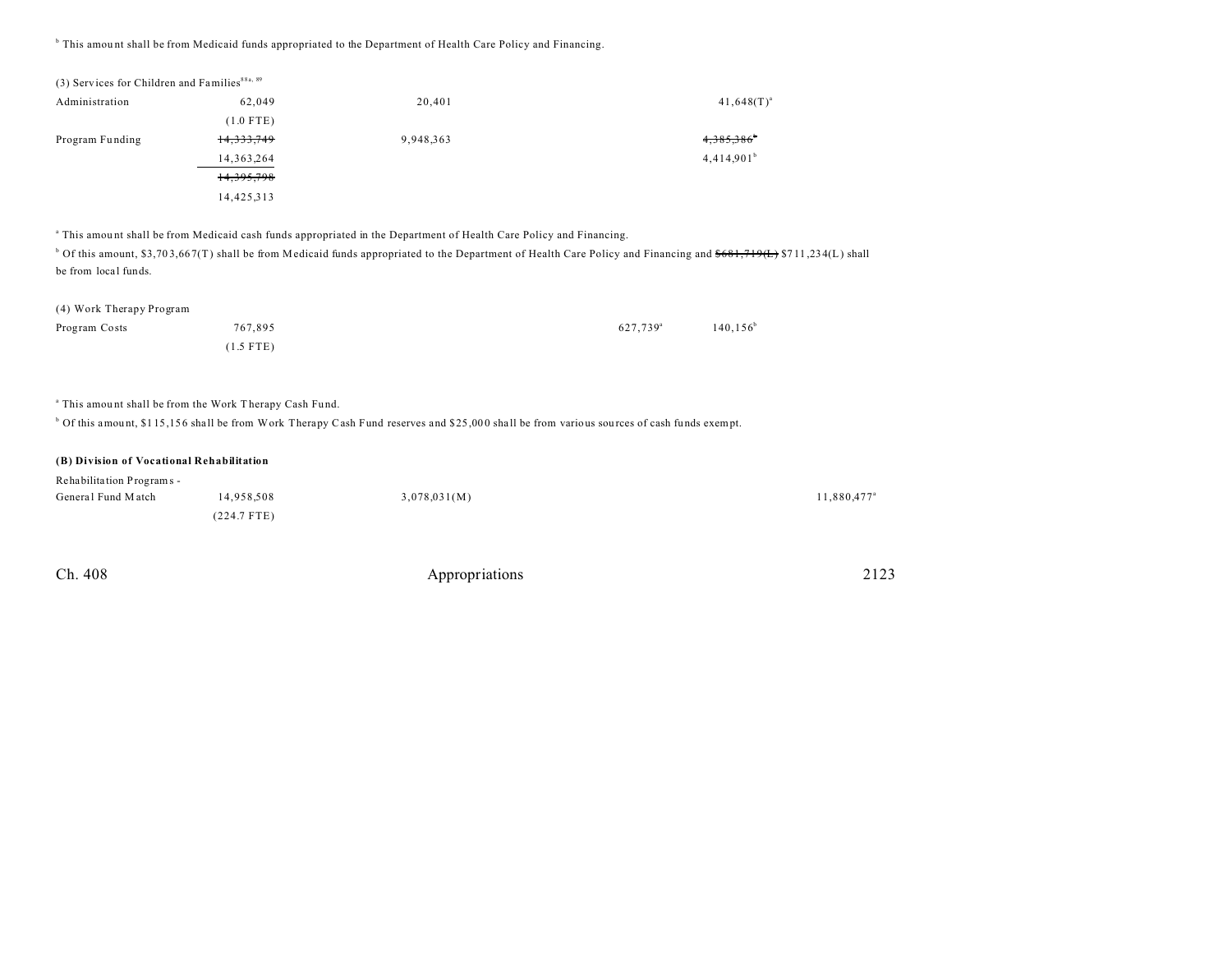|                                   |                           |              |                               |                                                | <b>APPROPRIATION FROM</b> |                                       |                         |
|-----------------------------------|---------------------------|--------------|-------------------------------|------------------------------------------------|---------------------------|---------------------------------------|-------------------------|
|                                   | ITEM &<br><b>SUBTOTAL</b> | <b>TOTAL</b> | <b>GENERAL</b><br><b>FUND</b> | <b>GENERAL</b><br><b>FUND</b><br><b>EXEMPT</b> | CASH<br><b>FUNDS</b>      | CASH<br><b>FUNDS</b><br><b>EXEMPT</b> | FEDERAL<br><b>FUNDS</b> |
|                                   | \$                        | \$           | \$                            | \$                                             | \$                        | \$<br>\$                              |                         |
| Rehabilitation Programs -         |                           |              |                               |                                                |                           |                                       |                         |
| Local Funds Match                 | 15,889,922                |              |                               |                                                | $1,308,027^b$             | 2,076,998°                            | 12,504,89               |
|                                   | 18,280,322                |              |                               |                                                |                           | 2,585,698°                            | 14,386,597 <sup>d</sup> |
|                                   | $(9.0$ FTE)               |              |                               |                                                |                           |                                       |                         |
| Business Enterprise               |                           |              |                               |                                                |                           |                                       |                         |
| Program for the Blind             | 848,014                   |              |                               |                                                | $136,563^{\circ}$         | 43,379f                               | 668,072                 |
|                                   | $(5.0$ FTE)               |              |                               |                                                |                           |                                       |                         |
| Business Enterprise               |                           |              |                               |                                                |                           |                                       |                         |
| Program Operated Stands           |                           |              |                               |                                                |                           |                                       |                         |
| and Leasehold                     |                           |              |                               |                                                |                           |                                       |                         |
| Improvements                      | 650,000                   |              |                               |                                                | 467,990°                  | $1,000$ <sup>f</sup>                  | 181,010                 |
| <b>Independent Living Centers</b> |                           |              |                               |                                                |                           |                                       |                         |
| and State Independent             |                           |              |                               |                                                |                           |                                       |                         |
| Living Council                    | 778,180                   |              | 329,154                       |                                                |                           | $44,902(L)^{s}$                       | 404,124                 |
| Appointment of Legal              |                           |              |                               |                                                |                           |                                       |                         |
| Interpreters for the Hearing      |                           |              |                               |                                                |                           |                                       |                         |
| Impaired                          | 62,442                    |              | 62,442                        |                                                |                           |                                       |                         |
| Colorado Commission for           |                           |              |                               |                                                |                           |                                       |                         |
| the Deaf and Hard of              |                           |              |                               |                                                |                           |                                       |                         |
| Hearing                           | 606,484                   |              |                               |                                                |                           | $606,484^h$                           |                         |
|                                   |                           |              |                               |                                                |                           | $(1.0$ FTE)                           |                         |
| Older Blind Grants                | 308,332                   |              |                               |                                                |                           | $30,833^i$                            | 277,499                 |
|                                   | 34, 101, 882              |              |                               |                                                |                           |                                       |                         |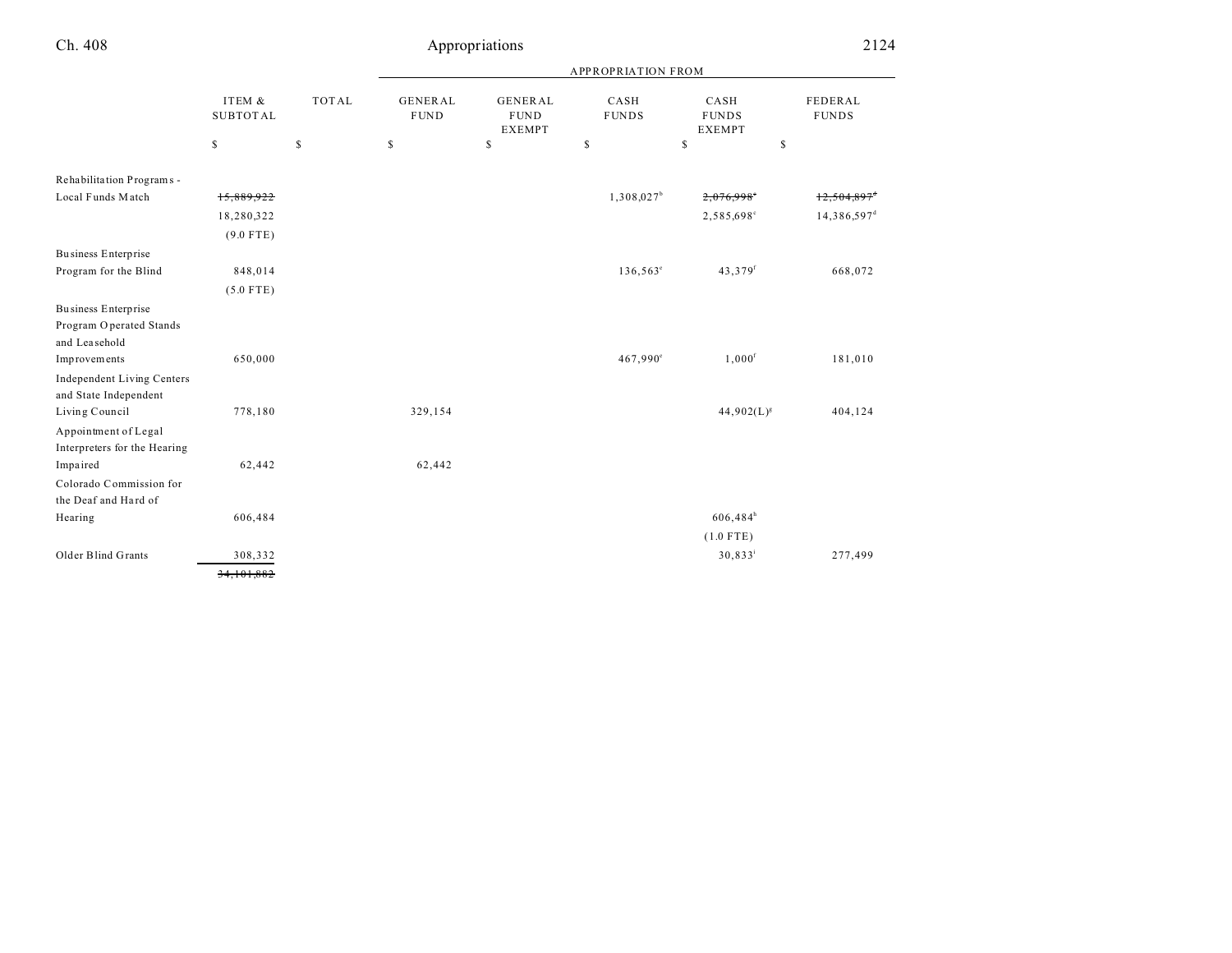#### 36,492,282

<sup>a</sup> This amount shall be from Section 110 and Section 203 vocational rehabilitation funds.

<sup>b</sup> It is estimated that this amount shall be from school districts and other local matching funds that are received and processed through the state accounting system. FOR INFORMATIONAL PURPOSES, IT IS THE INTENT OF THE GENERAL ASSEMBLY THAT THE DIVISION NOT OVER-EXPEND ITS CASH FUNDS APPROPRIATION.

<sup>c</sup> Of this amount, it is estimated that  $\frac{41}{317}$ ,  $\frac{317}{378}$  (T)  $\frac{41}{317}$ ,  $\frac{318}{36}$  (0.78(T) shall be from the Department of Education on behalf of school districts, \$269,607(T) shall be from Mental Health and Alcohol and Drug Abuse Services, \$82,334 shall be from local matching funds, and \$407,679 shall be from various sources of exempt cash funds.

 $d$ This amount shall be from Section 110 vocational rehabilitation funds.

e These amou nts are estimated to be from the Business Enterprise Cash Fund.

f These amou nts shall be from reserves in the Business Enterprise Cash Fund.

<sup>8</sup> This amount shall be from local recipients of Independent Living Grants.

h This amount shall be from the Colorado Commission for the Deaf and Hard of Hearing Cash Fund pursuant to Section 26-21-107, C.R.S.

<sup>i</sup> This amount shall be from recipients of Older Blind Grant funds.

#### **(C) Hom elake Dom iciliary for Veterans**<sup>90</sup>

| Personal Services  | 678,774      |         |                   |         |
|--------------------|--------------|---------|-------------------|---------|
|                    | $(16.4$ FTE) |         |                   |         |
| Operating Expenses | 166,844      |         |                   |         |
| Utilities          | 64,518       |         |                   |         |
|                    | 76,043       |         |                   |         |
|                    | 910,136      | 194,219 | $467,954^{\circ}$ | 247,963 |
|                    | 921,661      | 205,744 |                   |         |
|                    |              |         |                   |         |

<sup>a</sup> This amount shall be from receipts for patient care.

351,362,917

368,823,265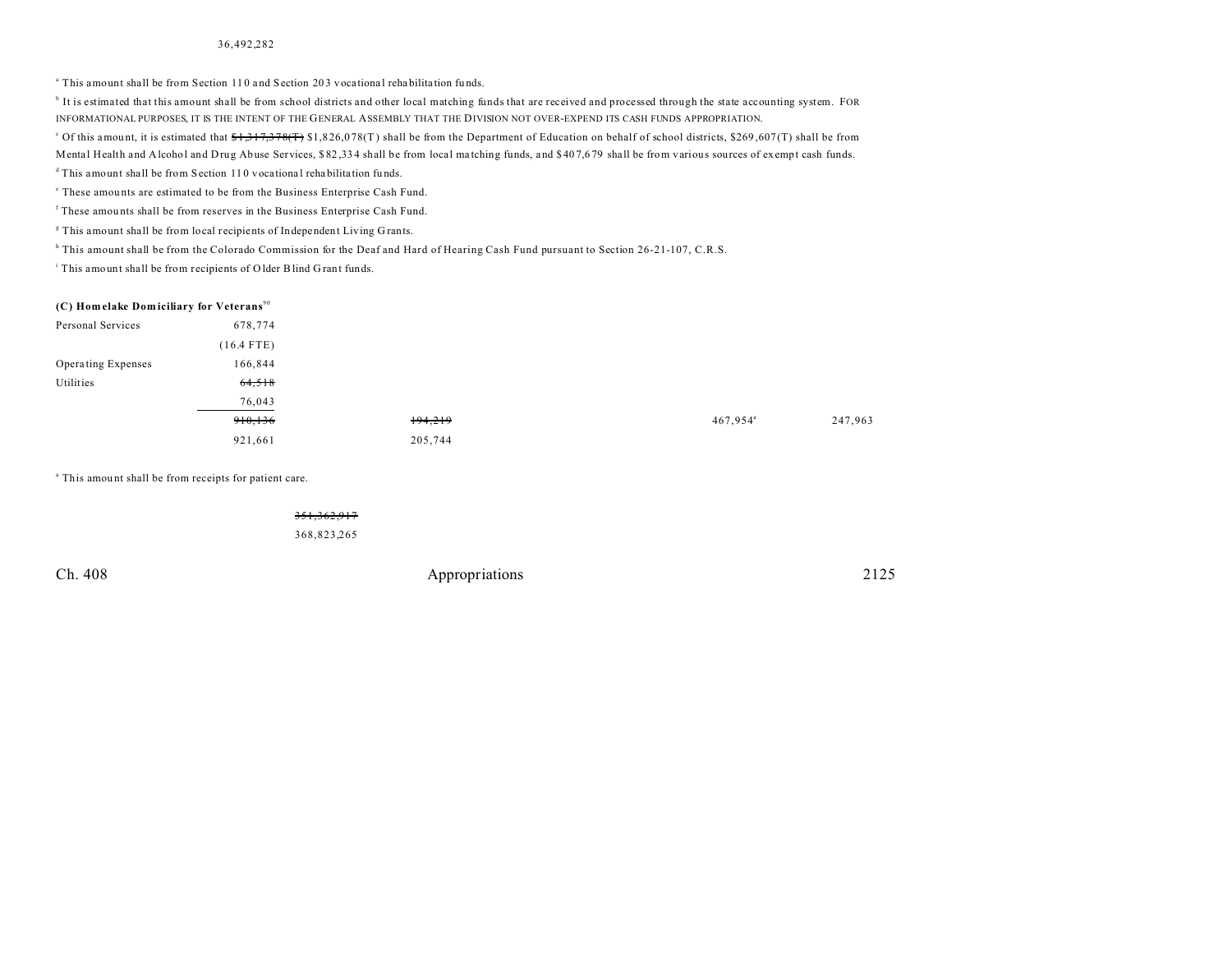|                                                      | ITEM &<br>SUBTOTAL     |                                        |                                                                        |    | <b>APPROPRIATION FROM</b>             |                         |             |
|------------------------------------------------------|------------------------|----------------------------------------|------------------------------------------------------------------------|----|---------------------------------------|-------------------------|-------------|
|                                                      |                        | <b>GENERAL</b><br>TOTAL<br><b>FUND</b> | <b>GENERAL</b><br>CASH<br><b>FUNDS</b><br><b>FUND</b><br><b>EXEMPT</b> |    | CASH<br><b>FUNDS</b><br><b>EXEMPT</b> | FEDERAL<br><b>FUNDS</b> |             |
|                                                      | \$                     | S                                      | s                                                                      | \$ | S                                     | \$                      | \$          |
| (10) ADULT ASSISTANCE PROGRAMS<br>(A) Administration |                        |                                        |                                                                        |    |                                       |                         |             |
| Personal Services                                    | 456,755<br>$(5.1$ FTE) |                                        | 35,742                                                                 |    |                                       | $90, 231$ <sup>a</sup>  | $330,782^b$ |

<sup>a</sup> This amount shall be from various sources of cash funds exempt.

 $<sup>b</sup>$  This amount shall be from federal cost allocation recoveries.</sup>

## **(B) Old Age Pension Prog ram**

| Cash Assistance Programs       | 58,710,974 | 58,710,974              |             |
|--------------------------------|------------|-------------------------|-------------|
|                                | 62,234,204 | 62,234,204 <sup>ª</sup> |             |
| Refunds                        | 583,553    |                         | $583,553^b$ |
| Burial Reimbursements          | 918,364    | 918,364 <sup>ª</sup>    |             |
| State Administration           | 1,034,204  | 1,034,204 <sup>a</sup>  |             |
| County Administration          | 3,763,093  | 3,763,093 <sup>a</sup>  |             |
| OAP Colorado Benefits          |            |                         |             |
| Management System Costs        | 2,261,839  | 2,261,839 <sup>a</sup>  |             |
| <b>OAP</b> Electronic Benefits |            |                         |             |
| Transfer Service System        |            |                         |             |
| Costs                          | 341,443    | 341,443 <sup>a</sup>    |             |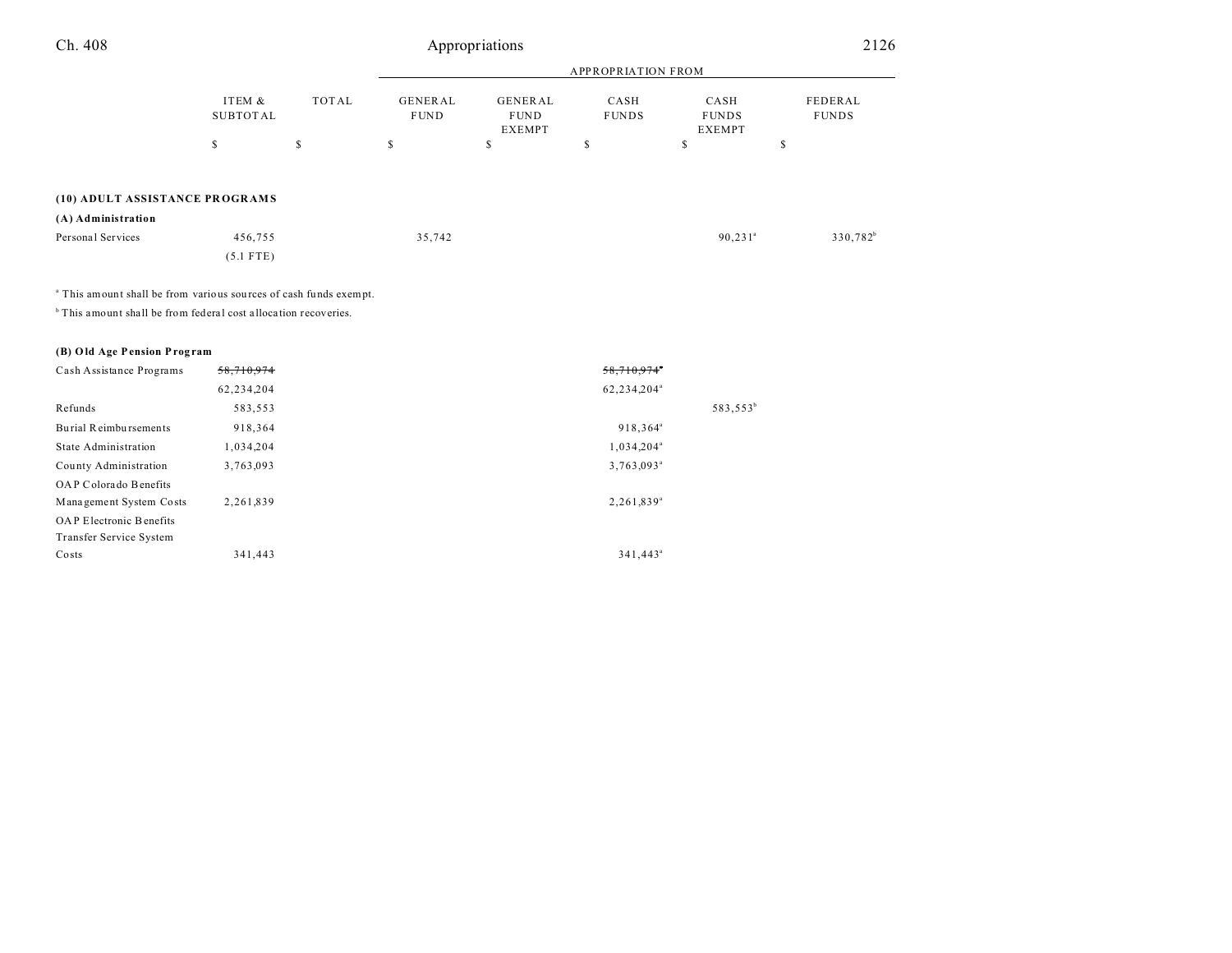| OAP Health and Medical   |            |                           |
|--------------------------|------------|---------------------------|
| Care Program             | 10,000,000 | $10,000,000$ <sup>c</sup> |
| OAP Supplemental Health  |            |                           |
| and Medical Care Program | 000,000,   | $1,000,000$ <sup>d</sup>  |
|                          | 78,613,470 |                           |
|                          | 82,136,700 |                           |

<sup>a</sup> These amounts shall be from the Old Age Pension Fund pursuant to Section 26-2-117, C.R.S. For purposes of complying with the limitation on state fiscal year spending imposed by Article X, Section 20 of the State Constitution these moneys are included for informational purposes as they are continuously appropriated by Article XXIV of the State Constitution.

 $^{\circ}$  Of this amount, \$519,062 shall be from cash funds exempt revenue, including refunds and state revenue intercepts, and \$64,491 (T) shall be from the Department of Health Care Policy and Financing.

This amount shall be from the Old Age Pension Health and Medical Care Fund pursuant to Section 26-2-117, C.R.S. For purposes of complying with the limitation on state fiscal year spending imposed by Article X, Section 20 of the State Constitution these moneys are included for informational purposes as they are continuously appropriated by Article XXIV of the State Constitution.

d This amount shall be from the Old Age Pension Supplemental Health and Medical Care Fund pursuant to Section 26-2-117, C.R.S.

#### **(C) Other Grant Programs**

| Aid to the Needy Disabled |            |           |                     |
|---------------------------|------------|-----------|---------------------|
| State Supplemental Grant  |            |           |                     |
| Program                   | .641.281   | 1,215,965 | $425,316^a$         |
| Aid to the Blind State    |            |           |                     |
| Supplemental Grant        |            |           |                     |
| Program for an average    | 7,237      | 5,790     | $1,447(L)^{b}$      |
| Aid to the Needy Disabled |            |           |                     |
| State-only Grant Program  | 9,599,424  | 5,621,423 | $3,978,001^{\circ}$ |
| Burial Reimbursements     | 508,000    | 402,985   | $105,015^d$         |
| Home Care Allowance       | 12,712,406 |           | $12,712,406(T)^e$   |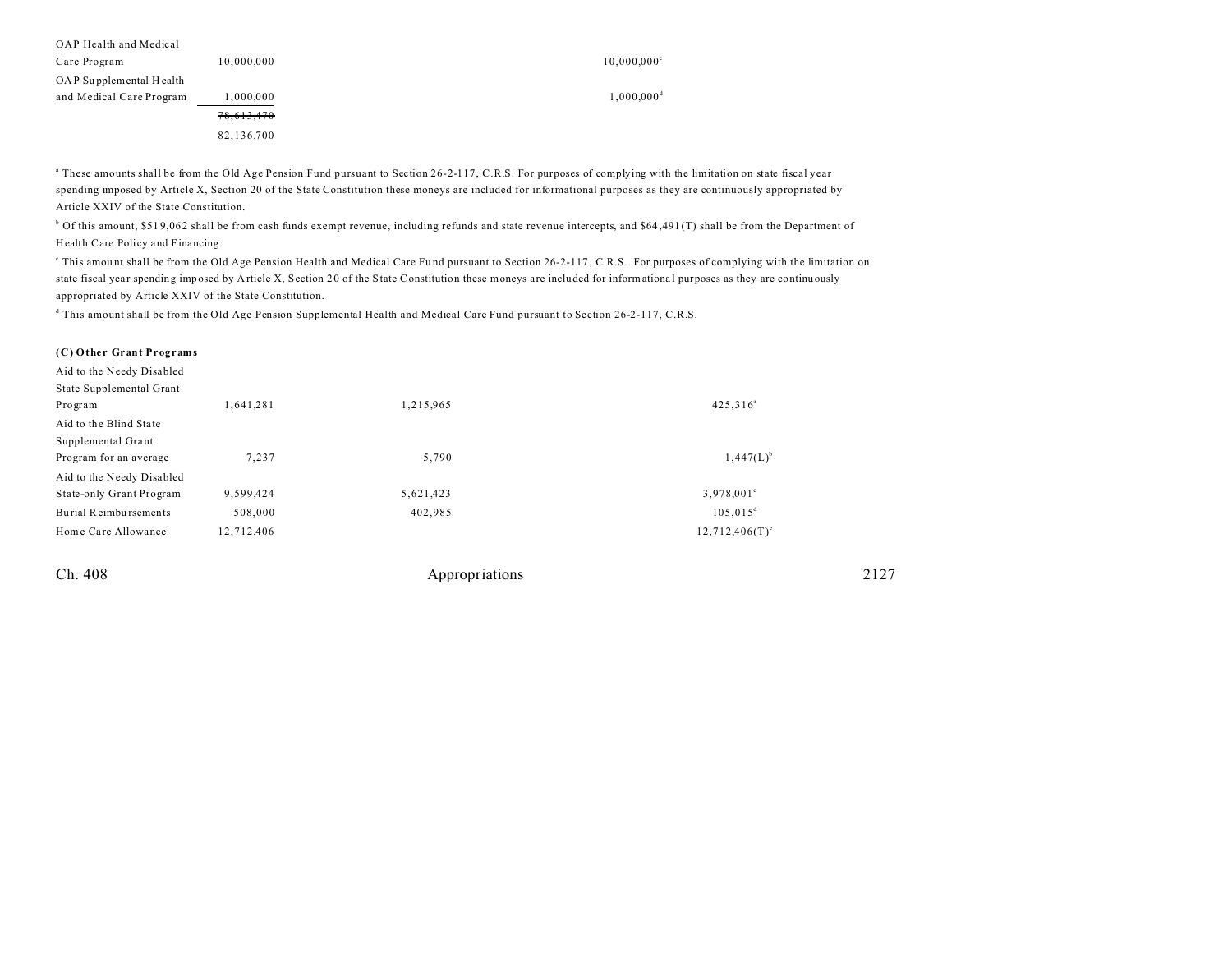|                          |                       | APPROPRIATION FROM |                                                                                           |  |    |                                |                         |
|--------------------------|-----------------------|--------------------|-------------------------------------------------------------------------------------------|--|----|--------------------------------|-------------------------|
|                          | ITEM &<br>SUBTOTAL    | TOTAL              | GENERAL<br>GENERAL<br>CASH<br><b>FUNDS</b><br><b>FUND</b><br><b>FUND</b><br><b>EXEMPT</b> |  |    | CASH<br><b>FUNDS</b><br>EXEMPT | FEDERAL<br><b>FUNDS</b> |
|                          | S                     | \$                 | S                                                                                         |  | .Ъ | э                              |                         |
| <b>Adult Foster Care</b> | 243,810<br>24,712,158 |                    |                                                                                           |  |    | $243,810(T)^e$                 |                         |

<sup>a</sup> Of this amount, \$303,991 (L) shall be from local funds and \$121,325 shall be from cash funds exempt revenues, including refunds and state revenue intercepts.

<sup>b</sup> This amount shall be from local funds.

c Of this amount, \$1,91 9,88 5 shall be from federal interim assistance reimbursement payments, \$192 ,068 shall be from other refunds, and \$1 ,866 ,048 (L) shall be from local funds.

 $d$  Of this amount, \$100,744(L) shall be from local funds and \$4,271 shall be from cash funds exempt revenues, including refunds.

<sup>e</sup> These amounts shall be from the Department of Health Care Policy and Financing.

| (D) Community Services for the Elderly <sup>91</sup> |  |
|------------------------------------------------------|--|
|------------------------------------------------------|--|

| 607,508                   | 161,590(M) |                       | 445,918 <sup>a</sup> |
|---------------------------|------------|-----------------------|----------------------|
| $(7.0$ FTE)               |            |                       |                      |
| Colorado Commission on    |            |                       |                      |
| 73,141                    | 18,835(M)  |                       | 54,306 <sup>a</sup>  |
| $(1.0$ FTE)               |            |                       |                      |
| Senior Community Services |            |                       |                      |
| 860,537                   |            |                       | 860,537 <sup>b</sup> |
|                           |            |                       |                      |
| 11,854,206                | 489,694(M) | $3,039,710(L)^c$      | 8,324,802*           |
| 13,042,216                |            | $66,000$ <sup>f</sup> | $9,446,812^a$        |
|                           |            |                       |                      |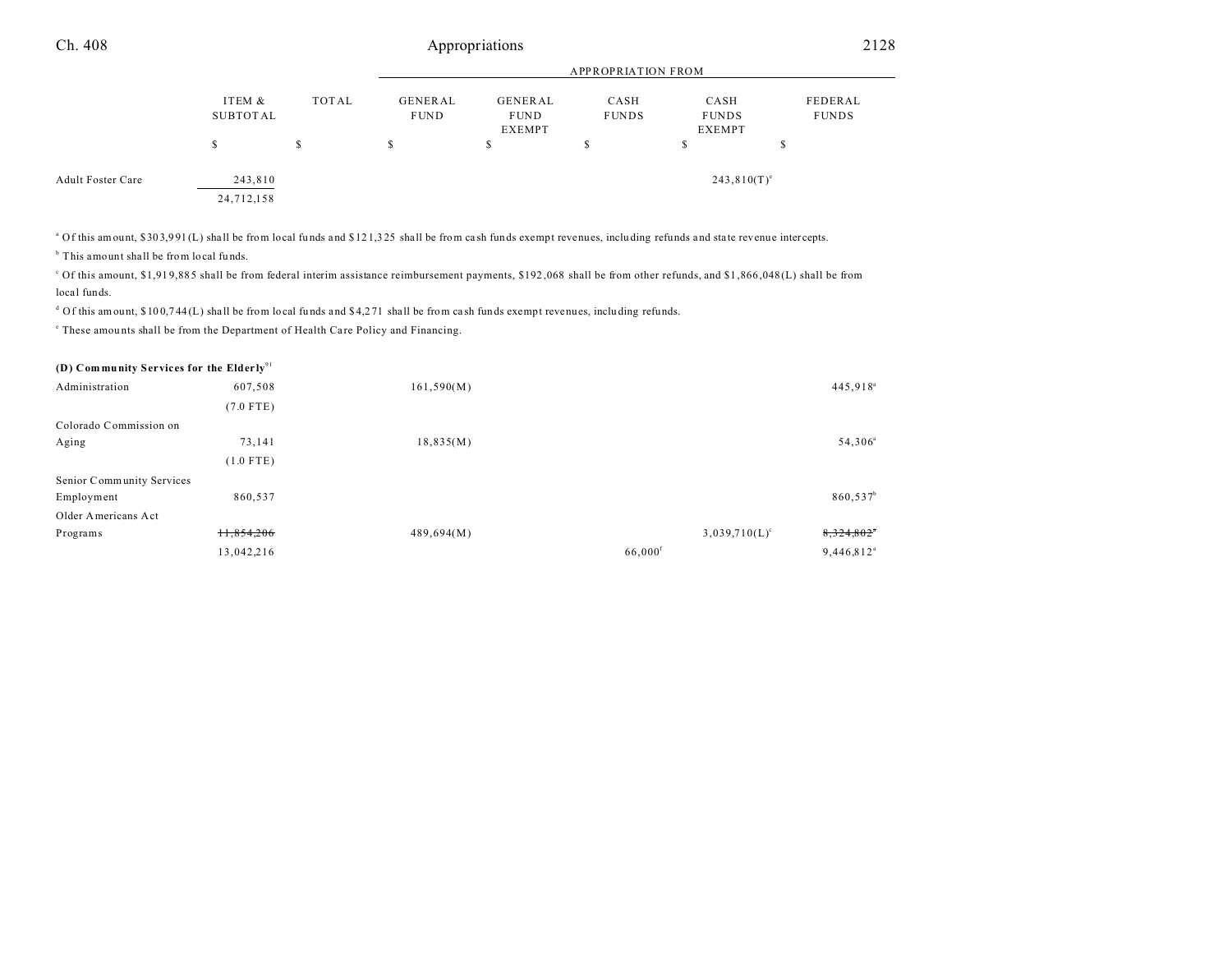| National Family Caregiver |              |           |                          |                |                      |
|---------------------------|--------------|-----------|--------------------------|----------------|----------------------|
| Support Program           | 1,420,414    | 142,041   |                          | $213,062(L)^c$ | $1,065,311^a$        |
| State Ombudsman           |              |           |                          |                |                      |
| Program <sup>92</sup>     | 222,031      | 61,898(M) |                          | $1,800(T)^d$   | 158,333 <sup>ª</sup> |
| State-funding for Senior  |              |           |                          |                |                      |
| Services                  | 4,993,956    | 2,993,956 | $2,000,000$ <sup>c</sup> |                |                      |
| Area Agencies on Aging    |              |           |                          |                |                      |
| Administration            | 981,915      |           |                          |                | 981,915 <sup>a</sup> |
|                           | 21,013,708   |           |                          |                |                      |
|                           | 22, 201, 718 |           |                          |                |                      |

a These amounts shall be from Title III of the O lder Americans Act.

<sup>b</sup> This amount shall be from Title V of the Older Americans Act.

<sup>c</sup> These amounts, shown for informational purposes only, shall be from local funds.

d This amou nt shall be from Medicaid funds appropriated in the Department of Health Care Policy and Financing.

e This amount shall be from the Older Coloradans Cash Fund pursuant to Section 26-11-205.5 (5), C.R.S.

f This amount shall be from the interest earnings within the Older Coloradans Cash Fund pursuant to Section 26-11-205.5 (5), C.R.S.

### 124,796,091

129,507,331

# **(11) DIVISION OF YOUTH CORRECTIONS4, 8**

| $(A)$ Administration <sup>93</sup> |           |              |                 |
|------------------------------------|-----------|--------------|-----------------|
| Personal Services                  | 1,129,978 | 1,129,978    |                 |
|                                    |           | $(15.4$ FTE) |                 |
| Operating Expenses                 | 30,294    | 30,294       |                 |
| Victim Assistance                  | 27,335    |              | $27,335(T)^{a}$ |
|                                    |           |              |                 |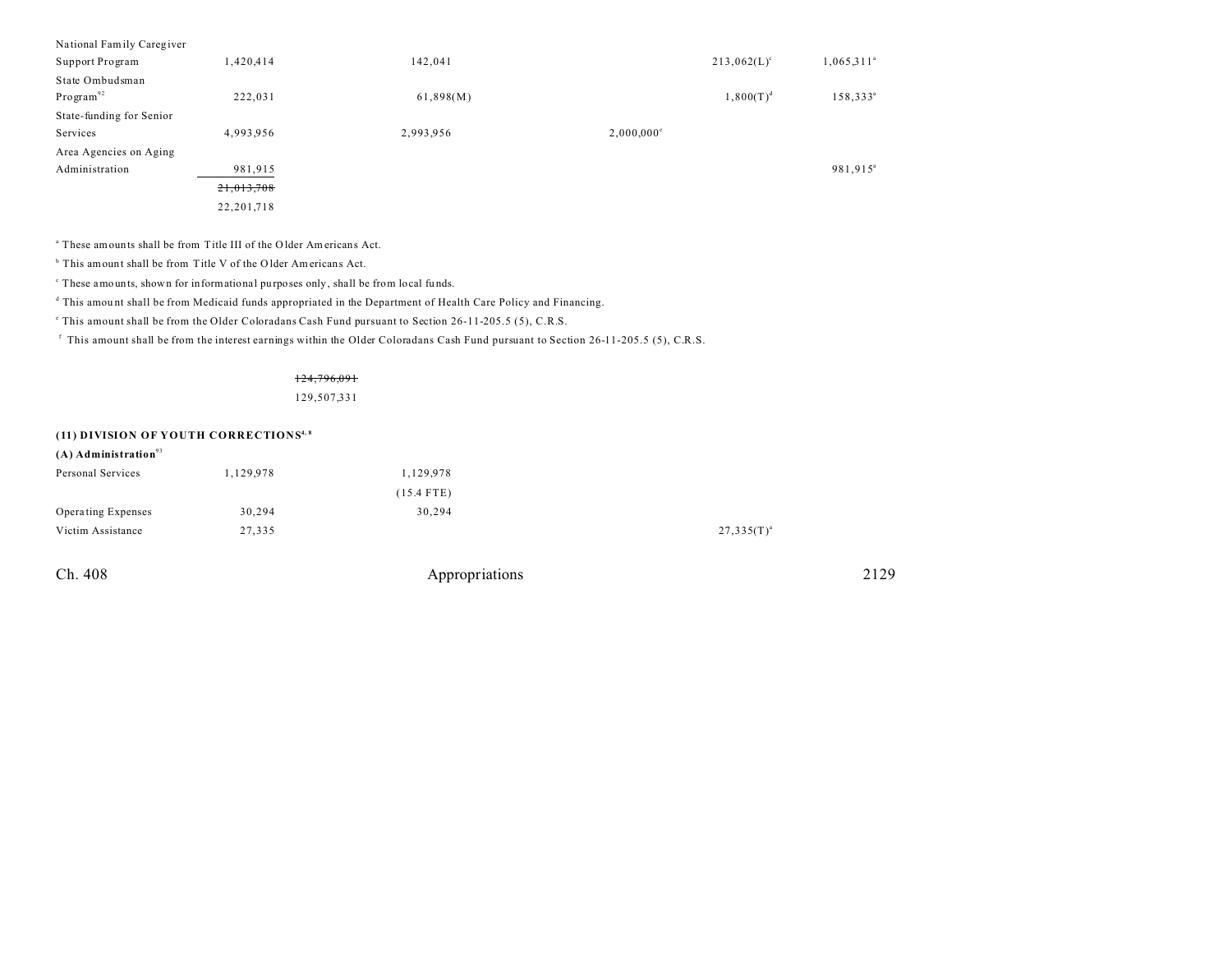|                    |       |                        |                                         | APPROPRIATION FROM   |                                       |                         |
|--------------------|-------|------------------------|-----------------------------------------|----------------------|---------------------------------------|-------------------------|
| ITEM &<br>SUBTOTAL | TOTAL | GENERAL<br><b>FUND</b> | GENERAL<br><b>FUND</b><br><b>EXEMPT</b> | CASH<br><b>FUNDS</b> | CASH<br><b>FUNDS</b><br><b>EXEMPT</b> | FEDERAL<br><b>FUNDS</b> |
| S                  | S     | S                      | S                                       | ъ                    | \$                                    | S                       |
| 1,187,607          |       |                        |                                         |                      | $(0.5$ FTE)                           |                         |

This amount shall be from State Victims Assistance and Law Enforcement funds appropriated to the Department of Public Safety, Division of Criminal Justice.

| (B) Institutional Programs |  |
|----------------------------|--|
|----------------------------|--|

| Personal Services           | 32, 375, 728 | 32, 375, 728         |                           |
|-----------------------------|--------------|----------------------|---------------------------|
|                             | 32,592,215   | 32,592,215           |                           |
|                             |              | $(671.3$ FTE)        |                           |
|                             |              | $(676.6$ FTE)        |                           |
| Operating Expenses          | 3,013,140    | 1,682,940            | $1,330,200(T)^{a}$        |
|                             | 3,020,010    | 1,689,810            |                           |
| Medical Services            | 6,510,152    | 6,510,152            |                           |
|                             | 6,517,422    | 6,517,422            |                           |
|                             |              | $(35.5 \text{ FTE})$ |                           |
|                             |              | $(35.7$ FTE)         |                           |
| <b>Educational Programs</b> | 4,949,002    | 4,605,109            | $343,893(T)$ <sup>b</sup> |
|                             | 4,964,190    | 4,620,297            |                           |
|                             |              | $(33.3 \text{ FTE})$ | $(2.5$ FTE)               |
|                             |              | $(33.6$ FTE)         |                           |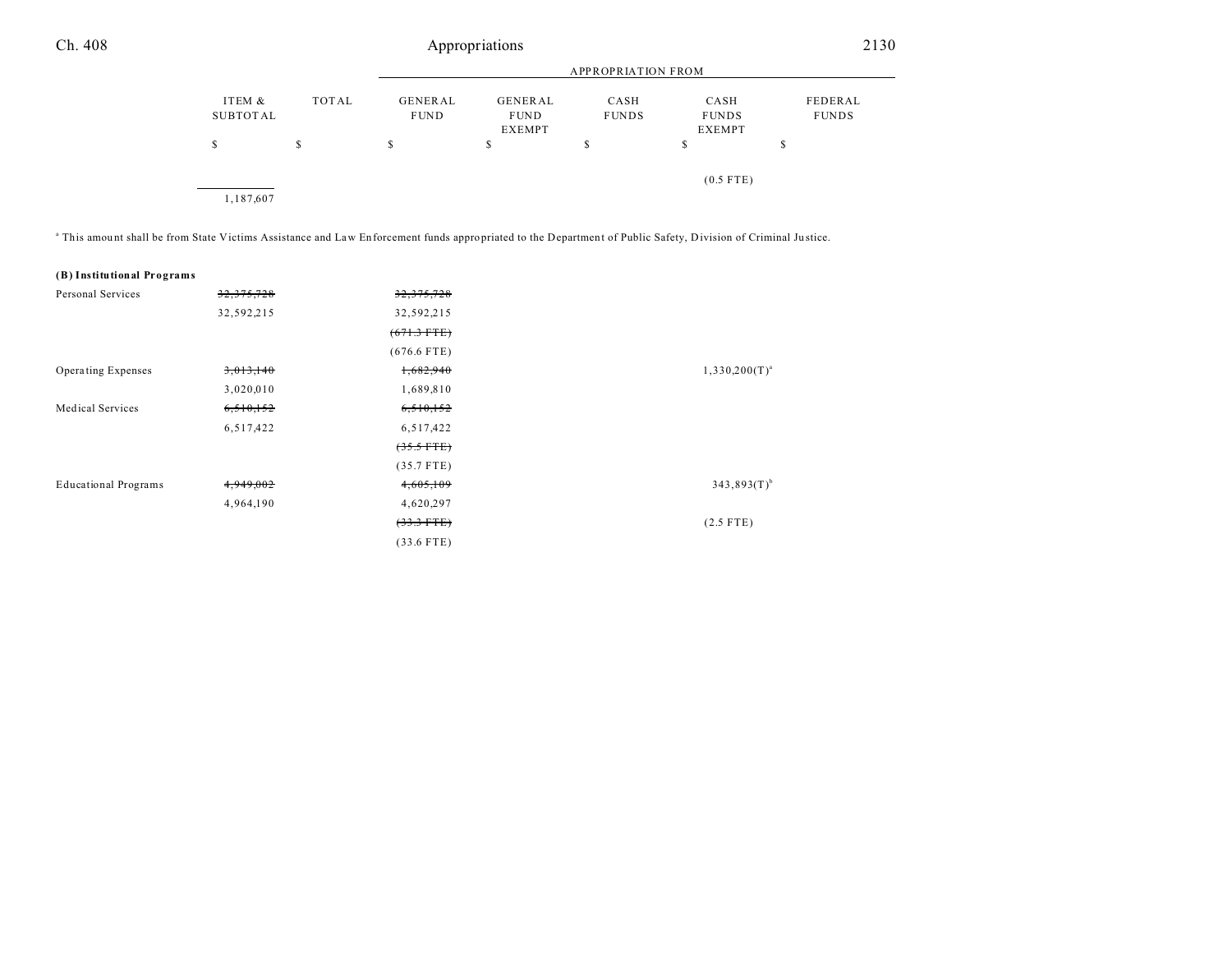Prevention/Intervention

Services  $50,000$  50,000  $50,000$ 

(1.0 FTE)

46,898,022

47,143,837

a This amount shall be from the Department of Education for the federal school breakfast and lunch program.

<sup>b</sup> This amount shall be from the Department of Education.

<sup>c</sup> This amount shall be from the Alcohol and Drug Abuse Division.

## **(C) Community Programs**

| Personal Services                     | 6,496,201    | 6,197,473     | 48,728 <sup>ª</sup> | $250,000^b$            |
|---------------------------------------|--------------|---------------|---------------------|------------------------|
|                                       |              | $(113.1$ FTE) | $(1.0$ FTE)         |                        |
| <b>Operating Expenses</b>             | 321,878      | 319,430       | $2,448^a$           |                        |
| Purchase of Contract                  |              |               |                     |                        |
| Placements <sup>94</sup>              | 42,691,093   | 33,169,360    |                     | $9,521,733(T)^c$       |
|                                       | 42, 445, 278 | 32,923,545    |                     |                        |
| Managed Care Pilot Project            | 1,260,538    | 1,054,498     |                     | $206,040(T)^c$         |
| S.B. 91-94 Programs <sup>95, 96</sup> | 8,966,324    | 8,966,324     |                     |                        |
| Parole Program Services               | 1,278,564    | 250,000       |                     | 1,028,564 <sup>d</sup> |
| Juvenile Sex Offender Staff           |              |               |                     |                        |
| Training                              | 38,250       |               | $38,250^{\circ}$    |                        |
|                                       | 61,052,848   |               |                     |                        |
|                                       | 60,807,033   |               |                     |                        |

a These amounts shall be from the contractor for the Ridge View facility pursuant to Section 19-2-411.5 (2) (e), C.R.S.

<sup>b</sup> This amount shall be from Title IV-E of the Social Security Act.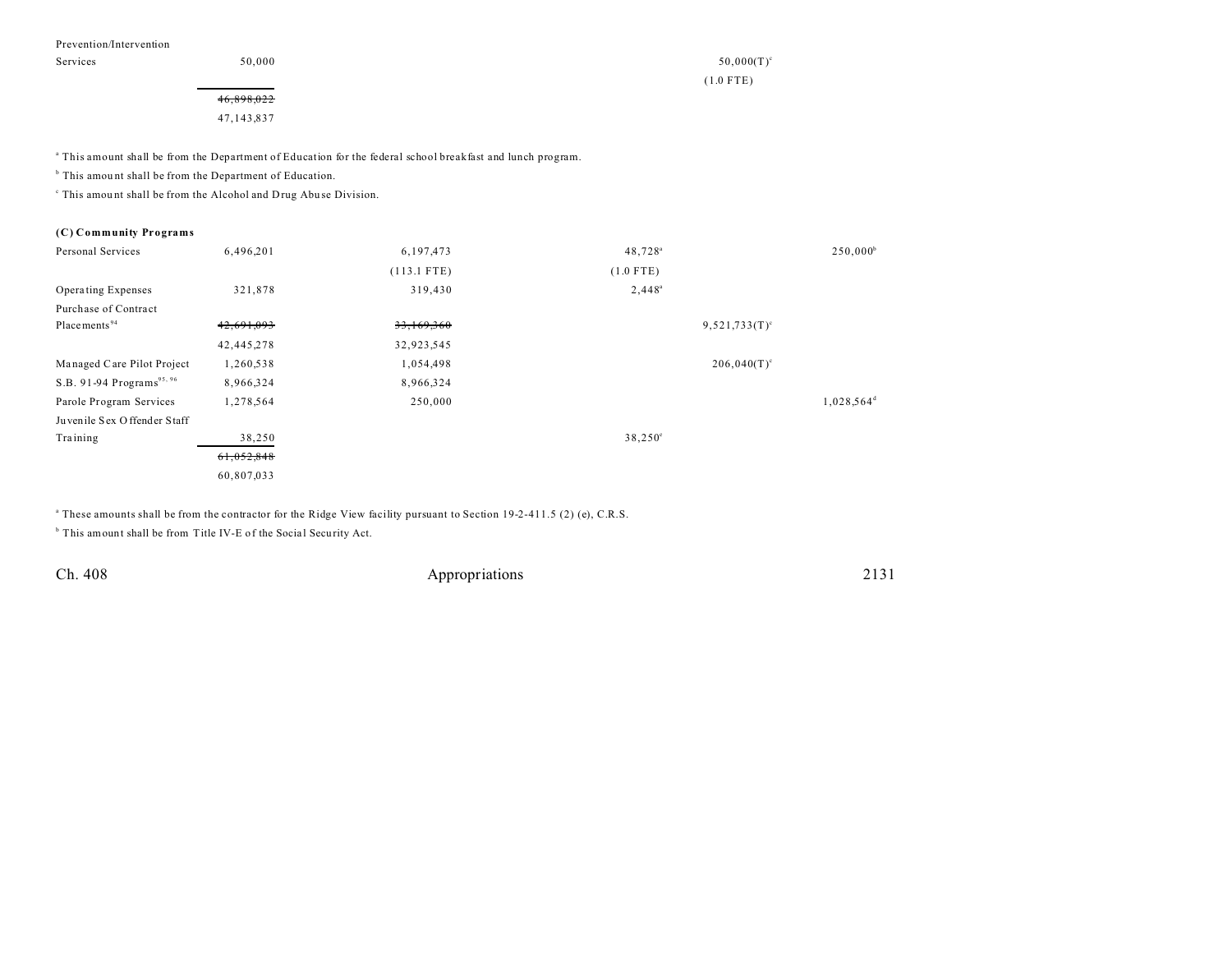|          |       |             |               | APPROPRIATION FROM |               |              |
|----------|-------|-------------|---------------|--------------------|---------------|--------------|
|          |       |             |               |                    |               |              |
| ITEM &   | TOTAL | GENERAL     | GENERAL       | CASH               | CASH          | FEDERAL      |
| SUBTOTAL |       | <b>FUND</b> | <b>FUND</b>   | <b>FUNDS</b>       | <b>FUNDS</b>  | <b>FUNDS</b> |
|          |       |             | <b>EXEMPT</b> |                    | <b>EXEMPT</b> |              |
|          |       |             |               |                    |               |              |

c These amou nts shall be from Medicaid funds appropriated to the Department of Health Care Policy and Financing.

<sup>d</sup> Of this amount, \$833,564 shall be from Title IV-E of the Social Security Act, and \$195,000 shall be from federal funds from the Division of Vocational Rehabilitation.

<sup>e</sup> This amount shall be from the Sex Offender Surcharge Fund.

109,138,477

### **TOTALS PART VII**

| $(HUM AN SER VICES)^{2, 3, 97, 98, 99, 100}$ | <del>\$1,826,958,029</del>      | <del>\$468,194,510</del> | \$94.029.359 | <del>\$772.712.598</del> *     | \$492,021,562 |
|----------------------------------------------|---------------------------------|--------------------------|--------------|--------------------------------|---------------|
|                                              | $$1,863,295,570$ $$468,964,911$ |                          |              | $$97,454,962$ $$780,350,811^a$ | \$516,524,886 |

<sup>a</sup> Of this amount, <del>\$613,335,958</del> \$621,603,970 contains a (T) notation, and <del>\$105,127,815</del> \$104,551,049 contains an (L) notation.

**FOOTNOTES** -- The following statements are referenced to the numbered footnotes throughout section 2.

2 (Governor lined through this provision. See L. 20 03 , p. 355 1.)

3 All Depa rtments, Tota ls -- The General Assembly requ ests that copies of all reports requested in other footnotes contained in this act be delivered to the Joint Budget Committee and the majority and minority leadership in each house of the General Assembly. Each principal department of the state shall produce its rules in an electronic format that is suitable for public access through electronic means. Such rules in such format shall be submitted to the Office of Legislative Legal Services for publishing on the Internet. It is the intent of the G eneral Assembly that this be done within existing resources.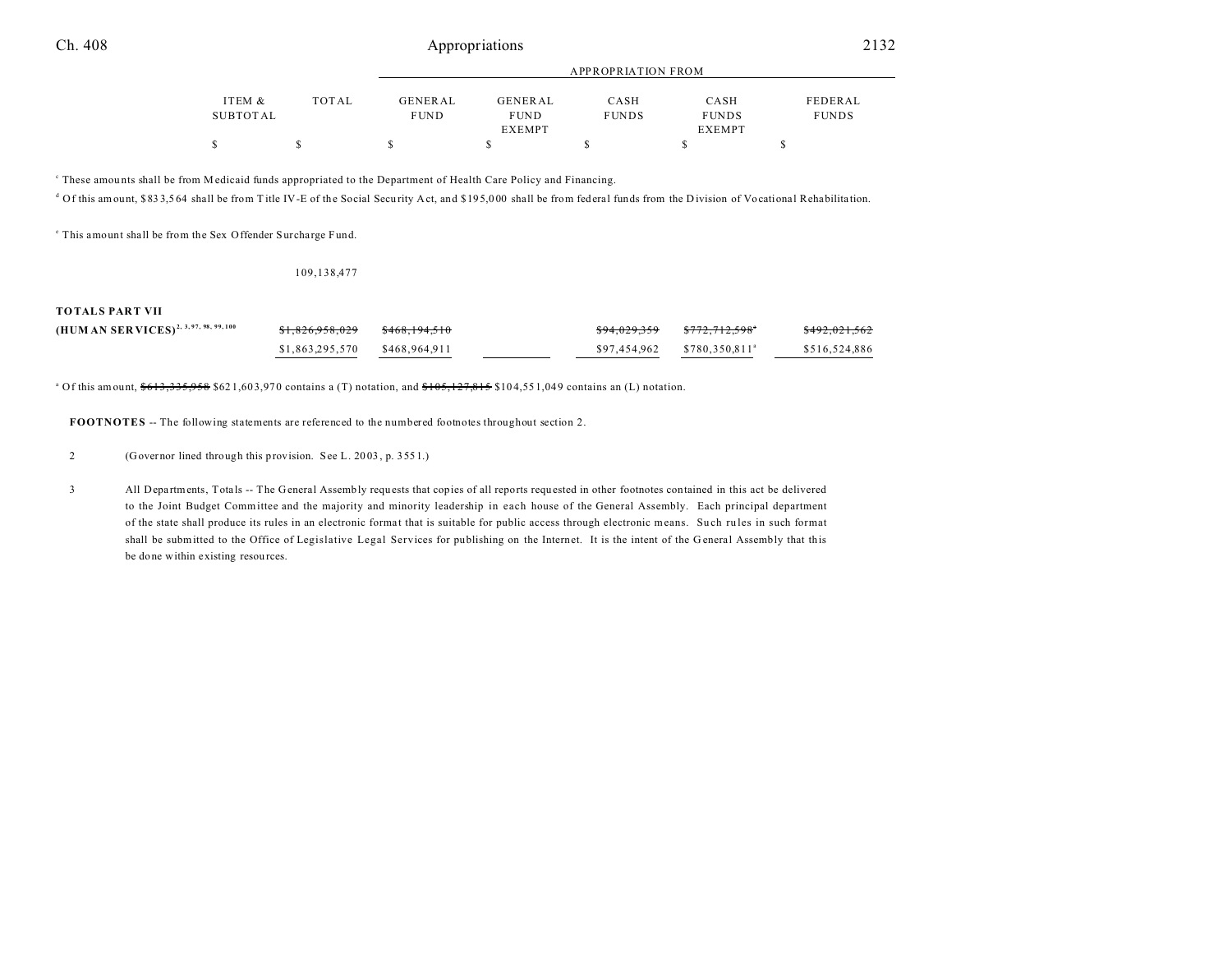## 7 (Governor lined through this provision. See L. 20 03 , p. 355 3.)

8 Department of Corrections, Support Services, Information Systems Subprogram; Department of Human Services, Office of Information Technology Services; and Division of Youth Corrections; Judicial Department, Courts Administration, Integrated Information Services; Department of Public Safety, Executive Director's Office, Special Programs, Colorado Integrated Criminal Ju stice Information System (CICJIS); and Colorado Bureau of Investigation, Colorado Crime Information Center (CCIC) -- The Department of Corrections, the Department of Human Services, the Judicial Department, the Department of Public Safety, and the Colorado District Attorney's Council are requested to develop an update of a plan for consistent policies among all of the agencies for providing public access to criminal history information. The plan should address, but should not be limited to: (1) The pros and cons of bulk distributions of electronic criminal history data to private companies; (2) an update on the success of the Internet access to criminal records initiative; and (3) a uniform fee schedule for providing criminal history information to the public that will be applied in a consistent manner by each of the justice agencies and that will include recovery of a reasonable portion of the costs associated with building and maintaining the information systems of the justice agencies pursuant to Section 24-72-205 (4), C.R.S. The Department of Public Safety is requested to coordinate a report from said agencies to the Joint Budget Committee and the Judiciary Committees of the Senate and Hou se of Representatives by September 1, 2003 , summarizing the public access plan and proposing any legislative changes that may be needed to implement the plan.

41 (Governor lined through this provision. See L. 20 03 , p. 356 3.)

42 (Governor lined through this provision. See L. 20 03 , p. 356 4.)

- 43 (Governor lined through this provision. See L. 20 03 , p. 356 4.)
- 44 Department of Health Care Policy and Financing, Department of Human Services Medicaid Funded Programs, Office of Self Sufficiency, Disability Determination Services - Medicaid Funding; Department of Human Services, Office of Self Sufficiency, Disability Determination Services -- On or before October 15, 2005, the Department of Health Care Policy and Financing is requested to provide a report indicating the costs and estimated savings associated with representation from disability determination services at administrative law judge hearings regarding Medicaid eligibility determination on the basis of disability. The report should include all costs associated with attendance at administrative law judge hearings; a comparison of the denial rates for this population over the past three years; and an estimate of any savings associated with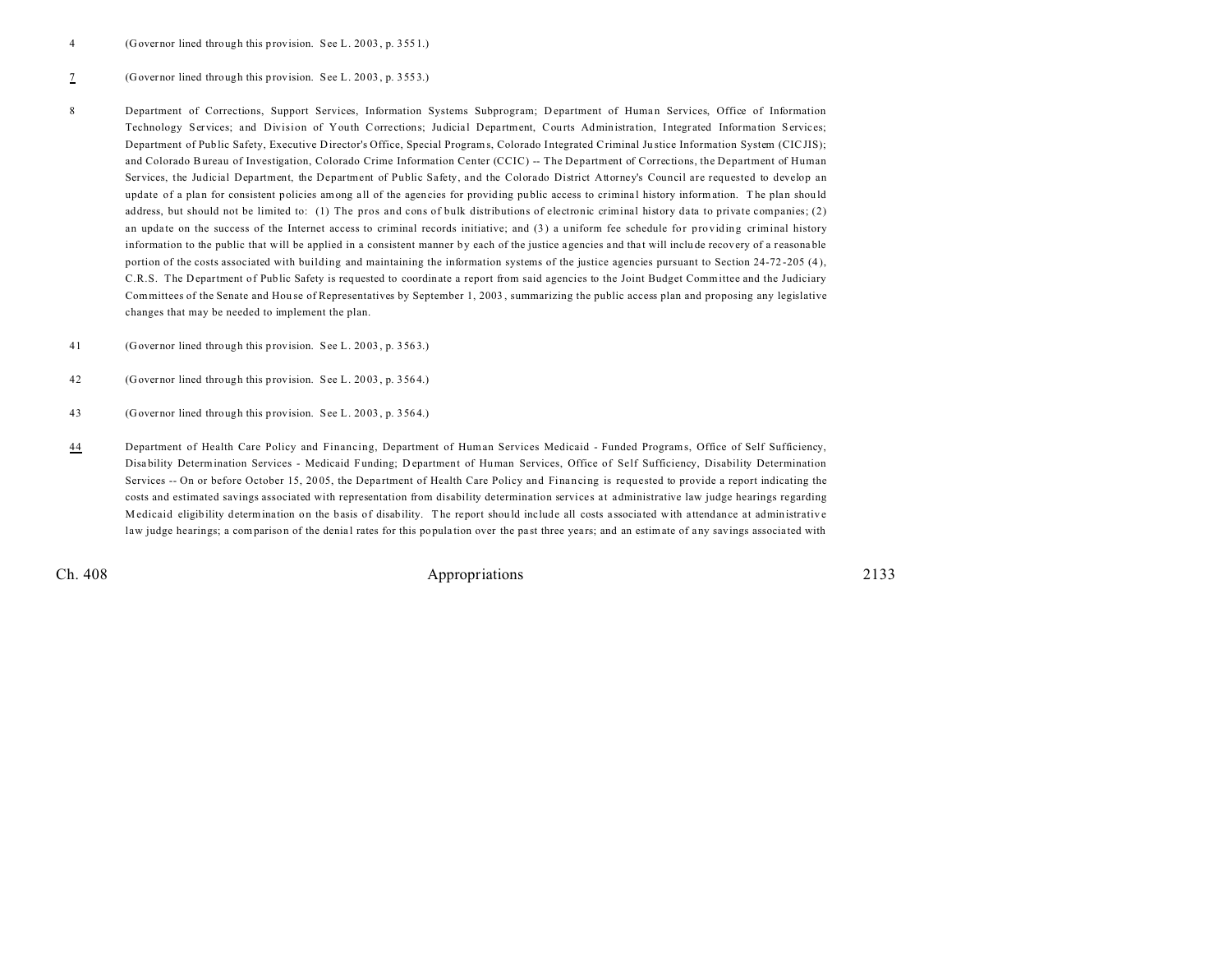## Ch. 408 2134

an increase in denials u pon appea l.

- 54 (Governor lined through this provision. See L. 20 03 , p. 356 8.)
- 55 Department of Human Services, Executive Director's Office, General Administration, Injury Prevention Program -- The Department is requested to provide information regarding the cost-effectiveness of this program. Such information should include: Actual and planned annual expenditures for this line item, by program; the actual number of workers' compensation claims filed, by type of injury and by program; and the related costs associated with workers' compensation claims filed, by type of injury and by program. This information should be provided to the Joint Budget Committee annually on or before October 15.
- 56 Department of Human Services, Executive Director's Office, Special Purpose, Health Insurance Portability and Accountability Act of 1996 --It is the intent of the General Assembly that the Department be allowed to "roll-forward" a total of \$168,740 in spending authority from FY 2002-03, to be used in FY 2003-04.
- 57 (Governor lined through this provision. See L. 20 03 , p. 356 8.)
- 58 (Governor lined through this provision. See L. 20 03 , p. 356 8.)
- 59 Department of Human Services, Office of Information Technology Services, Operating Expenses; and Microcomputer Lease Payments -- The Department is authorized to transfer funding from the Operating Expenses line item to the Microcomputer Lease Payments line item as necessary to cover lea se rate adjustments.
- 60 Department of Human Service, Office of Information Technology Services, Microcomputer Lease Payments -- The Department is requested to provide a report to the Joint Budget Comm ittee by October 1, 200 3, identifying: (1) The number of microcomputer leases that will reach the end of their life-cycle during FY 2 003 -04; (2) the extent to which leases can be eliminated based on department-wide downsizing; and (3) the associated savings, by line item, if leases are not renewed.
- 61 Department of Human Services, Office of Information Technology Services, Colorado Trails -- The Department is requested to provide bi-monthly status updates and progress reports including any concerns regarding the project to the Office of Innovation and Technology, the Information M anagement Commission, the Office of State Planning a nd Bu dgeting, and the Joint Budget Committee.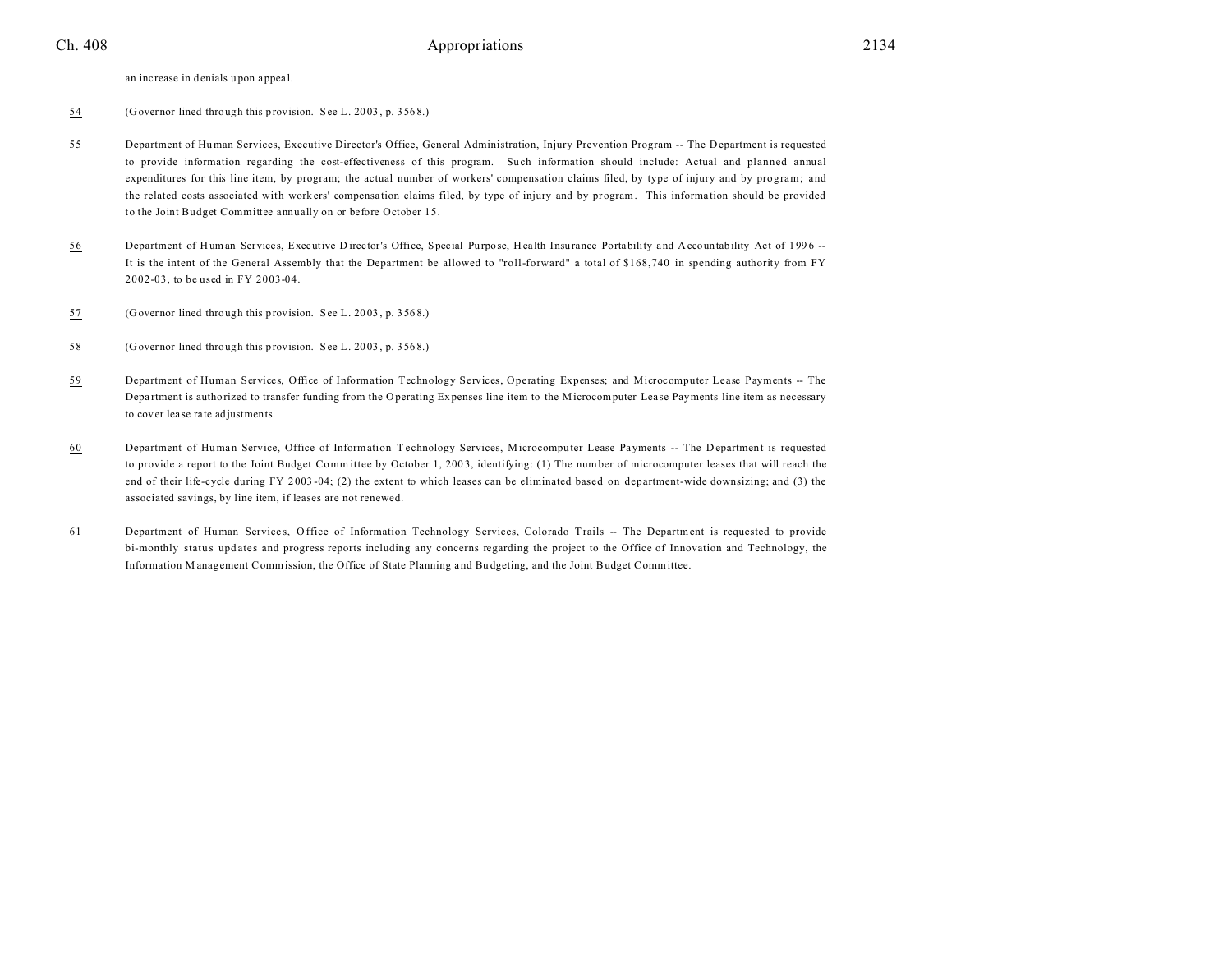62 (Governor lined through this provision. See L. 20 03 , p. 356 9.)

63 Department of Human Services, Office of Operations, Leased Space -- It is the intent of the General Assembly that the Department terminate its lease contracts at 303 E. 17th Avenue and 1580 Logan for the purposes relocating department programs to recently vacated capitol complex facilities.

64 (Governor lined through this provision. See L. 20 03 , p. 356 9.)

- 64a Department of Human Services, County Administra tion, County Administra tion -- It is the intent of th e General Assembly that the Department provide a plan that includes options and Department recommendations for reducing county administration workloads. The Department, with the participation of counties, should examine and propose statutory or regulatory changes that will measurably reduce county workloads in the areas inclu ding but not limited to, compliance, monitoring, eva lua tion a nd training. T he Department is requested to submit this plan to the Joint Budget Committee on or before October 15, 2003.
- 65 Department of Human Services, County Administration, County Share of Offsetting Revenues -- It is the intent of the General Assembly that, pursuant to Section 26-13-108 , C.R.S., the Department utilize recoveries to offset the costs of providing public assistance. This appropriation represents an estimate of the county share of such recoveries and, if the amount of the county share of such recoveries is greater than the amount reflected in this appropriation, the Department is authorized to disburse an amount in excess of this appropriation to reflect the actual county share of su ch recoveries.
- 66 Department of Human Services, County Administration, County Incentive Payments -- It is the intent of the General Assembly that, pursuant to Sections  $26-13-108$  and  $26-13-112(2)(c)$ , C.R.S., the Department distribute child support incentive payments to counties. This appropriation represents an estimate of one-half of the State share of recoveries of amounts of support for public assistance recipients, as described in S ection 26-13-108, C.R.S. If the amount of one-half of the State share of such recoveries is greater than the amount reflected in this appropriation, the Department is authorized to disburse an amount in excess of this appropriation to reflect one-half of the actual State share of such recoveries.
- 67 Department of Human Services, Division of Child W elfare -- It is the intent of the General Assembly to encourage counties to serve children in the most appropriate and least restrictive manner. For this purpose, the Department may transfer funds among a ll line items in this long bill group total for the division of child welfare.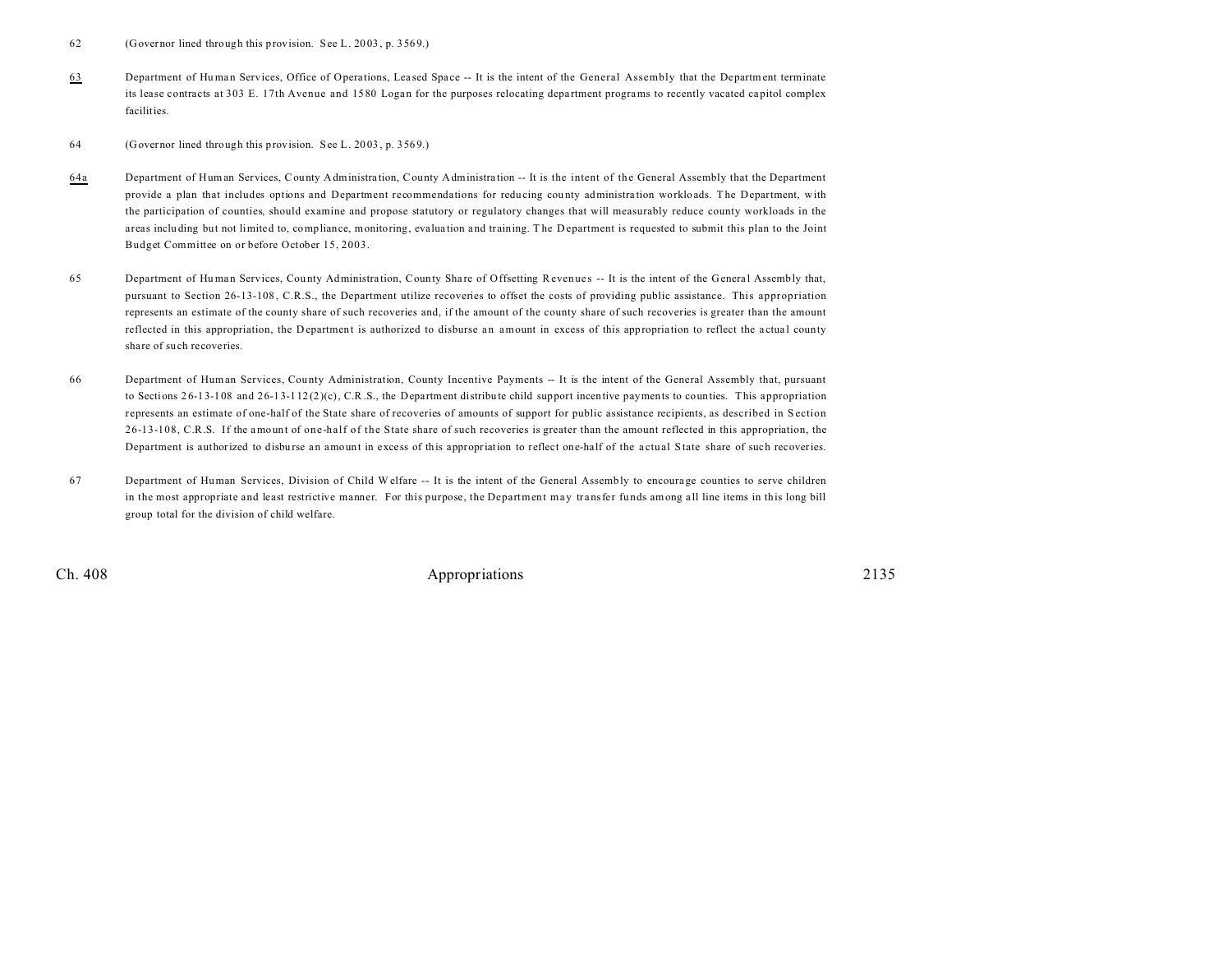## Ch. 408 2136 **Appropriations** 2136

- 68 (Governor lined through this provision. See L. 20 03 , p. 357 0.)
- 69 Department of Human Services, Division of Child Welfare, Administra tion -- The Department is requested to evalu ate the su ccess rate for various types of family foster and adoptive home placements (e.g., kinship homes, fost-adopt homes, county-administered homes, child placement agency-certified homes, etc.) and report its findings to the Joint Budget Committee on or before November 1, 2003.
- 70 (Governor lined through this provision. See L. 20 03 , p. 357 0.)
- 71 (Governor lined through this provision. See L. 20 03 , p. 357 0.)
- 72 (Governor lined through this provision. See L. 20 03 , p. 357 1.)
- 73 (Governor lined through this provision. See L. 20 03 , p. 357 1.)
- 74 Department of Human Services, Division of Child Care, Child Care Assistance Program -- In addition to the \$46,744,028 federal Child Care D evelopment Funds appropriated for the Child Care Assistance Program for state fiscal year 2003 -04, the Department is authorized to spend an additional \$6,000,000 in federal Child Care D evelopment Funds for the Child Care Assistance Program for state fiscal year 2003-04. It is the intent of the General Assembly tha t the expenditure of any federal Child Care Development Funds in excess of the \$46 ,744 ,028 appropriated, up to a ma ximum of \$6 ,000 ,000 , shall be contingent upon the identification of state or local expenditures sufficient to match each additional federal dollar expended.
- 75 Department of Human Services, Office of Self Sufficiency, Colorado Works Program, County Block Grants -- It is the intent of the General Assembly that the appropriation of local funds for Colorado works program county block grants may be decreased by a maximum of \$100,000 to reduce one or more small counties' fiscal year 2003-04 targeted or actual spending level, pursuant to Section 26-2-714 (8), C.R.S.
- 76 (Governor lined through this provision. See L. 20 03 , p. 357 2.)
- 77 (Governor lined through this provision. See L. 20 03 , p. 357 2.)
- 78 (Governor lined through this provision. See L. 20 03 , p. 357 2.)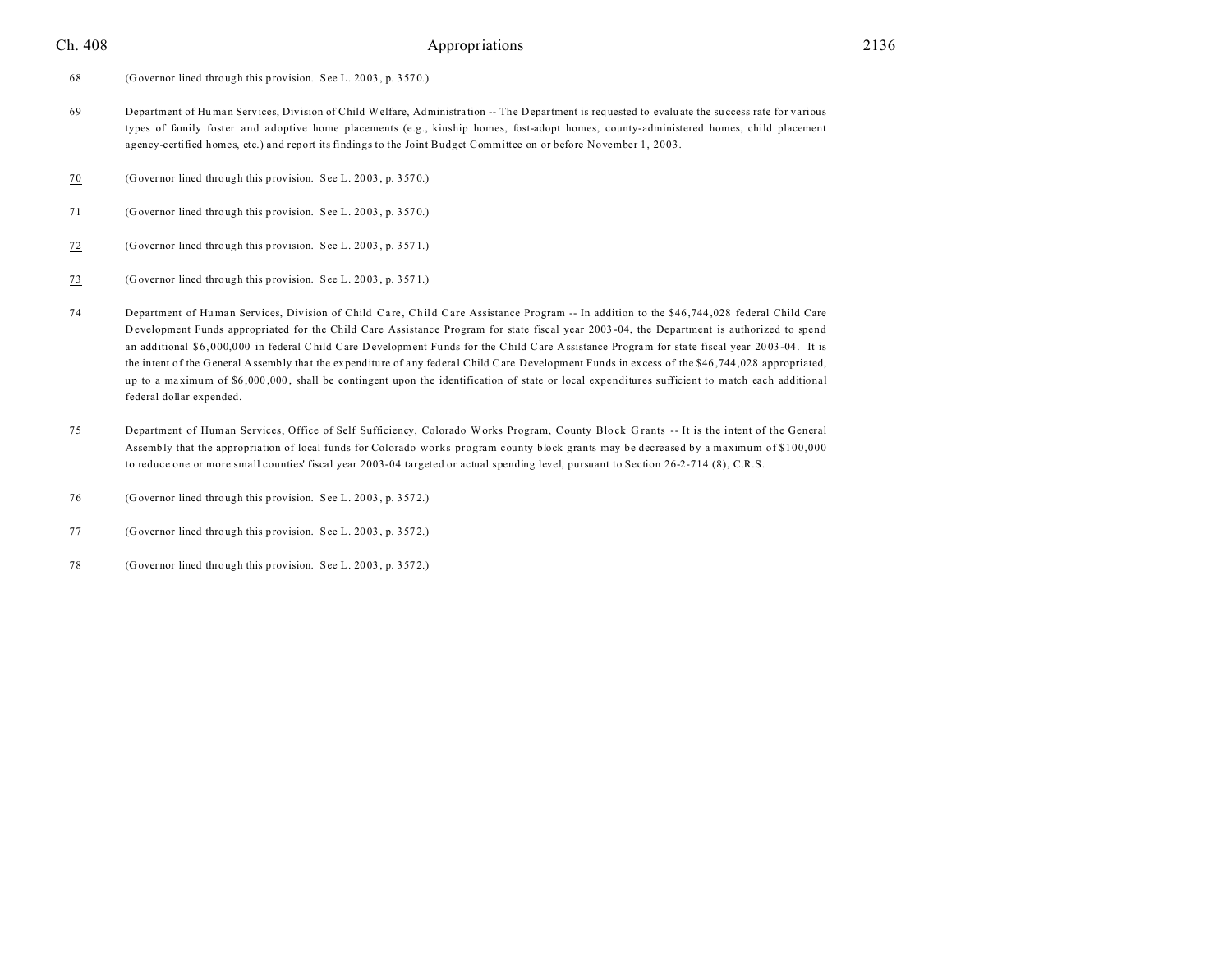- 79 Department of Human Services, Mental Health and Alcohol and Drug Abuse Services, Mental Health Community Programs -- The D epartment is requested to compile detailed quarterly data of the waiting lists for community mental health services, and provide the Joint Budget Committee with quarterly reports of this data within 30 days of the respective quarter's end.
- 80 (Governor lined through this provision. See L. 20 03 , p. 357 3.)
- 80a DEPARTMENT OF HUMAN SERVICES, MENTAL HEALTH AND ALCOHOL AND DRUG ABUSE SERVICES, MENTAL HEALTH COMMUNITY PROGRAMS, MEDICAID MENTAL HEALTH PROGRAM, MEDICAID MENTAL HEALTH CAPITATION -- IT IS THE INTENT OF THE GENERAL ASSEMBLY THAT EXPENDITURES FOR THESE SERVICES SHOULD BE RECORDED ONLY AGAINST THE LONG BILL GROUP TOTAL FOR MEDICAID MENTAL HEALTH CAPITATION.
- 80b DEPARTMENT OF HUMAN SERVICES, MENTAL HEALTH AND ALCOHOL AND DRUG ABUSE SERVICES, MENTAL HEALTH COMMUNITY PROGRAMS, MEDICAID MENTAL HEALTH PROGRAM, MEDICAID MENTAL HEALTH CAPITATION, MEDICAID MENTAL HEALTH CAPITATION BASE PAYMENTS FOR 336,999 ESTIMATED MEDICAID ELIGIBLE CLIENTS -- THIS APPROPRIATION CONTAINS A FY 2003-04 RATE ADJUSTMENT OF \$3,695,817 MEDICAID FUNDS. IT IS THE INTENT OF THE GENERAL ASSEMBLY THAT THIS RATE ADJUSTMENT BE ONE-TIME IN NATURE FOR FY 2003-04 ONLY AND SHALL NOT CONTINUE INTO FY 2004-05 OR FUTURE YEARS.
- 81 (Governor lined through this provision. See L. 20 03 , p. 357 3.)
- 82 (Governor lined through this provision. See L. 20 03 , p. 357 4.)
- 83 (Governor lined through this provision. See L. 20 03 , p. 357 4.)
- 84 Department of Human Services, Mental Health and Alcohol and Drug Abuse Services, Mental Health Institutes -- The Department is requested to investigate options for obtaining additional federal Medicaid receipts for the mental health institutes and thereby reducing the demand for General Fund. This should include options for changing the governance, management, and funding structure of the Colorado Mental Health Institute at Fort Logan so that it is no longer classified by federal a uthorities as an "institution for mental disea se". The Department is requested to provide a report on this topic, by October 1, 2003, to the Joint Budget Committee and the Senate and House Health, Environment, Welfare and Institutions Committees. The report should include a discussion of any statutory changes that may be necessary to obtain such additional federal funds.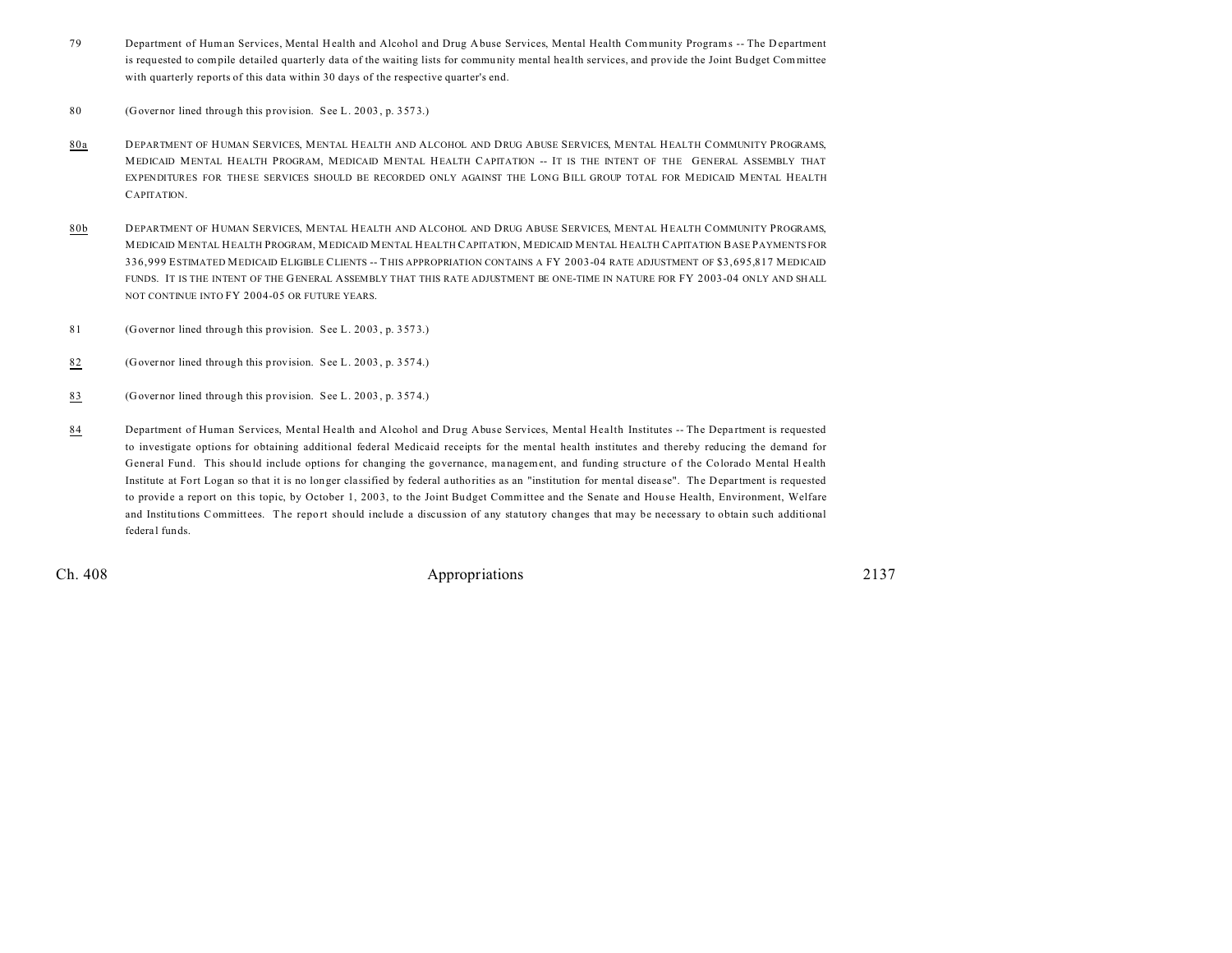## Ch. 408 2138 **Appropriations** 2138

- 85 (Governor lined through this provision. See L. 20 03 , p. 357 4.)
- 86 (Governor lined through this provision. See L. 20 03 , p. 357 5.)
- 87 (Governor lined through this provision. See L. 20 03 , p. 357 5.)
- 88 Department of Human Services, Services for People with Disabilities, Developmental Disability Services, Community Services, Adult Program Costs -- It is the intent of the General Assembly that the Department provide information to the Joint Budget Committee on the preliminary findings of the medicaid audit of the comprehensive and supported living service waiver programs. The Department is to a ssess how these findings impact the findings and recommendations included in the evaluation of the systems change project and recommend options for promoting the goals and objectives included in the memorandum of understanding between the Department of Human Services and the Joint Budget Committee. The Department is requested to provide this information on or before October 15, 2003.
- 88a (Governor lined through this provision. See L. 20 03 , p. 357 6.)
- 88b (Governor lined through this provision. See L. 20 03 , p. 357 6.)
- 89 (Governor lined through this provision. See L. 20 03 , p. 357 7.)
- 90 Department of Human Services, Services for People with Disabilities, Homelake Domiciliary for Veterans -- It is the intent of the General Assembly that the Homelake Domiciliary not require additional General Fund dollars. The Department is requested to prepare an annual plan outlining potential General Fund reductions and the impact on client fees and submit the plan to the Joint Budget Committee by November 1 of each year.
- 91 Department of Human Services, Adult Assistance Programs, Community Services for the Elderly -- The Department is requested to report on which state dollars appropriated to the aging services program Long Bill group are subject to the federal maintenance of effort requirement for Older Americans Act programs. The Department is requested to submit this report to the Joint Budget Committee on or before October 15, 2003.
- 92 Department of Human Services, Adult Assistance Programs, Community Services for the Elderly, State Ombudsman Program -- The D epartment is requested to report on the FY 2002-03 cost to the Legal Center for operating the state ombudsman program. The Department is requested to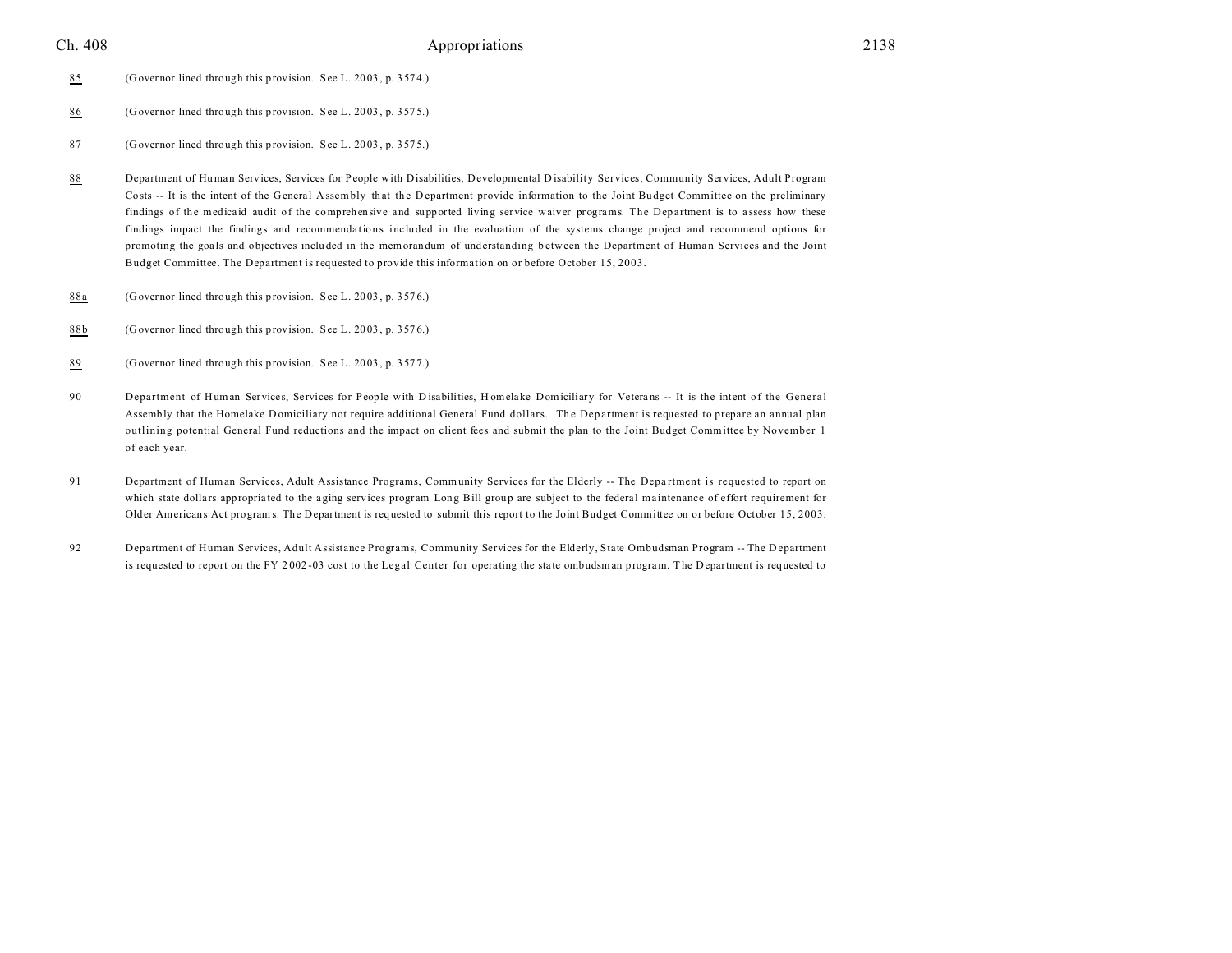indicate the portion of Legal Center expenditures that are related to the implementation of the requirements contained in S.B. 01-78 and H.B. 02-1457. In addition, the Department is requested to report on any other state or local expenditures for the state ombudsman program incurred during the same time period. The Department is requested to submit such report to the Joint Budget Committee on or before October 1, 2003.

- 93 Department of Human Services, Division of Youth Corrections, Administration --The Division is requested to continue its efforts to provide outcome data on the effectiveness of its programs. The Division is requested to provide to the Joint Budget Committee, by Janua ry 1 of each year, an evaluation of Division placements, commu nity pla cements, and nonresidential placements. The evaluation shall include, but not be limited to, the number of juveniles served, length of stay, and recidivism data per pla cement.
- 94 Department of Human Services, Division of Youth Corrections, Community Programs, Purchase of Contract Placements -- It is the intent of the General Assembly that up to 5.0 percent of the General Fund appropriation to this line may be used to provide treatment services to youths housed in state-operated facilities. The Division is requested to provide a report to the Joint Budget Committee on June 30, 2004. This report should include the following information: (1) the amount spent treating youths in state facilities from this line item in FY 2003-04, (2) the type of services purchased with such expenditures; (3) the number of committed and detained youths treated with such expenditures; (4) a justification for the use of dollars for such expenditures; and (5) an evaluation of the effectiveness of this footnote in addressing the need for flexibility in trea ting youths in sta te-oper ated facilities.

#### 95 (Governor lined through this provision. See L. 20 03 , p. 357 7.)

- 96 Department of Human Services, Division of Youth Corrections, Community Programs, S.B. 91-94 Programs -- The Department is requested to submit to the Joint Budget Committee no later than November 1 of each year a report that includes the following informa tion by ju dicial district and for the state as a whole: (1) comparisons of trends in detention and commitment incarceration rates; (2) profiles of youth served by S .B . 91-94 ; (3) progress in achieving the performa nce goa ls established by each judicia l district; (4) the level of loca l funding for alternatives to detention; and (5) identification and discussion of potential policy issues with the types of youth incarcerated, length of stay, and available alternatives to incarceration.
- 97 Department of Human Services, Totals -- The General Assembly requests that the Executive Director of the Department submit annually, on or before October 1, a report to the Joint Budget Committee concerning the amount of federal Temporary Assistance for Needy Families (TANF) funds available in the Long-term Works Reserve Fund. The requested report should include the following: (a) The amount of TANF funds expended, by Long Bill line item, for each state fiscal year since FY 1997-98; (b) the amount of federal TANF funds transferred by each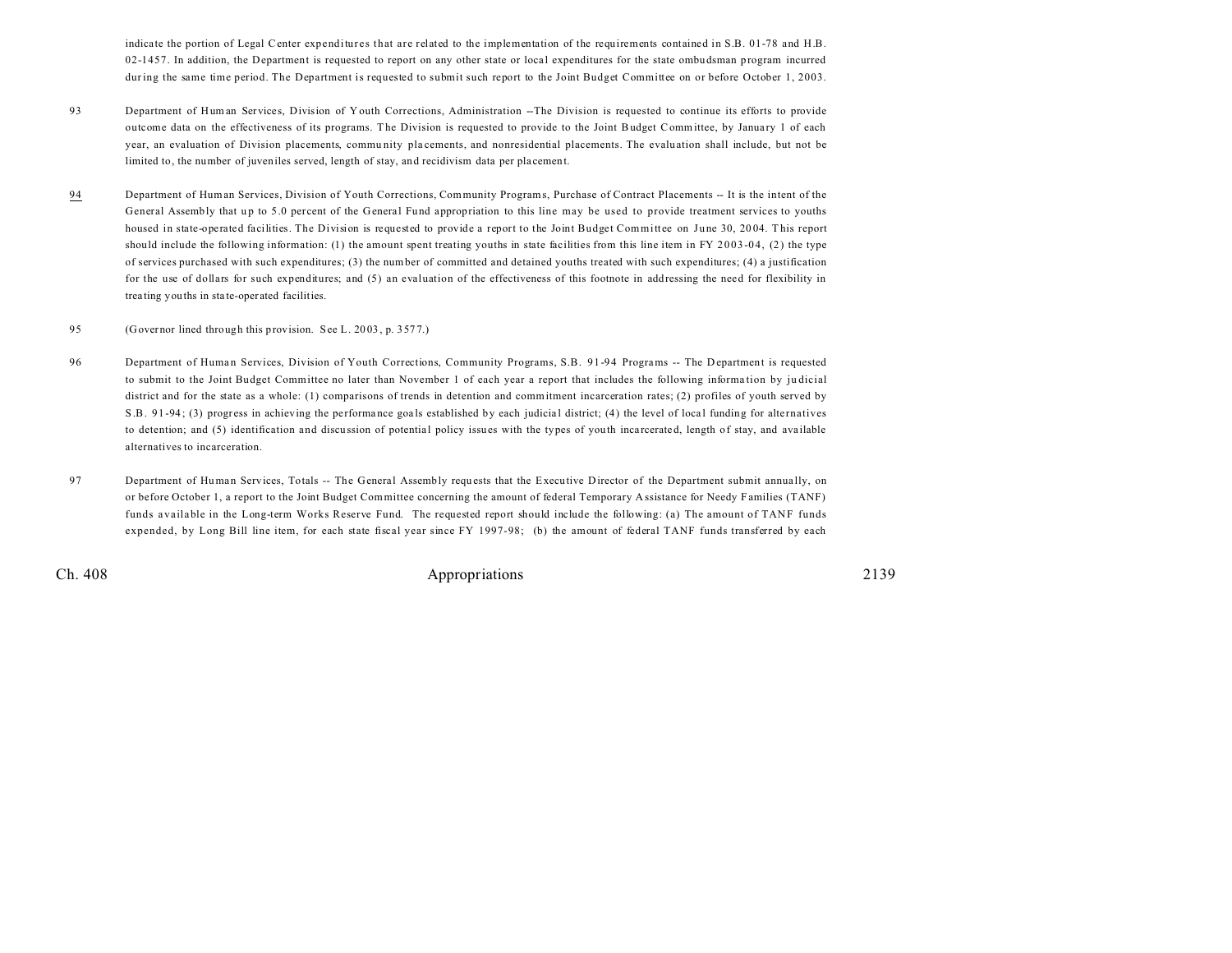## Ch. 408 2140

individual county, for each state fiscal year since FY 1997-98, including details regarding the program area to which each county transferred such funds; (c) the amount of federal TANF funds transferred from state-level reserves for each state fiscal year since 1997-98; (d) the amount of any prior year a ppropriations of federal T ANF funds that have been rolled forwa rd to the current state fiscal year; (e) estimated expenditures of federal TANF funds for the current year and immediately following state fiscal year; (f) the total amount of TANF funds that are or were available to Colorado for each state fiscal year since 1997-98, including funds rolled forward from previous state fiscal years; (g) the amount of federal TANF funds that remain available in each county's Works Program Re serve Account as of July 1 of the current state fiscal year; and (h) a demonstration that the information provided in the report is consistent with rela ted financial information r eported to the federal government.

- 98 Department of Human Services, Totals -- The General Assembly requests that the Executive Director of the Department submit, on or before October 1, 200 3, a report to the Joint Budget Committee concerning federal Child Care Development Funds. The requested report should include the following information related to state fiscal year 2002-03: (a) The total amount of federal Child Care D evelopment Funds available to Colorado, including funds rolled forward from previous state fiscal years; (b) the amount of federal Child Care Development Funds expended, by Long Bill line item; (c) the amount of funds expended, by Long Bill line item where applicable, that were reported to the federal government as either maintenance of effort or ma tching funds associated with the expenditure of federal Child Care Development Funds; and (d) a demonstration that the information provided in the report is consistent with rela ted financial information r eported to the federal government. In addition, the report should include the following for state fiscal years 2003-04 and 2004-05: (a) The total amount of federal Child Care Development Funds estimated to be available to Colorado, including funds rolled forward from previous state fiscal years; (b) the amount of federal Child Care D evelopment Funds estimated to be expended, by Long Bill line item; (c) the amount of state or local expenditures that are anticipated to be required to comply with federal maintenance of effort and matching requirements; and (d) the amoun t of funds estimated to be expended, by Long Bill line item where applicable, that are anticipated to be reported to the federal government as either maintenance of effort or matching fu nds a ssocia ted with the expenditu re of federal Child Care Development Funds.
- 99 Department of Human Services, Totals -- The General Assembly requests that the Department submit to the Joint Budget Committee, on or before November 1, 2003, a summary, by Long Bill line item, of federal TANF funds requested in its annual budget request for state fiscal year 2004-05. The General Assembly further requests that the Department include information demonstrating that the total amount of federal TANF funds requested in its annual budget request for state fiscal year 2 00 4-05 does not exceed the amount anticipated to be available to the State.
- 100 Department of Human Services, Totals -- The General Assembly requests that the Department submit to the Joint Budget Committee, on or before November 1, 2003, a summary, by Long Bill line item, of federal Child Care Development Funds requested in its annual budget request for state fiscal year 2004-05. The Department is further requested to include information demonstrating that the total amount of federal Child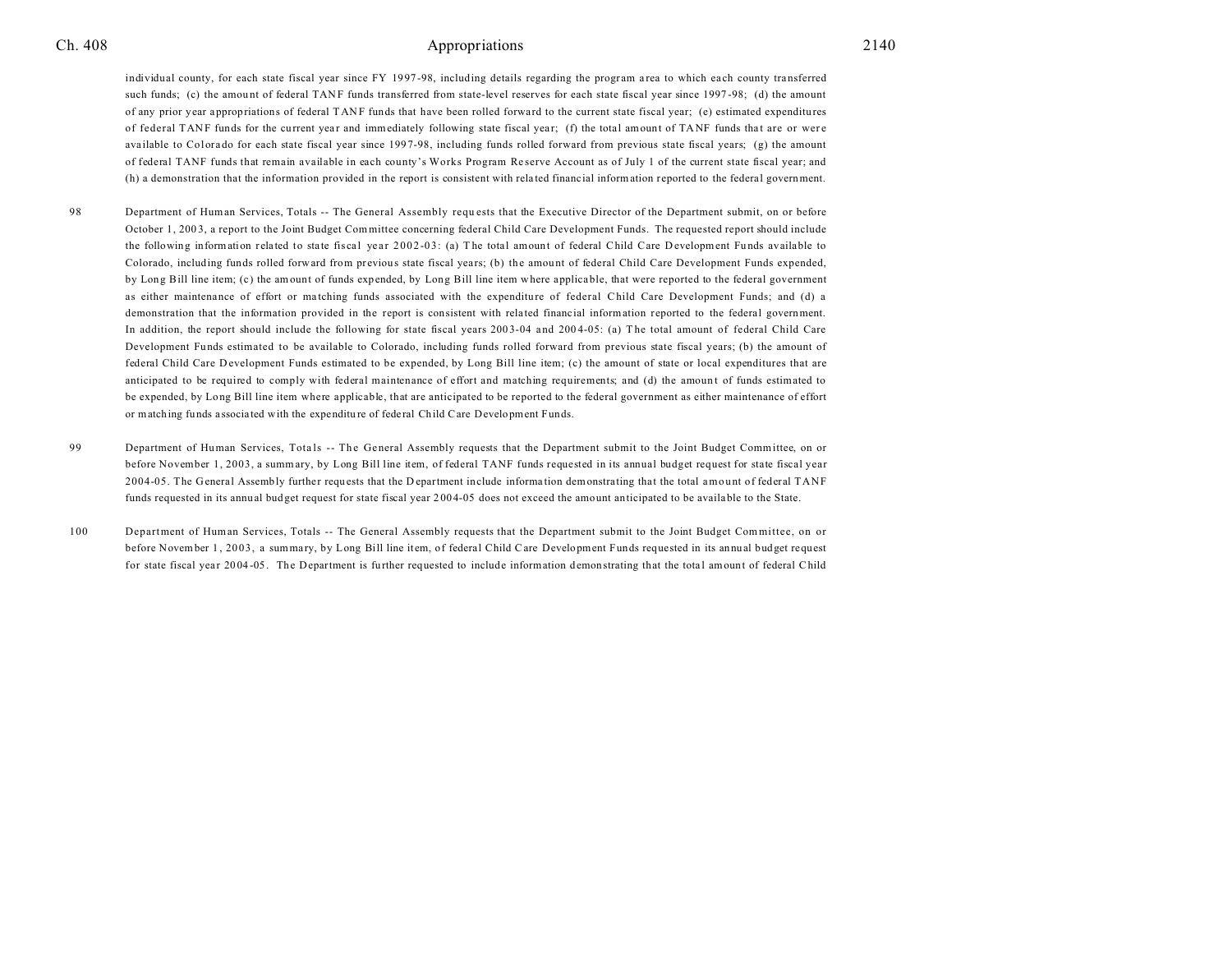Care Development Funds requested in its annual budget request for state fiscal year 2004-05 does not exceed the amount anticipated to be availa ble to the State.

**SECTION 2.** Part VII (4) (C) and (5) (B) and the affected totals of section 2 of chapter 399, as the affected totals of said Part VII are amended by section 2 of chapter 398, Session Laws of Colorado 2002, as Part VII and the affected totals are amended by section 9 of chapter 8 and section 1 of chapter 433, as Part VII (4)(C), (5)(B), and the affected totals are amended by section 5 of chapter 6, and as the affected totals are amended by section 7 of chapter 16, Session Laws of Colorado 2003, are amended to read:

## Section 2. **Appropriation.**

**PART VII**

## **DEPARTMENT OF H UM AN SERVICES**

| (4) OFFICE OF BEHAVIORAL HEALTH AND HOUSING        |  |
|----------------------------------------------------|--|
| (C) Mental Health Institutes <sup>89, 90, 91</sup> |  |

| $\cdot$ $\cdot$                 |                 |               |                                     |
|---------------------------------|-----------------|---------------|-------------------------------------|
| Personal Services               | 65,589,661      |               |                                     |
|                                 | 67,259,358      |               |                                     |
|                                 | $(1,257.5$ FTE) |               |                                     |
| Operating Expenses              | 8,502,691       |               |                                     |
| General Hospital Personal       |                 |               |                                     |
| Services                        | 2,451,017       |               |                                     |
|                                 | $(36.0$ FTE)    |               |                                     |
| General Hospital Operating      |                 |               |                                     |
| Expenses                        | 325,917         |               |                                     |
| <b>Educational Programs</b>     | 574,159         |               |                                     |
|                                 | $(15.2$ FTE)    |               |                                     |
| <b>Indirect Cost Assessment</b> | 214,279         |               |                                     |
|                                 | 77,657,724      | 53, 331, 220° | $2,247,664^b$<br>$22,078,840^\circ$ |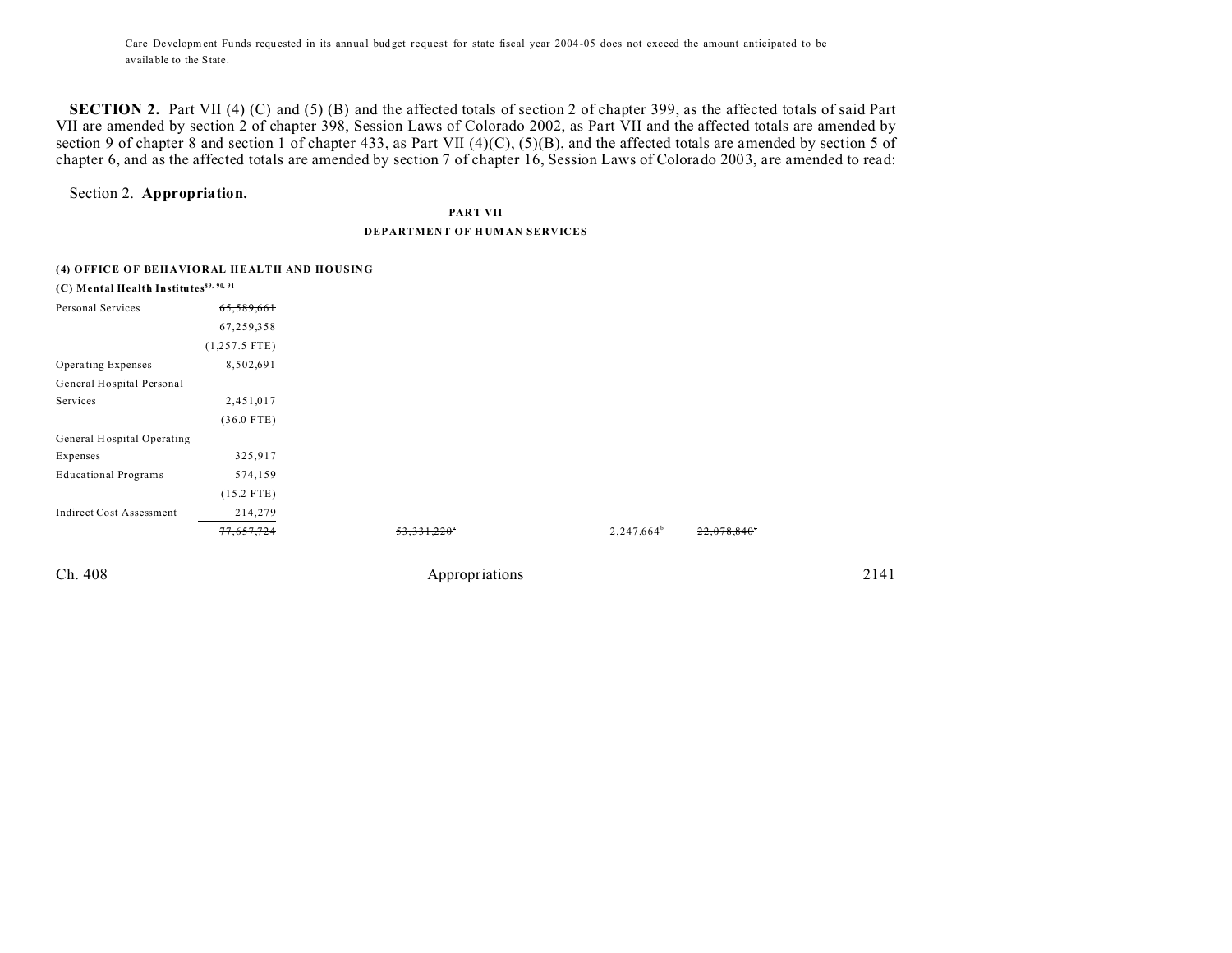## Ch. 408 2142

|                    |       | <b>APPROPRIATION FROM</b> |                        |                      |                      |                         |  |
|--------------------|-------|---------------------------|------------------------|----------------------|----------------------|-------------------------|--|
| ITEM &<br>SUBTOTAL | TOTAL | GENERAL<br><b>FUND</b>    | GENERAL<br><b>FUND</b> | CASH<br><b>FUNDS</b> | CASH<br><b>FUNDS</b> | FEDERAL<br><b>FUNDS</b> |  |
| \$                 | S     |                           | <b>EXEMPT</b><br>\$    | S                    | <b>EXEMPT</b><br>S   |                         |  |
| 79,327,421         |       | 54,804,547 <sup>a</sup>   |                        |                      | $22,275,210^{\circ}$ |                         |  |

<sup>a</sup> Of this amount, \$248,351 is appropriated pursuant to a new requirement of federal law that increases the required level of service for an existing program. This amount is exempt from the statutory limit on state General Fund appropriations pursuant to Section 24-75-201.1 (1) (a) (III) (A), C.R.S.

b Of this amount, \$1,9 10 ,49 9 shall be from patient revenues and \$33 7,1 65 shall be from school districts a nd counties for the operation of residential treatment centers. <sup>c</sup> Of this amount, <del>\$19,766,006</del> \$19,962,376 shall be from patient revenues, \$2,010,247(T) shall be from the Department of Corrections, \$290,587(T) shall be from the Department of Education, and \$1 2,00 0(T) shall be from Institutional Programs for Persons with Developmental Disabilities. For informational purposes only, of the patient revenues, \$6,27 9,21 4(T) is estimated to be from revenue ea rned from Mental Health Community Capitation, \$9,05 5,42 2 is estimated to be from federal and other sources of patient revenues, \$906 ,145 (T) is estimated to be from the Division of Youth Corrections and the Department of Health Care Policy and Financing for the operation of Residential Treatment Centers, and  $33,525,225$ (T) \$3,721,595(T) is estimated to be from Medicaid funds appropriated to the Department of Health Ca re Policy and Financing.

#### 343,737,133

345,406,830

## **(5) OFFICE OF REHABILITATION AND DISABILITY SERVICES**

#### **(B) Community Services for Persons with Developmental Disabilities**

| Adult Community                |             |            |                          |
|--------------------------------|-------------|------------|--------------------------|
| Programs <sup>94, 95, 96</sup> | 249.521.826 | 11.900.258 | 237,621,568 <sup>ª</sup> |
| FEDERALLY-MATCHED              |             |            |                          |
| <b>LOCAL PROGRAM COSTS</b>     | 7.182.466   |            | $7,182,466(T)^c$         |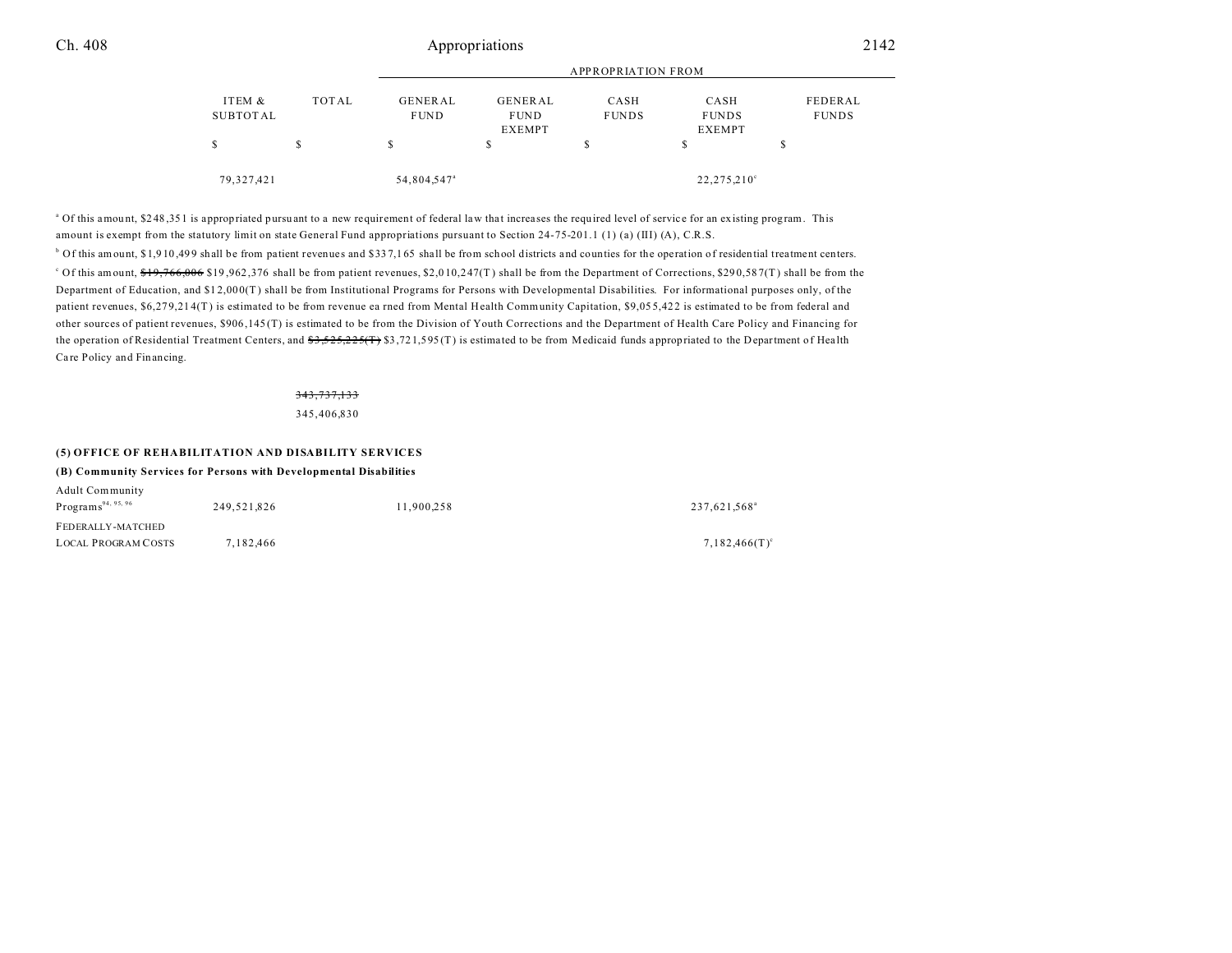| Preventive Dental |  |
|-------------------|--|
|-------------------|--|

| Hygiene <sup>98</sup> | 67.187                 | 63,694 | $3,493(L)^t$ |
|-----------------------|------------------------|--------|--------------|
|                       | <del>249,589,013</del> |        |              |
|                       | 256,771,479            |        |              |

<sup>a</sup> Of this amount, \$208,059,722(T) shall be from Medicaid funds appropriated to the Department of Health Care Policy and Financing, \$22,105,228 shall be from client cash sources, \$6,9 65,3 04(L) shall be from local matching funds, and \$491 ,314 (T) shall be from the Division of Vocational Rehabilitation.

<sup>b</sup> This amount shall be from local funds.

 $^{\rm c}$  THIS AMOUNT SHALL BE FROM MEDICAID CASH FUNDS APPROPRIATED TO THE DEPARTMENT OF HEALTH CARE POLICY AND FINANCING THAT ORIGINATE AS LOCAL CASH FUNDS EXEMPT AND FEDERAL FUNDS.

## **(C) Institutional Programs for Persons with Developmental Disabilities**

| Personal Services         | 32,332,005    |
|---------------------------|---------------|
|                           | 33,664,078    |
|                           | $(891.3$ FTE) |
| <b>Operating Expenses</b> | 2,111,888     |
| Capital Outlay - Patient  |               |
| Needs                     | 80,249        |
| Leased Space              | 255,228       |
| Resident Incentive        |               |
| Allowance                 | 138,176       |
| Purchase of Services      | 262,112       |
|                           | 35,179,658    |
|                           | 36,511,731    |

a This amount shall be from client ca sh revenues.

<sup>b</sup> This amount shall be from Medicaid funds appropriated to the Department of Health Care Policy and Financing.